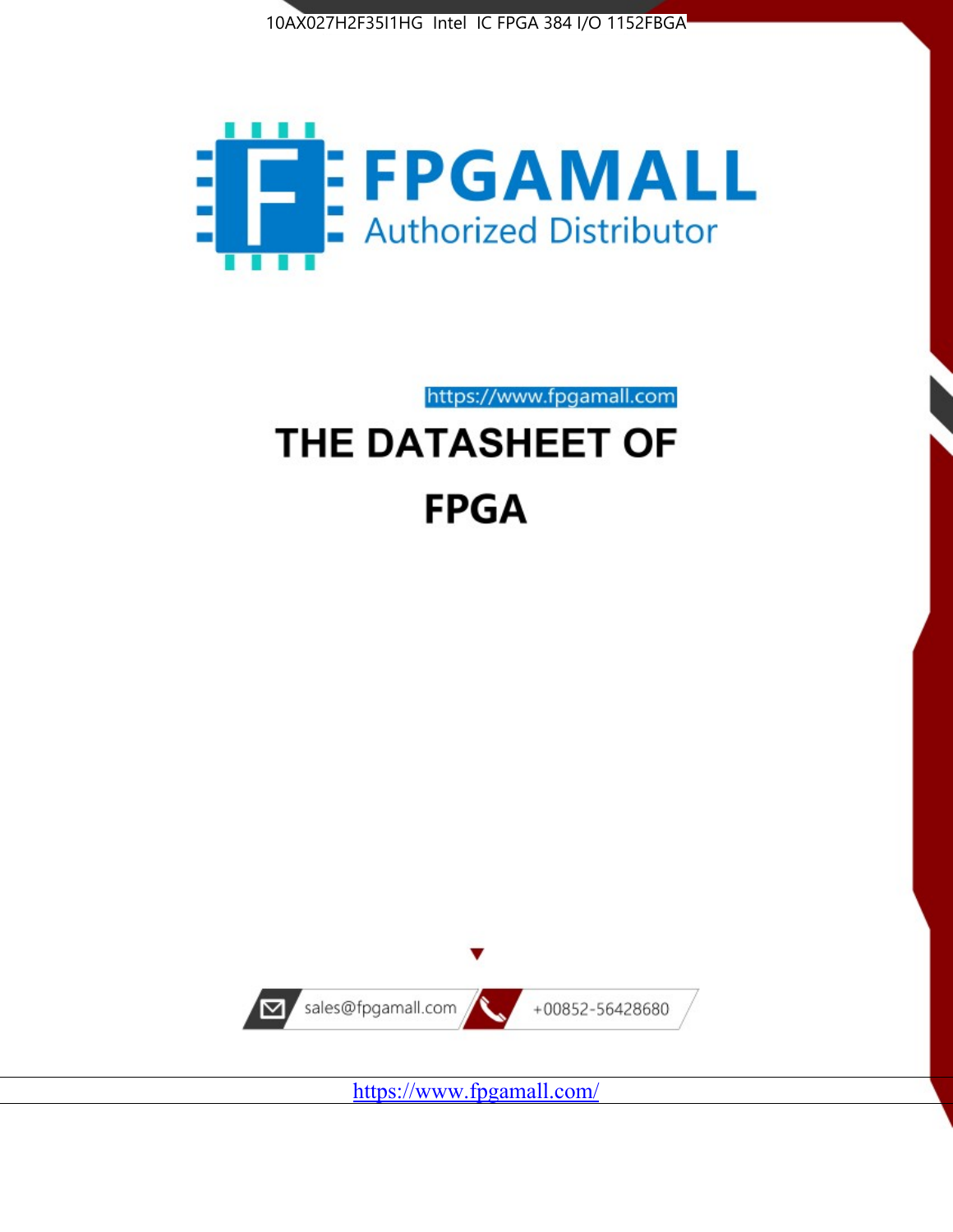10AX027H2F35I1HG Intel IC FPGA 384 I/O 1152FBGA



# **Intel® Arria® 10 Device Overview**



**A10-OVERVIEW | 2018.12.06** Latest document on the web: **[PDF](https://www.intel.com/content/dam/www/programmable/us/en/pdfs/literature/hb/arria-10/a10_overview.pdf)** | **[HTML](https://www.intel.com/content/www/us/en/programmable/documentation/sam1403480274650.html)**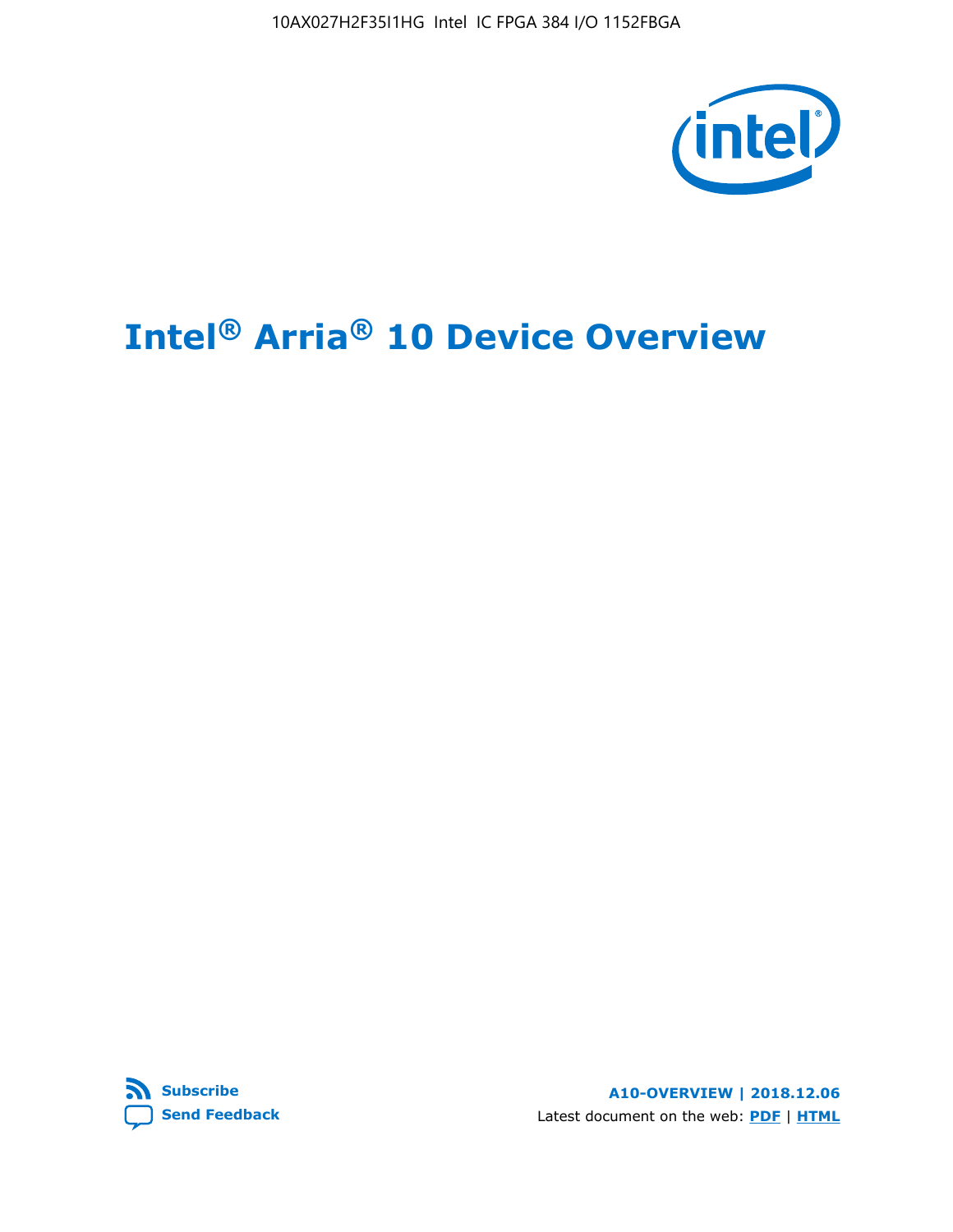

**Contents** 

# **Contents**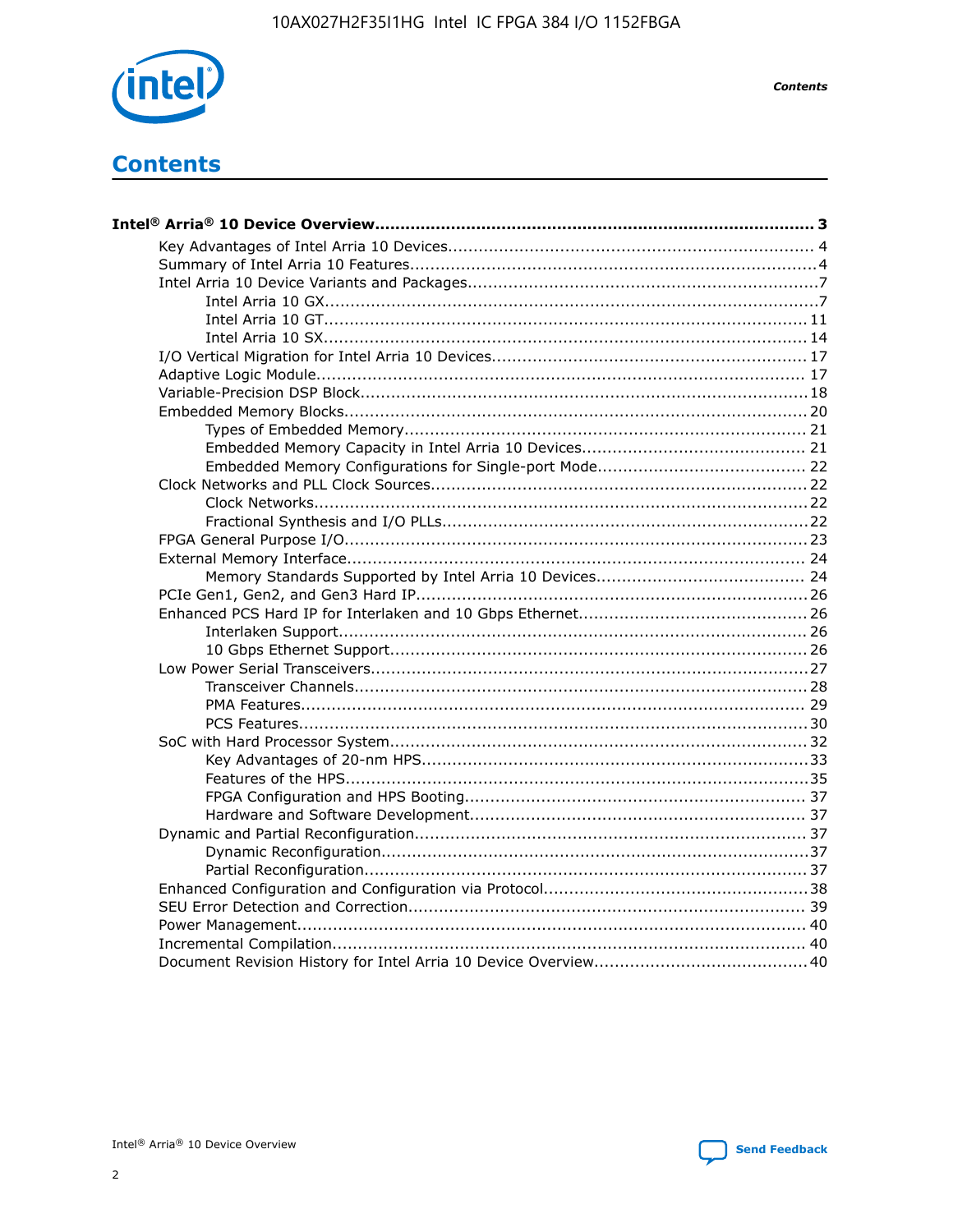**A10-OVERVIEW | 2018.12.06**

**[Send Feedback](mailto:FPGAtechdocfeedback@intel.com?subject=Feedback%20on%20Intel%20Arria%2010%20Device%20Overview%20(A10-OVERVIEW%202018.12.06)&body=We%20appreciate%20your%20feedback.%20In%20your%20comments,%20also%20specify%20the%20page%20number%20or%20paragraph.%20Thank%20you.)**



# **Intel® Arria® 10 Device Overview**

The Intel<sup>®</sup> Arria<sup>®</sup> 10 device family consists of high-performance and power-efficient 20 nm mid-range FPGAs and SoCs.

Intel Arria 10 device family delivers:

- Higher performance than the previous generation of mid-range and high-end FPGAs.
- Power efficiency attained through a comprehensive set of power-saving technologies.

The Intel Arria 10 devices are ideal for high performance, power-sensitive, midrange applications in diverse markets.

| <b>Market</b>         | <b>Applications</b>                                                                                               |
|-----------------------|-------------------------------------------------------------------------------------------------------------------|
| Wireless              | Channel and switch cards in remote radio heads<br>٠<br>Mobile backhaul<br>٠                                       |
| Wireline              | 40G/100G muxponders and transponders<br>٠<br>100G line cards<br>٠<br><b>Bridging</b><br>٠<br>Aggregation<br>٠     |
| <b>Broadcast</b>      | Studio switches<br>٠<br>Servers and transport<br>٠<br>Videoconferencing<br>٠<br>Professional audio and video<br>٠ |
| Computing and Storage | Flash cache<br>٠<br>Cloud computing servers<br>٠<br>Server acceleration<br>٠                                      |
| Medical               | Diagnostic scanners<br>٠<br>Diagnostic imaging<br>٠                                                               |
| Military              | Missile guidance and control<br>٠<br>Radar<br>٠<br>Electronic warfare<br>٠<br>Secure communications<br>٠          |

#### **Table 1. Sample Markets and Ideal Applications for Intel Arria 10 Devices**

#### **Related Information**

- [Intel Arria 10 Device Handbook: Known Issues](http://www.altera.com/support/kdb/solutions/rd07302013_646.html) Lists the planned updates to the *Intel Arria 10 Device Handbook* chapters.
- [Intel Arria 10 GX/GT Device Errata and Design Recommendations](https://www.intel.com/content/www/us/en/programmable/documentation/agz1493851706374.html#yqz1494433888646)
- [Intel Arria 10 SX Device Errata and Design Recommendations](https://www.intel.com/content/www/us/en/programmable/documentation/cru1462832385668.html#cru1462832558642)

Intel Corporation. All rights reserved. Intel, the Intel logo, Altera, Arria, Cyclone, Enpirion, MAX, Nios, Quartus and Stratix words and logos are trademarks of Intel Corporation or its subsidiaries in the U.S. and/or other countries. Intel warrants performance of its FPGA and semiconductor products to current specifications in accordance with Intel's standard warranty, but reserves the right to make changes to any products and services at any time without notice. Intel assumes no responsibility or liability arising out of the application or use of any information, product, or service described herein except as expressly agreed to in writing by Intel. Intel customers are advised to obtain the latest version of device specifications before relying on any published information and before placing orders for products or services. \*Other names and brands may be claimed as the property of others.

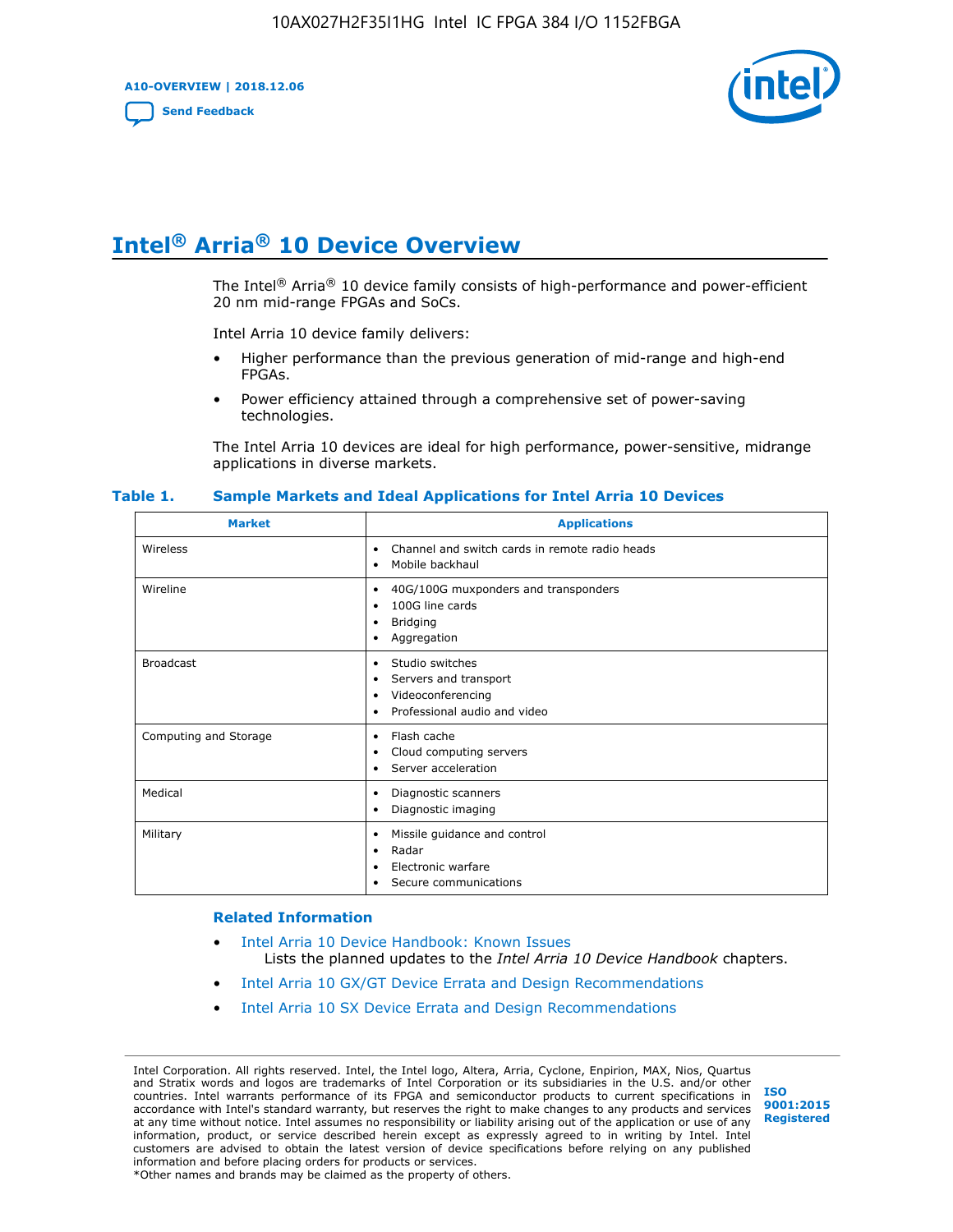

# **Key Advantages of Intel Arria 10 Devices**

# **Table 2. Key Advantages of the Intel Arria 10 Device Family**

| <b>Advantage</b>                                                                                          | <b>Supporting Feature</b>                                                                                                                                                                                                                                                                                                |
|-----------------------------------------------------------------------------------------------------------|--------------------------------------------------------------------------------------------------------------------------------------------------------------------------------------------------------------------------------------------------------------------------------------------------------------------------|
| Enhanced core architecture                                                                                | Built on TSMC's 20 nm process technology<br>٠<br>60% higher performance than the previous generation of mid-range FPGAs<br>٠<br>15% higher performance than the fastest previous-generation FPGA<br>٠                                                                                                                    |
| High-bandwidth integrated<br>transceivers                                                                 | Short-reach rates up to 25.8 Gigabits per second (Gbps)<br>٠<br>Backplane capability up to 12.5 Gbps<br>٠<br>Integrated 10GBASE-KR and 40GBASE-KR4 Forward Error Correction (FEC)<br>٠                                                                                                                                   |
| Improved logic integration and<br>hard IP blocks                                                          | 8-input adaptive logic module (ALM)<br>٠<br>Up to 65.6 megabits (Mb) of embedded memory<br>٠<br>Variable-precision digital signal processing (DSP) blocks<br>Fractional synthesis phase-locked loops (PLLs)<br>Hard PCI Express Gen3 IP blocks<br>Hard memory controllers and PHY up to 2,400 Megabits per second (Mbps) |
| Second generation hard<br>processor system (HPS) with<br>integrated ARM* Cortex*-A9*<br>MPCore* processor | Tight integration of a dual-core ARM Cortex-A9 MPCore processor, hard IP, and an<br>٠<br>FPGA in a single Intel Arria 10 system-on-a-chip (SoC)<br>Supports over 128 Gbps peak bandwidth with integrated data coherency between<br>$\bullet$<br>the processor and the FPGA fabric                                        |
| Advanced power savings                                                                                    | Comprehensive set of advanced power saving features<br>٠<br>Power-optimized MultiTrack routing and core architecture<br>٠<br>Up to 40% lower power compared to previous generation of mid-range FPGAs<br>٠<br>Up to 60% lower power compared to previous generation of high-end FPGAs                                    |

# **Summary of Intel Arria 10 Features**

## **Table 3. Summary of Features for Intel Arria 10 Devices**

| <b>Feature</b>                  | <b>Description</b>                                                                                                                                                                                                                                                                                                                                                                                       |
|---------------------------------|----------------------------------------------------------------------------------------------------------------------------------------------------------------------------------------------------------------------------------------------------------------------------------------------------------------------------------------------------------------------------------------------------------|
| Technology                      | TSMC's 20-nm SoC process technology<br>٠<br>Allows operation at a lower $V_{\text{CC}}$ level of 0.82 V instead of the 0.9 V standard $V_{\text{CC}}$ core voltage                                                                                                                                                                                                                                       |
| Packaging                       | 1.0 mm ball-pitch Fineline BGA packaging<br>0.8 mm ball-pitch Ultra Fineline BGA packaging<br>Multiple devices with identical package footprints for seamless migration between different<br><b>FPGA</b> densities<br>Devices with compatible package footprints allow migration to next generation high-end<br>Stratix $\mathcal{R}$ 10 devices<br>RoHS, leaded $(1)$ , and lead-free (Pb-free) options |
| High-performance<br>FPGA fabric | Enhanced 8-input ALM with four registers<br>٠<br>Improved multi-track routing architecture to reduce congestion and improve compilation time<br>Hierarchical core clocking architecture<br>Fine-grained partial reconfiguration                                                                                                                                                                          |
| Internal memory<br>blocks       | M20K-20-Kb memory blocks with hard error correction code (ECC)<br>Memory logic array block (MLAB)-640-bit memory                                                                                                                                                                                                                                                                                         |
|                                 | continued                                                                                                                                                                                                                                                                                                                                                                                                |



<sup>(1)</sup> Contact Intel for availability.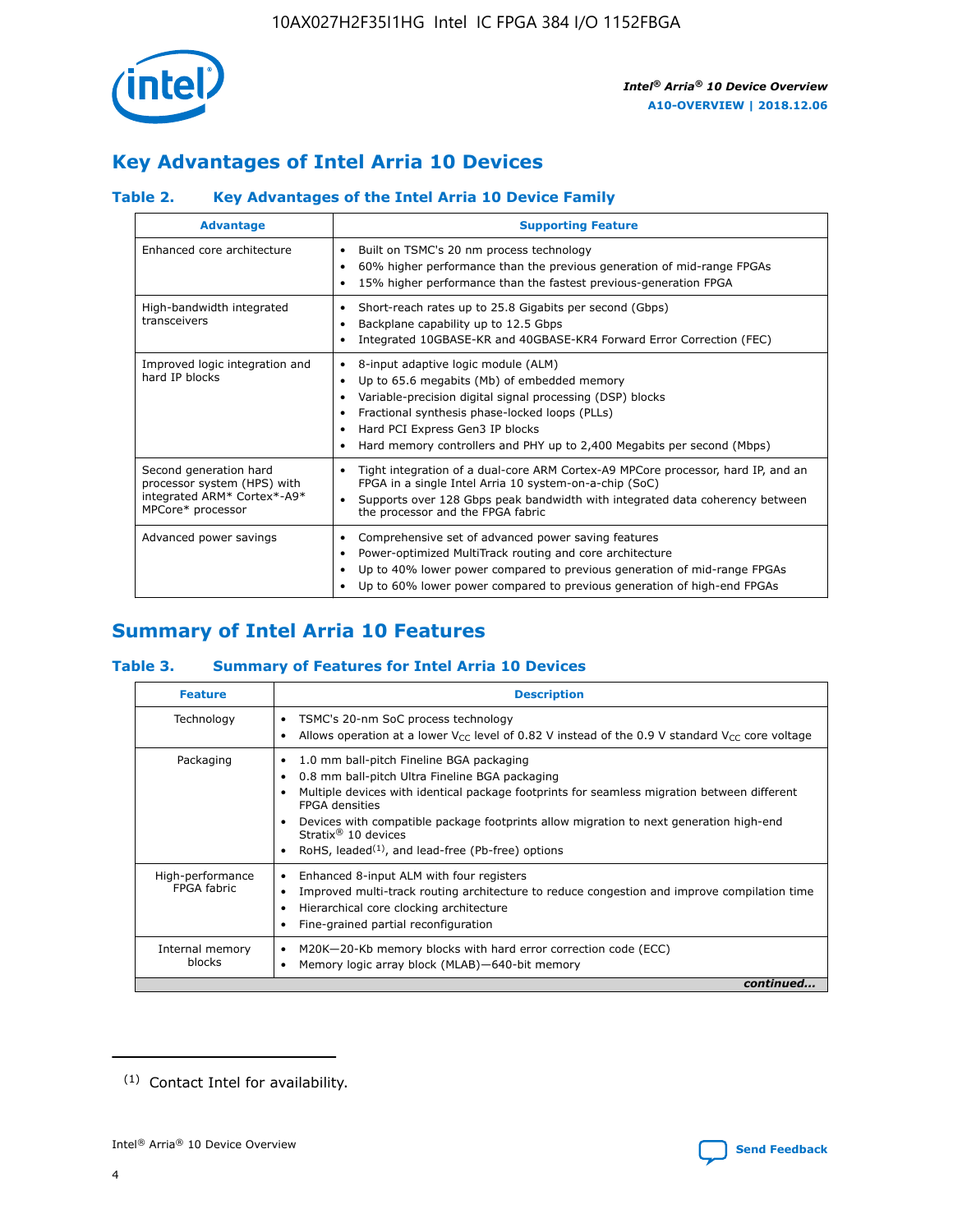r



| <b>Feature</b>                         |                                                                                                                                                                                                                                                                                                                          | <b>Description</b>                                                                                                                                                                                                                                                                                                                                                                                                                                                                                                                                                                                                                                                                                                                                                                                                                     |  |  |  |  |
|----------------------------------------|--------------------------------------------------------------------------------------------------------------------------------------------------------------------------------------------------------------------------------------------------------------------------------------------------------------------------|----------------------------------------------------------------------------------------------------------------------------------------------------------------------------------------------------------------------------------------------------------------------------------------------------------------------------------------------------------------------------------------------------------------------------------------------------------------------------------------------------------------------------------------------------------------------------------------------------------------------------------------------------------------------------------------------------------------------------------------------------------------------------------------------------------------------------------------|--|--|--|--|
| Embedded Hard IP<br>blocks             | Variable-precision DSP                                                                                                                                                                                                                                                                                                   | Native support for signal processing precision levels from $18 \times 19$ to<br>54 x 54<br>Native support for 27 x 27 multiplier mode<br>64-bit accumulator and cascade for systolic finite impulse responses<br>(FIRs)<br>Internal coefficient memory banks<br>$\bullet$<br>Preadder/subtractor for improved efficiency<br>Additional pipeline register to increase performance and reduce<br>power<br>Supports floating point arithmetic:<br>- Perform multiplication, addition, subtraction, multiply-add,<br>multiply-subtract, and complex multiplication.<br>- Supports multiplication with accumulation capability, cascade<br>summation, and cascade subtraction capability.<br>- Dynamic accumulator reset control.<br>- Support direct vector dot and complex multiplication chaining<br>multiply floating point DSP blocks. |  |  |  |  |
|                                        | Memory controller                                                                                                                                                                                                                                                                                                        | DDR4, DDR3, and DDR3L                                                                                                                                                                                                                                                                                                                                                                                                                                                                                                                                                                                                                                                                                                                                                                                                                  |  |  |  |  |
|                                        | PCI Express*                                                                                                                                                                                                                                                                                                             | PCI Express (PCIe*) Gen3 (x1, x2, x4, or x8), Gen2 (x1, x2, x4, or x8)<br>and Gen1 (x1, x2, x4, or x8) hard IP with complete protocol stack,<br>endpoint, and root port                                                                                                                                                                                                                                                                                                                                                                                                                                                                                                                                                                                                                                                                |  |  |  |  |
|                                        | Transceiver I/O                                                                                                                                                                                                                                                                                                          | 10GBASE-KR/40GBASE-KR4 Forward Error Correction (FEC)<br>PCS hard IPs that support:<br>$\bullet$<br>- 10-Gbps Ethernet (10GbE)<br>- PCIe PIPE interface<br>$-$ Interlaken<br>- Gbps Ethernet (GbE)<br>- Common Public Radio Interface (CPRI) with deterministic latency<br>support<br>- Gigabit-capable passive optical network (GPON) with fast lock-<br>time support<br>13.5G JESD204b<br>$\bullet$<br>8B/10B, 64B/66B, 64B/67B encoders and decoders<br>Custom mode support for proprietary protocols                                                                                                                                                                                                                                                                                                                               |  |  |  |  |
| Core clock networks                    | $\bullet$<br>$\bullet$                                                                                                                                                                                                                                                                                                   | Up to 800 MHz fabric clocking, depending on the application:<br>- 667 MHz external memory interface clocking with 2,400 Mbps DDR4 interface<br>- 800 MHz LVDS interface clocking with 1,600 Mbps LVDS interface<br>Global, regional, and peripheral clock networks<br>Clock networks that are not used can be gated to reduce dynamic power                                                                                                                                                                                                                                                                                                                                                                                                                                                                                            |  |  |  |  |
| Phase-locked loops<br>(PLLs)           | High-resolution fractional synthesis PLLs:<br>$\bullet$<br>Integer PLLs:<br>- Adjacent to general purpose I/Os                                                                                                                                                                                                           | - Precision clock synthesis, clock delay compensation, and zero delay buffering (ZDB)<br>- Support integer mode and fractional mode<br>- Fractional mode support with third-order delta-sigma modulation<br>- Support external memory and LVDS interfaces                                                                                                                                                                                                                                                                                                                                                                                                                                                                                                                                                                              |  |  |  |  |
| FPGA General-purpose<br>$I/Os$ (GPIOs) | On-chip termination (OCT)                                                                                                                                                                                                                                                                                                | 1.6 Gbps LVDS-every pair can be configured as receiver or transmitter                                                                                                                                                                                                                                                                                                                                                                                                                                                                                                                                                                                                                                                                                                                                                                  |  |  |  |  |
| <b>External Memory</b><br>Interface    | 1.2 V to 3.0 V single-ended LVTTL/LVCMOS interfacing<br>Hard memory controller- DDR4, DDR3, and DDR3L support<br>$-$ DDR4 $-$ speeds up to 1,200 MHz/2,400 Mbps<br>- DDR3-speeds up to 1,067 MHz/2,133 Mbps<br>Soft memory controller—provides support for RLDRAM $3^{(2)}$ , QDR IV $^{(2)}$ , and QDR II+<br>continued |                                                                                                                                                                                                                                                                                                                                                                                                                                                                                                                                                                                                                                                                                                                                                                                                                                        |  |  |  |  |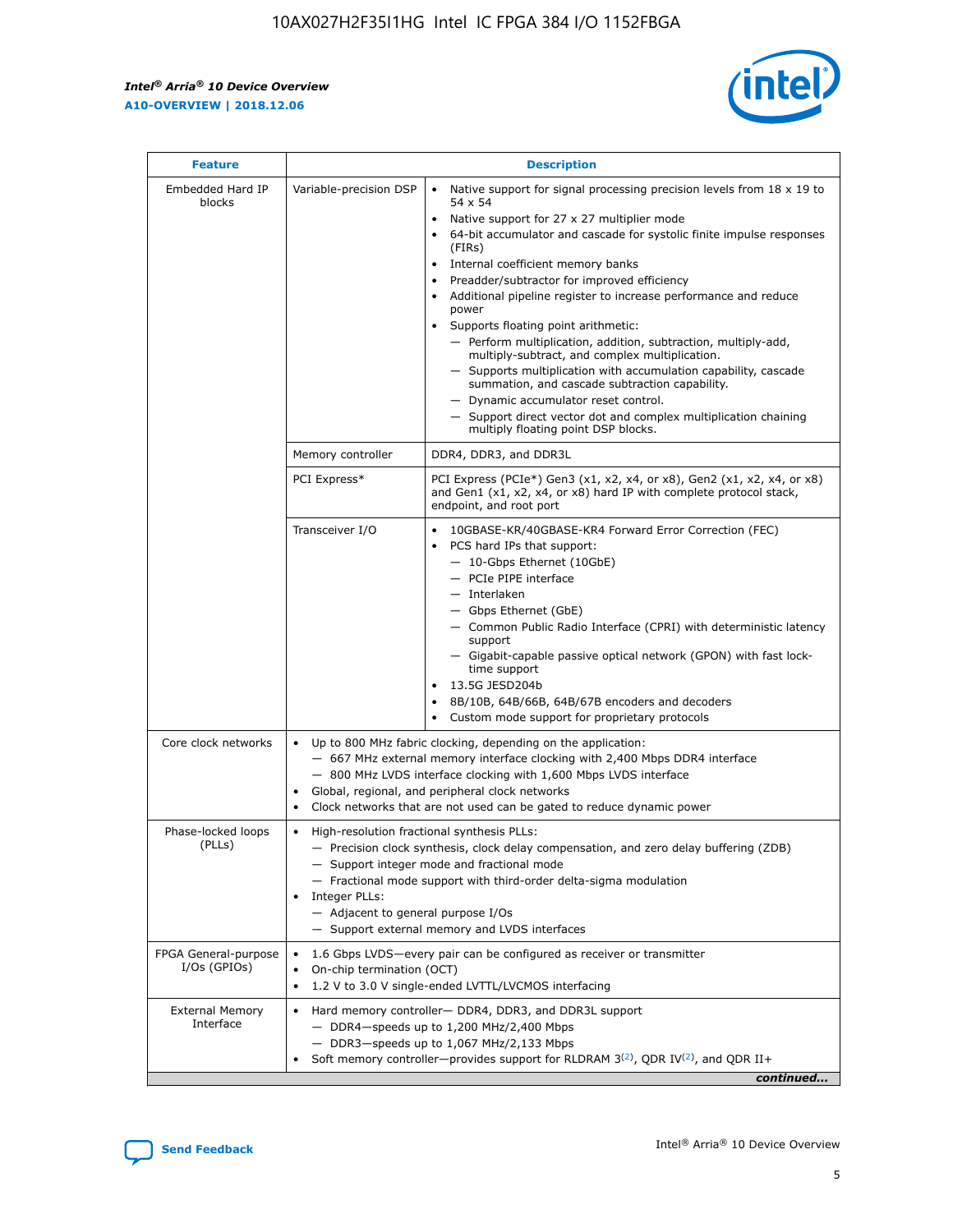

| <b>Feature</b>                                    | <b>Description</b>                                                                                                                                                                                                                                                                                                                                                                                                                                                                                                                                                                                                                                  |
|---------------------------------------------------|-----------------------------------------------------------------------------------------------------------------------------------------------------------------------------------------------------------------------------------------------------------------------------------------------------------------------------------------------------------------------------------------------------------------------------------------------------------------------------------------------------------------------------------------------------------------------------------------------------------------------------------------------------|
| Low-power serial<br>transceivers                  | • Continuous operating range:<br>- Intel Arria 10 GX-1 Gbps to 17.4 Gbps<br>- Intel Arria 10 GT-1 Gbps to 25.8 Gbps<br>Backplane support:<br>- Intel Arria 10 GX-up to 12.5<br>- Intel Arria 10 GT-up to 12.5<br>Extended range down to 125 Mbps with oversampling<br>ATX transmit PLLs with user-configurable fractional synthesis capability<br>Electronic Dispersion Compensation (EDC) support for XFP, SFP+, QSFP, and CFP optical<br>module<br>Adaptive linear and decision feedback equalization<br>$\bullet$<br>Transmitter pre-emphasis and de-emphasis<br>$\bullet$<br>Dynamic partial reconfiguration of individual transceiver channels |
| <b>HPS</b><br>(Intel Arria 10 SX<br>devices only) | Dual-core ARM Cortex-A9 MPCore processor-1.2 GHz CPU with<br>Processor and system<br>$\bullet$<br>1.5 GHz overdrive capability<br>256 KB on-chip RAM and 64 KB on-chip ROM<br>System peripherals—general-purpose timers, watchdog timers, direct<br>memory access (DMA) controller, FPGA configuration manager, and<br>clock and reset managers<br>Security features-anti-tamper, secure boot, Advanced Encryption<br>Standard (AES) and authentication (SHA)<br>ARM CoreSight* JTAG debug access port, trace port, and on-chip<br>trace storage                                                                                                    |
|                                                   | <b>External interfaces</b><br>Hard memory interface-Hard memory controller (2,400 Mbps DDR4,<br>$\bullet$<br>and 2,133 Mbps DDR3), Quad serial peripheral interface (QSPI) flash<br>controller, NAND flash controller, direct memory access (DMA)<br>controller, Secure Digital/MultiMediaCard (SD/MMC) controller<br>Communication interface-10/100/1000 Ethernet media access<br>control (MAC), USB On-The-GO (OTG) controllers, I <sup>2</sup> C controllers,<br>UART 16550, serial peripheral interface (SPI), and up to 62<br>HPS GPIO interfaces (48 direct-share I/Os)                                                                       |
|                                                   | High-performance ARM AMBA* AXI bus bridges that support<br>Interconnects to core<br>$\bullet$<br>simultaneous read and write<br>HPS-FPGA bridges-include the FPGA-to-HPS, HPS-to-FPGA, and<br>$\bullet$<br>lightweight HPS-to-FPGA bridges that allow the FPGA fabric to issue<br>transactions to slaves in the HPS, and vice versa<br>Configuration bridge that allows HPS configuration manager to<br>configure the core logic via dedicated 32-bit configuration port<br>FPGA-to-HPS SDRAM controller bridge-provides configuration<br>interfaces for the multiport front end (MPFE) of the HPS SDRAM<br>controller                              |
| Configuration                                     | Tamper protection—comprehensive design protection to protect your valuable IP investments<br>Enhanced 256-bit advanced encryption standard (AES) design security with authentication<br>٠<br>Configuration via protocol (CvP) using PCIe Gen1, Gen2, or Gen3<br>continued                                                                                                                                                                                                                                                                                                                                                                           |

<sup>(2)</sup> Intel Arria 10 devices support this external memory interface using hard PHY with soft memory controller.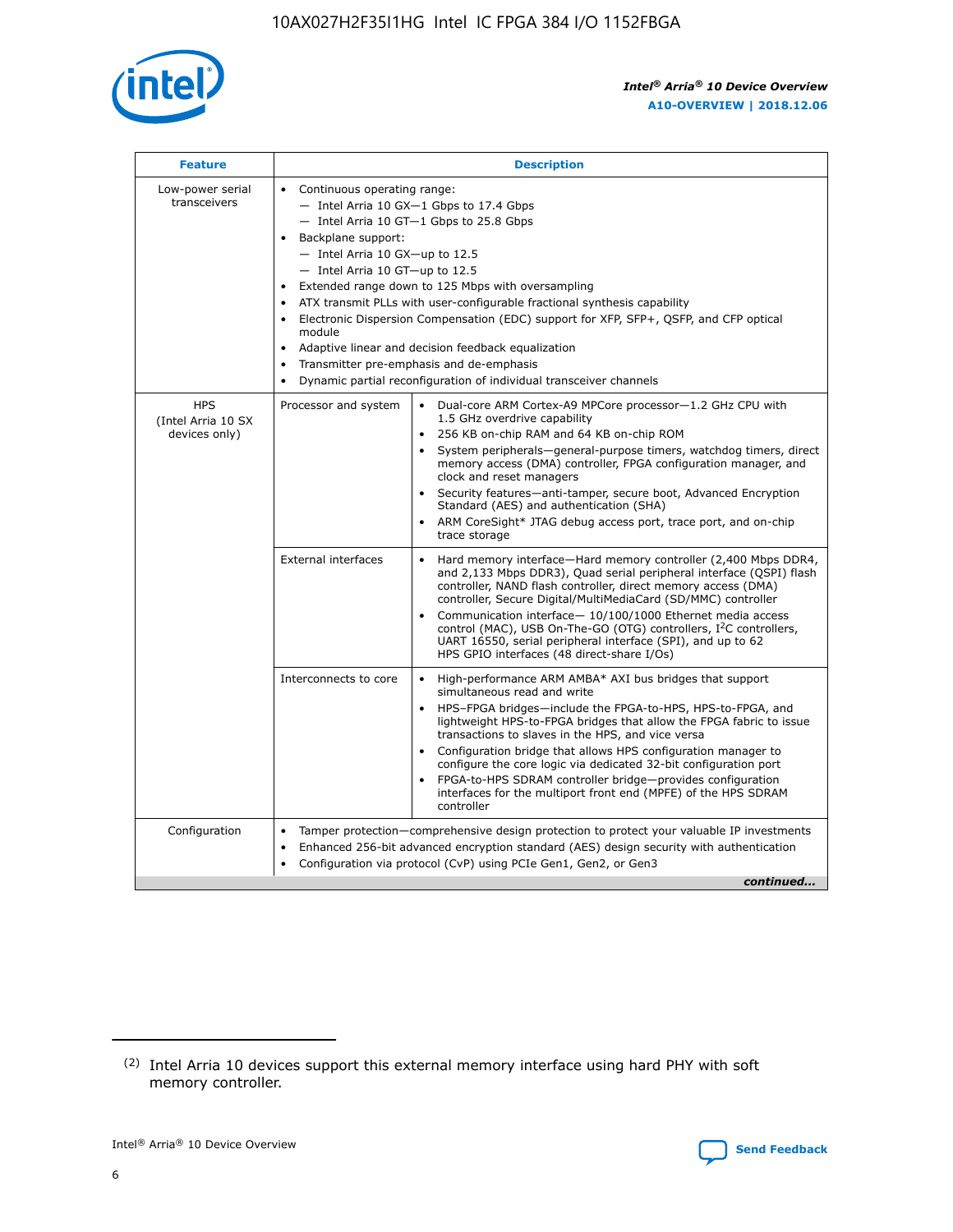

| <b>Feature</b>     | <b>Description</b>                                                                                                                                                                                               |
|--------------------|------------------------------------------------------------------------------------------------------------------------------------------------------------------------------------------------------------------|
|                    | Dynamic reconfiguration of the transceivers and PLLs<br>Fine-grained partial reconfiguration of the core fabric<br>Active Serial x4 Interface<br>$\bullet$                                                       |
| Power management   | SmartVID<br>Low static power device options<br>Programmable Power Technology<br>Intel Quartus <sup>®</sup> Prime integrated power analysis                                                                       |
| Software and tools | Intel Quartus Prime design suite<br>Transceiver toolkit<br>Platform Designer system integration tool<br>DSP Builder for Intel FPGAs<br>OpenCL <sup>™</sup> support<br>Intel SoC FPGA Embedded Design Suite (EDS) |

## **Related Information**

[Intel Arria 10 Transceiver PHY Overview](https://www.intel.com/content/www/us/en/programmable/documentation/nik1398707230472.html#nik1398706768037) Provides details on Intel Arria 10 transceivers.

# **Intel Arria 10 Device Variants and Packages**

#### **Table 4. Device Variants for the Intel Arria 10 Device Family**

| <b>Variant</b>    | <b>Description</b>                                                                                                                                                                                                     |
|-------------------|------------------------------------------------------------------------------------------------------------------------------------------------------------------------------------------------------------------------|
| Intel Arria 10 GX | FPGA featuring 17.4 Gbps transceivers for short reach applications with 12.5 backplane driving<br>capability.                                                                                                          |
| Intel Arria 10 GT | FPGA featuring:<br>17.4 Gbps transceivers for short reach applications with 12.5 backplane driving capability.<br>25.8 Gbps transceivers for supporting CAUI-4 and CEI-25G applications with CFP2 and CFP4<br>modules. |
| Intel Arria 10 SX | SoC integrating ARM-based HPS and FPGA featuring 17.4 Gbps transceivers for short reach<br>applications with 12.5 backplane driving capability.                                                                        |

# **Intel Arria 10 GX**

This section provides the available options, maximum resource counts, and package plan for the Intel Arria 10 GX devices.

The information in this section is correct at the time of publication. For the latest information and to get more details, refer to the Intel FPGA Product Selector.

#### **Related Information**

#### [Intel FPGA Product Selector](http://www.altera.com/products/selector/psg-selector.html) Provides the latest information on Intel products.

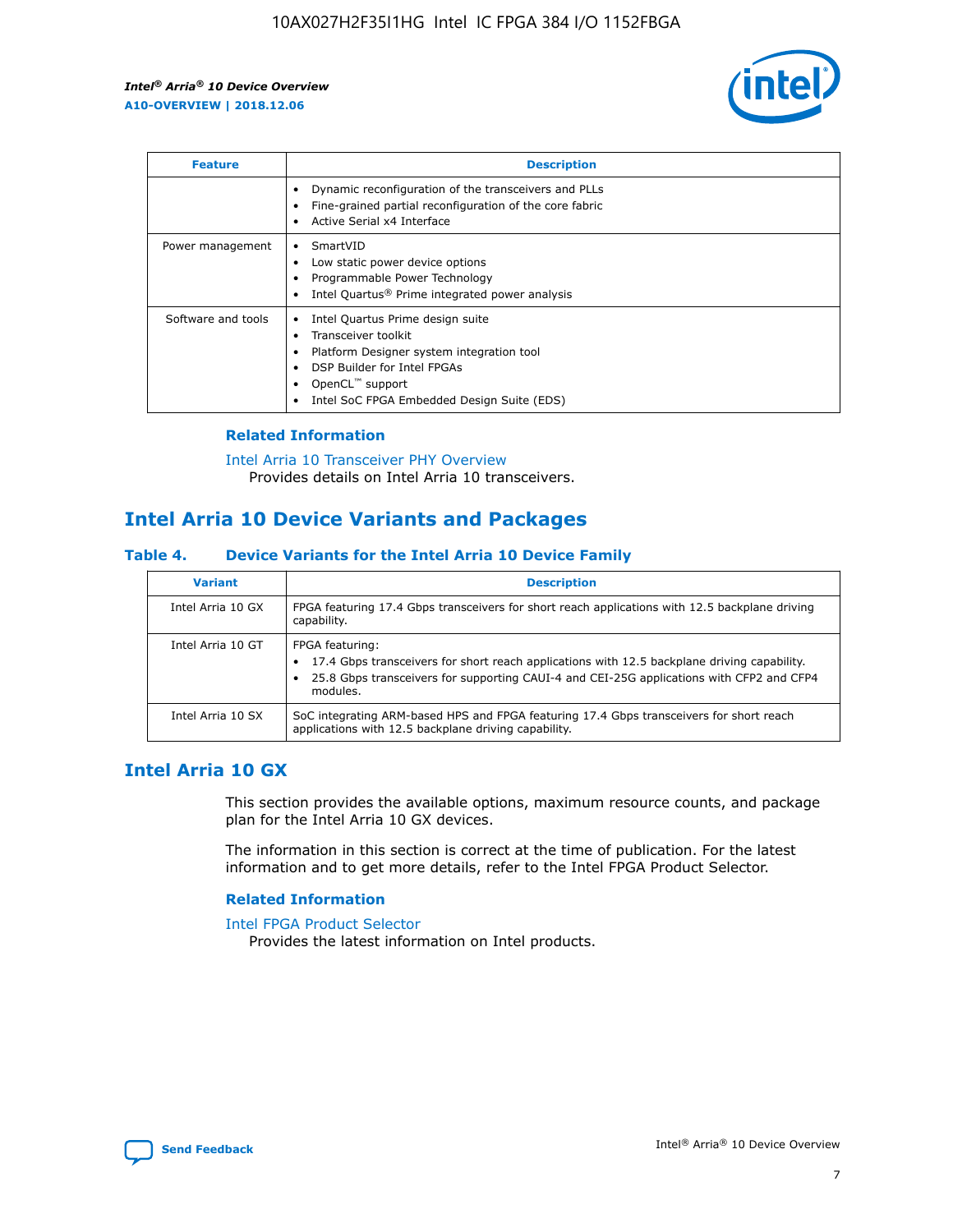

# **Available Options**





#### **Related Information**

[Transceiver Performance for Intel Arria 10 GX/SX Devices](https://www.intel.com/content/www/us/en/programmable/documentation/mcn1413182292568.html#mcn1413213965502) Provides more information about the transceiver speed grade.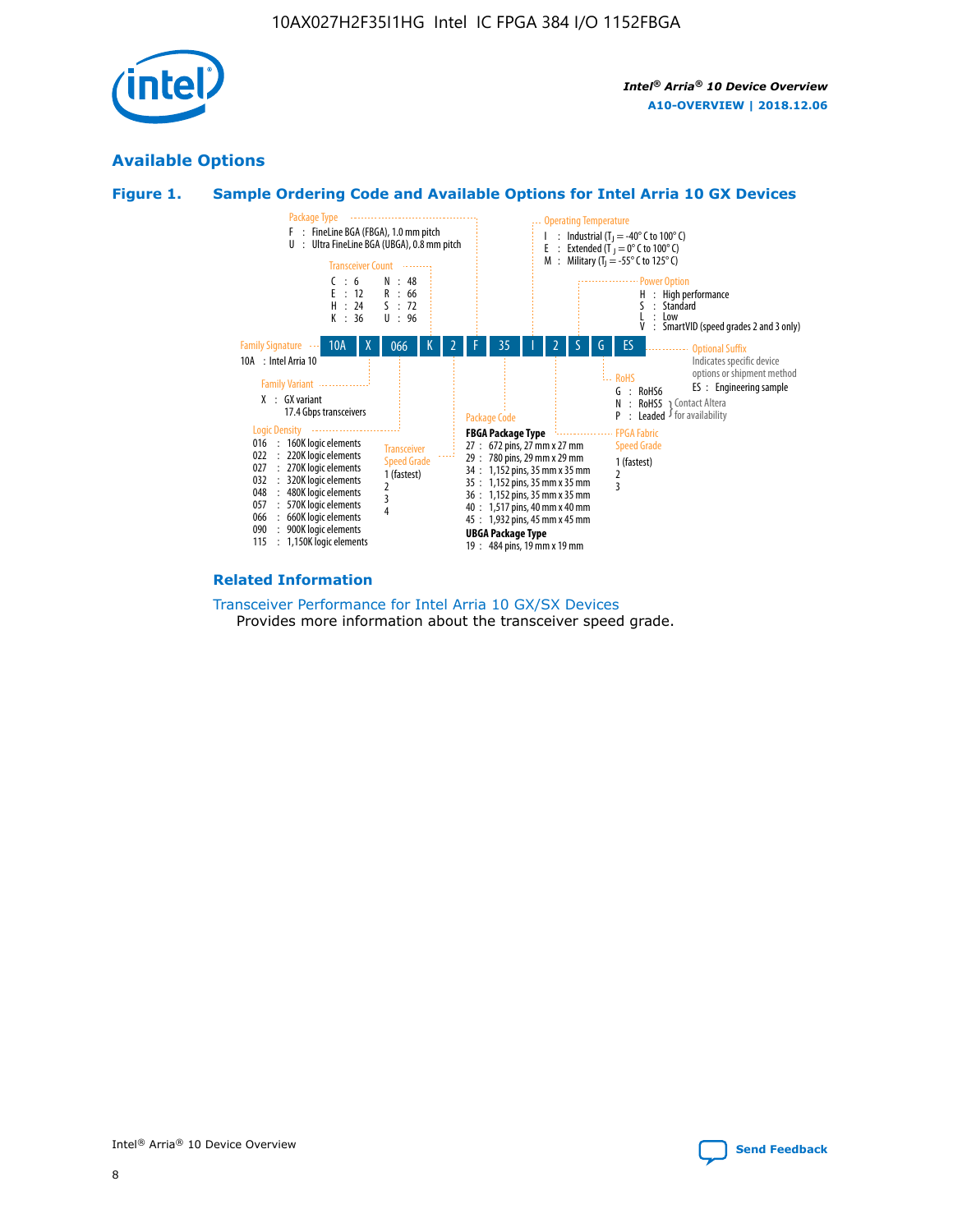

# **Maximum Resources**

#### **Table 5. Maximum Resource Counts for Intel Arria 10 GX Devices (GX 160, GX 220, GX 270, GX 320, and GX 480)**

| <b>Resource</b>              |                         | <b>Product Line</b> |                                                 |                    |                |                |  |  |  |
|------------------------------|-------------------------|---------------------|-------------------------------------------------|--------------------|----------------|----------------|--|--|--|
|                              |                         | <b>GX 160</b>       | <b>GX 220</b><br><b>GX 270</b><br><b>GX 320</b> |                    |                | <b>GX 480</b>  |  |  |  |
| Logic Elements (LE) (K)      |                         | 160                 | 220<br>320<br>270                               |                    |                | 480            |  |  |  |
| <b>ALM</b>                   |                         | 61,510              | 80,330                                          | 101,620            | 119,900        | 183,590        |  |  |  |
| Register                     |                         | 246,040             | 321,320                                         | 406,480<br>479,600 |                | 734,360        |  |  |  |
| Memory (Kb)                  | M <sub>20</sub> K       | 8,800               | 11,740<br>15,000                                |                    | 17,820         | 28,620         |  |  |  |
|                              | <b>MLAB</b>             | 1,050               | 1,690                                           | 2,452              | 2,727          | 4,164          |  |  |  |
| Variable-precision DSP Block |                         | 156                 | 192                                             | 830                | 985            | 1,368          |  |  |  |
| 18 x 19 Multiplier           |                         | 312                 | 384                                             | 1,660<br>1,970     |                | 2,736          |  |  |  |
| PLL                          | Fractional<br>Synthesis | 6                   | 6                                               | 8                  | 8              | 12             |  |  |  |
|                              | I/O                     | 6                   | 6                                               | 8                  | 8              | 12             |  |  |  |
| 17.4 Gbps Transceiver        |                         | 12                  | 12                                              | 24                 | 24             | 36             |  |  |  |
| GPIO <sup>(3)</sup>          |                         | 288                 | 288                                             | 384                | 384            |                |  |  |  |
| LVDS Pair $(4)$              |                         | 120                 | 120                                             | 168                | 168            | 222            |  |  |  |
| PCIe Hard IP Block           |                         | $\mathbf{1}$        | 1                                               | $\overline{2}$     | $\overline{2}$ | $\overline{2}$ |  |  |  |
| Hard Memory Controller       |                         | 6                   | 6                                               | 8                  | 8              | 12             |  |  |  |

<sup>(4)</sup> Each LVDS I/O pair can be used as differential input or output.



<sup>(3)</sup> The number of GPIOs does not include transceiver I/Os. In the Intel Quartus Prime software, the number of user I/Os includes transceiver I/Os.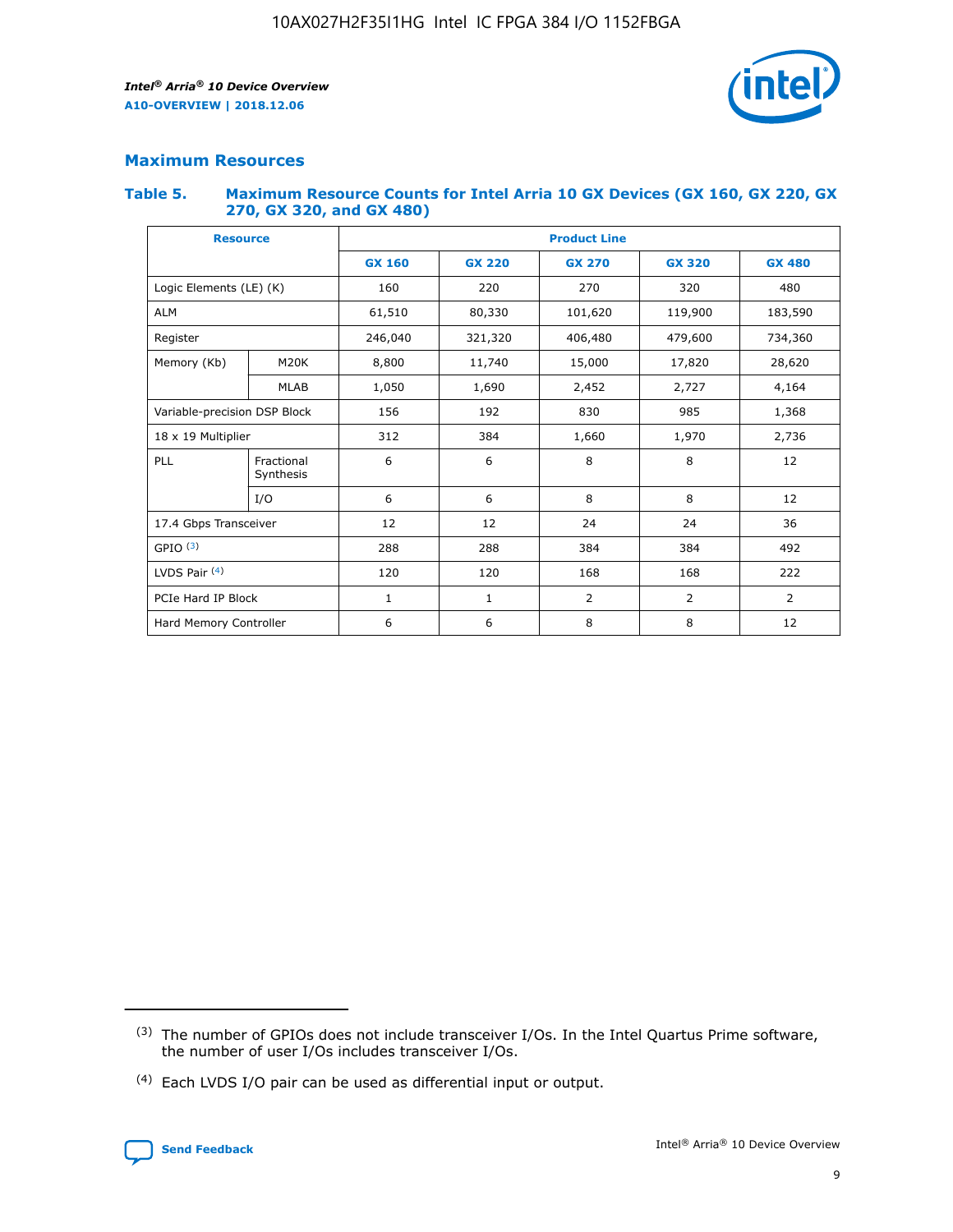

## **Table 6. Maximum Resource Counts for Intel Arria 10 GX Devices (GX 570, GX 660, GX 900, and GX 1150)**

|                              | <b>Resource</b>         | <b>Product Line</b> |                        |                |                |  |  |  |
|------------------------------|-------------------------|---------------------|------------------------|----------------|----------------|--|--|--|
|                              |                         | <b>GX 570</b>       | <b>GX 660</b>          | <b>GX 900</b>  | <b>GX 1150</b> |  |  |  |
| Logic Elements (LE) (K)      |                         | 570                 | 660                    | 900            | 1,150          |  |  |  |
| <b>ALM</b>                   |                         | 217,080             | 251,680                | 339,620        | 427,200        |  |  |  |
| Register                     |                         | 868,320             | 1,006,720<br>1,358,480 |                | 1,708,800      |  |  |  |
| Memory (Kb)                  | <b>M20K</b>             | 36,000              | 42,620                 | 48,460         | 54,260         |  |  |  |
|                              | <b>MLAB</b>             | 5,096               | 5,788                  | 9,386          | 12,984         |  |  |  |
| Variable-precision DSP Block |                         | 1,523               | 1,687                  | 1,518          | 1,518          |  |  |  |
| $18 \times 19$ Multiplier    |                         | 3,046               | 3,374                  | 3,036          | 3,036          |  |  |  |
| PLL                          | Fractional<br>Synthesis | 16                  | 16                     | 32             | 32             |  |  |  |
|                              | I/O                     | 16                  | 16                     | 16             | 16             |  |  |  |
| 17.4 Gbps Transceiver        |                         | 48                  | 48<br>96               |                | 96             |  |  |  |
| GPIO <sup>(3)</sup>          |                         | 696                 | 696                    | 768            | 768            |  |  |  |
| LVDS Pair $(4)$              |                         | 324                 | 324                    | 384            | 384            |  |  |  |
| PCIe Hard IP Block           |                         | 2                   | $\overline{2}$         | $\overline{4}$ | 4              |  |  |  |
| Hard Memory Controller       |                         | 16                  | 16                     | 16             | 16             |  |  |  |

# **Package Plan**

# **Table 7. Package Plan for Intel Arria 10 GX Devices (U19, F27, and F29)**

Refer to I/O and High Speed I/O in Intel Arria 10 Devices chapter for the number of 3 V I/O, LVDS I/O, and LVDS channels in each device package.

| <b>Product Line</b> | U <sub>19</sub><br>$(19 \text{ mm} \times 19 \text{ mm})$<br>484-pin UBGA) |          |             |         | <b>F27</b><br>(27 mm × 27 mm,<br>672-pin FBGA) |             | <b>F29</b><br>(29 mm × 29 mm,<br>780-pin FBGA) |          |             |  |
|---------------------|----------------------------------------------------------------------------|----------|-------------|---------|------------------------------------------------|-------------|------------------------------------------------|----------|-------------|--|
|                     | 3 V I/O                                                                    | LVDS I/O | <b>XCVR</b> | 3 V I/O | <b>LVDS I/O</b>                                | <b>XCVR</b> | 3 V I/O                                        | LVDS I/O | <b>XCVR</b> |  |
| GX 160              | 48                                                                         | 192      | 6           | 48      | 192                                            | 12          | 48                                             | 240      | 12          |  |
| GX 220              | 48                                                                         | 192      | 6           | 48      | 192                                            | 12          | 48                                             | 240      | 12          |  |
| GX 270              |                                                                            |          |             | 48      | 192                                            | 12          | 48                                             | 312      | 12          |  |
| GX 320              |                                                                            |          |             | 48      | 192                                            | 12          | 48                                             | 312      | 12          |  |
| GX 480              |                                                                            |          |             |         |                                                |             | 48                                             | 312      | 12          |  |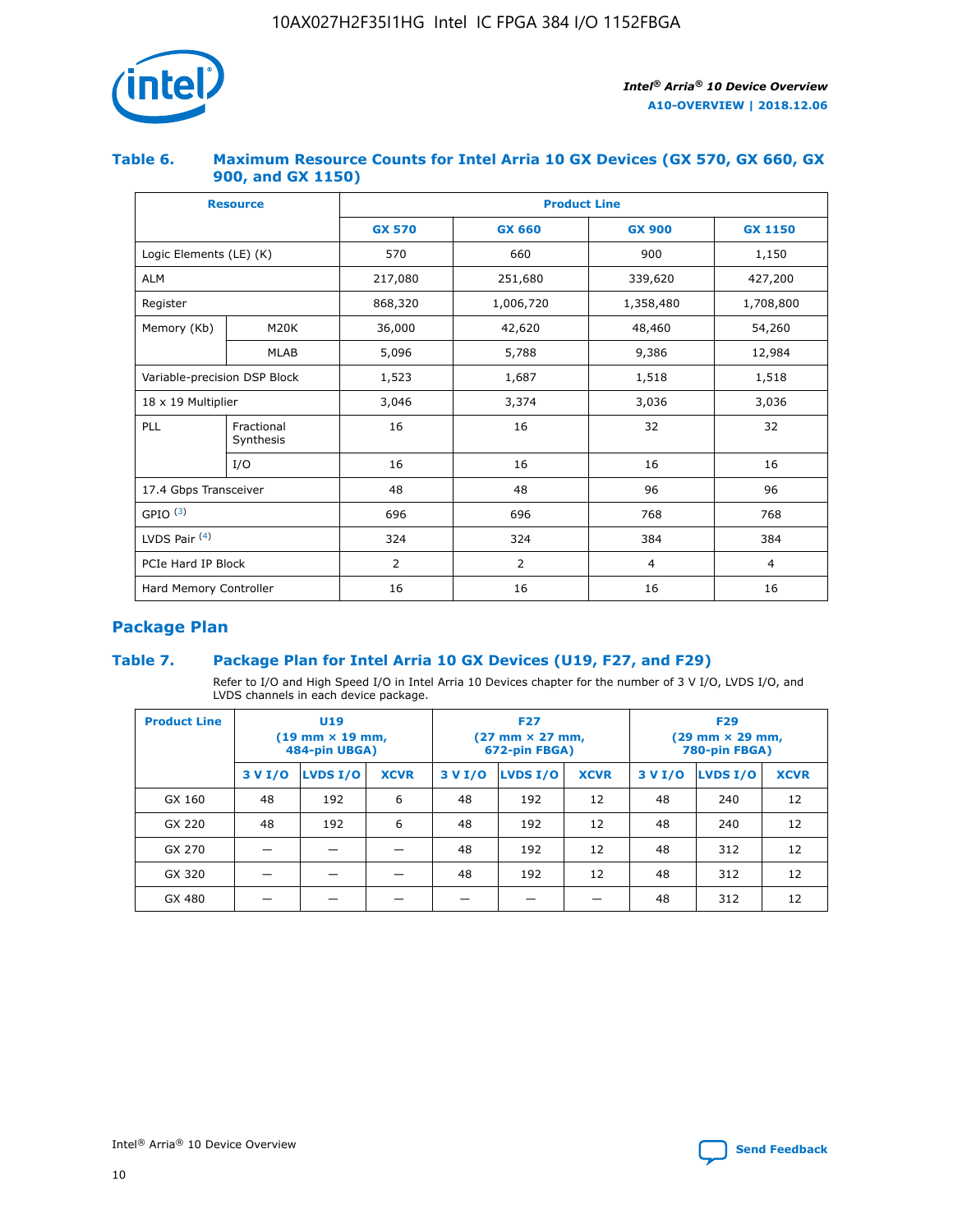



#### **Table 8. Package Plan for Intel Arria 10 GX Devices (F34, F35, NF40, and KF40)**

Refer to I/O and High Speed I/O in Intel Arria 10 Devices chapter for the number of 3 V I/O, LVDS I/O, and LVDS channels in each device package.

| <b>Product Line</b> | <b>F34</b><br>$(35 \text{ mm} \times 35 \text{ mm})$<br><b>1152-pin FBGA)</b> |                    | <b>F35</b><br>$(35 \text{ mm} \times 35 \text{ mm})$<br><b>1152-pin FBGA)</b> |           | <b>KF40</b><br>$(40$ mm $\times$ 40 mm,<br><b>1517-pin FBGA)</b> |             |           | <b>NF40</b><br>$(40 \text{ mm} \times 40 \text{ mm})$<br>1517-pin FBGA) |             |           |                    |             |
|---------------------|-------------------------------------------------------------------------------|--------------------|-------------------------------------------------------------------------------|-----------|------------------------------------------------------------------|-------------|-----------|-------------------------------------------------------------------------|-------------|-----------|--------------------|-------------|
|                     | 3V<br>I/O                                                                     | <b>LVDS</b><br>I/O | <b>XCVR</b>                                                                   | 3V<br>I/O | <b>LVDS</b><br>I/O                                               | <b>XCVR</b> | 3V<br>I/O | <b>LVDS</b><br>I/O                                                      | <b>XCVR</b> | 3V<br>I/O | <b>LVDS</b><br>I/O | <b>XCVR</b> |
| GX 270              | 48                                                                            | 336                | 24                                                                            | 48        | 336                                                              | 24          |           |                                                                         |             |           |                    |             |
| GX 320              | 48                                                                            | 336                | 24                                                                            | 48        | 336                                                              | 24          |           |                                                                         |             |           |                    |             |
| GX 480              | 48                                                                            | 444                | 24                                                                            | 48        | 348                                                              | 36          |           |                                                                         |             |           |                    |             |
| GX 570              | 48                                                                            | 444                | 24                                                                            | 48        | 348                                                              | 36          | 96        | 600                                                                     | 36          | 48        | 540                | 48          |
| GX 660              | 48                                                                            | 444                | 24                                                                            | 48        | 348                                                              | 36          | 96        | 600                                                                     | 36          | 48        | 540                | 48          |
| GX 900              |                                                                               | 504                | 24                                                                            | –         |                                                                  | -           |           |                                                                         |             |           | 600                | 48          |
| GX 1150             |                                                                               | 504                | 24                                                                            |           |                                                                  |             |           |                                                                         |             |           | 600                | 48          |

#### **Table 9. Package Plan for Intel Arria 10 GX Devices (RF40, NF45, SF45, and UF45)**

Refer to I/O and High Speed I/O in Intel Arria 10 Devices chapter for the number of 3 V I/O, LVDS I/O, and LVDS channels in each device package.

| <b>Product Line</b> | <b>RF40</b><br>$(40$ mm $\times$ 40 mm,<br>1517-pin FBGA) |                    | <b>NF45</b><br>$(45 \text{ mm} \times 45 \text{ mm})$<br><b>1932-pin FBGA)</b> |            |                    | <b>SF45</b><br>$(45 \text{ mm} \times 45 \text{ mm})$<br><b>1932-pin FBGA)</b> |            |                    | <b>UF45</b><br>$(45 \text{ mm} \times 45 \text{ mm})$<br><b>1932-pin FBGA)</b> |           |                    |             |
|---------------------|-----------------------------------------------------------|--------------------|--------------------------------------------------------------------------------|------------|--------------------|--------------------------------------------------------------------------------|------------|--------------------|--------------------------------------------------------------------------------|-----------|--------------------|-------------|
|                     | 3V<br>I/O                                                 | <b>LVDS</b><br>I/O | <b>XCVR</b>                                                                    | 3 V<br>I/O | <b>LVDS</b><br>I/O | <b>XCVR</b>                                                                    | 3 V<br>I/O | <b>LVDS</b><br>I/O | <b>XCVR</b>                                                                    | 3V<br>I/O | <b>LVDS</b><br>I/O | <b>XCVR</b> |
| GX 900              |                                                           | 342                | 66                                                                             | _          | 768                | 48                                                                             |            | 624                | 72                                                                             |           | 480                | 96          |
| GX 1150             |                                                           | 342                | 66                                                                             | _          | 768                | 48                                                                             |            | 624                | 72                                                                             |           | 480                | 96          |

## **Related Information**

[I/O and High-Speed Differential I/O Interfaces in Intel Arria 10 Devices chapter, Intel](https://www.intel.com/content/www/us/en/programmable/documentation/sam1403482614086.html#sam1403482030321) [Arria 10 Device Handbook](https://www.intel.com/content/www/us/en/programmable/documentation/sam1403482614086.html#sam1403482030321)

Provides the number of 3 V and LVDS I/Os, and LVDS channels for each Intel Arria 10 device package.

# **Intel Arria 10 GT**

This section provides the available options, maximum resource counts, and package plan for the Intel Arria 10 GT devices.

The information in this section is correct at the time of publication. For the latest information and to get more details, refer to the Intel FPGA Product Selector.

#### **Related Information**

#### [Intel FPGA Product Selector](http://www.altera.com/products/selector/psg-selector.html)

Provides the latest information on Intel products.

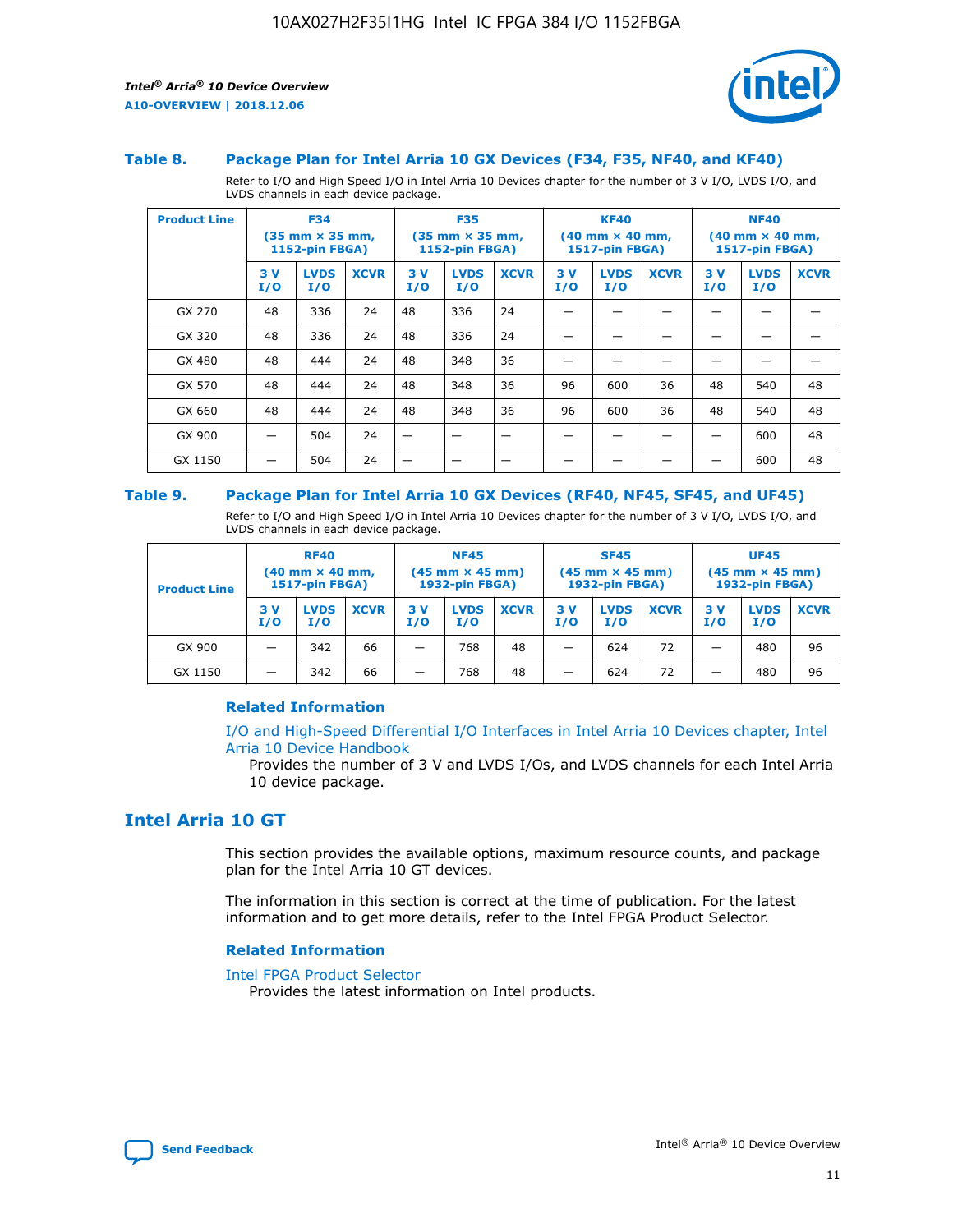

# **Available Options**

# **Figure 2. Sample Ordering Code and Available Options for Intel Arria 10 GT Devices**

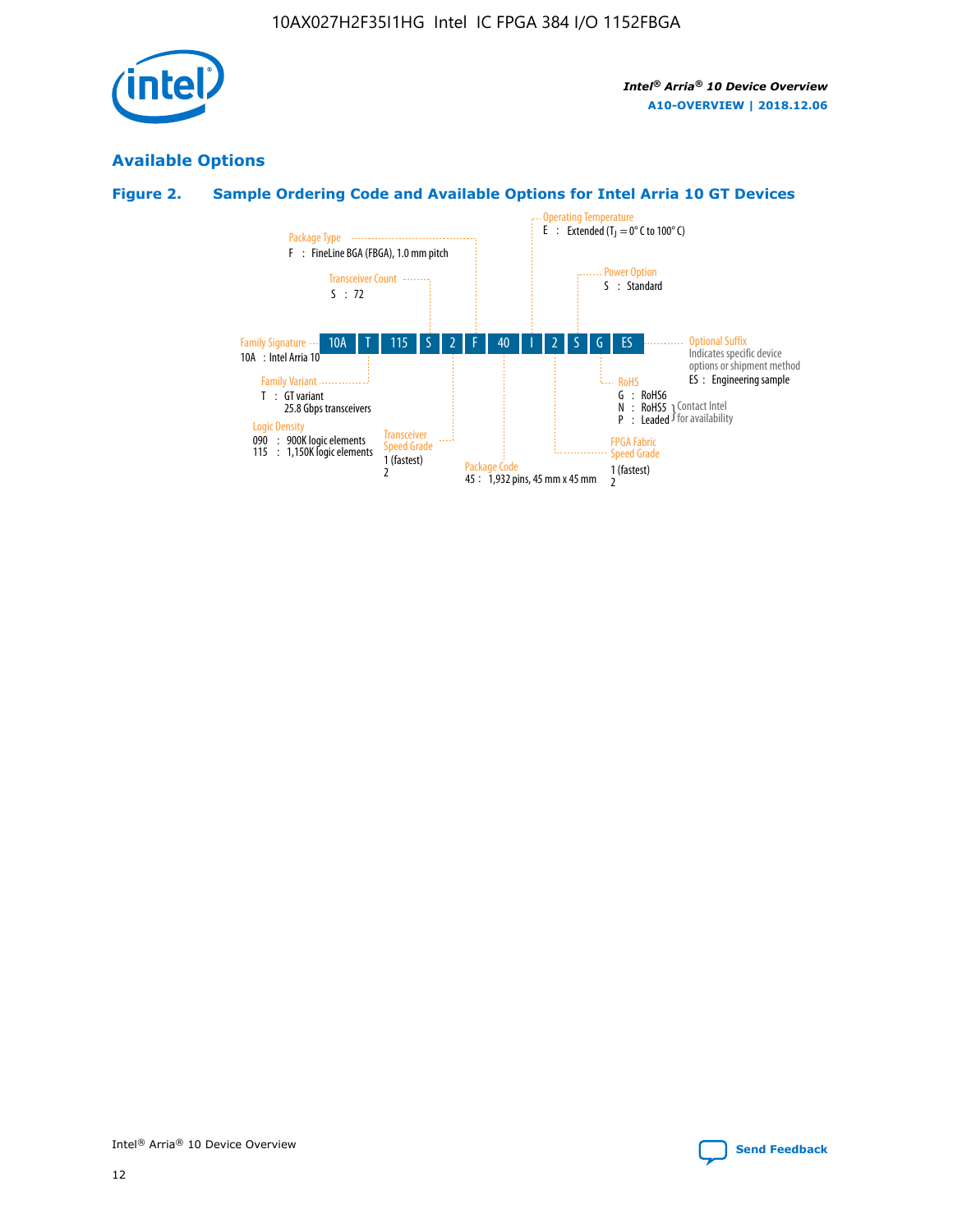

## **Maximum Resources**

#### **Table 10. Maximum Resource Counts for Intel Arria 10 GT Devices**

| <b>Resource</b>              |                      |                | <b>Product Line</b> |  |
|------------------------------|----------------------|----------------|---------------------|--|
|                              |                      | <b>GT 900</b>  | <b>GT 1150</b>      |  |
| Logic Elements (LE) (K)      |                      | 900            | 1,150               |  |
| <b>ALM</b>                   |                      | 339,620        | 427,200             |  |
| Register                     |                      | 1,358,480      | 1,708,800           |  |
| Memory (Kb)                  | M <sub>20</sub> K    | 48,460         | 54,260              |  |
|                              | <b>MLAB</b>          | 9,386          | 12,984              |  |
| Variable-precision DSP Block |                      | 1,518          | 1,518               |  |
| 18 x 19 Multiplier           |                      | 3,036          | 3,036               |  |
| PLL                          | Fractional Synthesis | 32             | 32                  |  |
|                              | I/O                  | 16             | 16                  |  |
| Transceiver                  | 17.4 Gbps            | 72(5)          | 72(5)               |  |
|                              | 25.8 Gbps            | 6              | 6                   |  |
| GPIO <sup>(6)</sup>          |                      | 624            | 624                 |  |
| LVDS Pair $(7)$              |                      | 312            | 312                 |  |
| PCIe Hard IP Block           |                      | $\overline{4}$ | $\overline{4}$      |  |
| Hard Memory Controller       |                      | 16             | 16                  |  |

## **Related Information**

#### [Intel Arria 10 GT Channel Usage](https://www.intel.com/content/www/us/en/programmable/documentation/nik1398707230472.html#nik1398707008178)

Configuring GT/GX channels in Intel Arria 10 GT devices.

## **Package Plan**

### **Table 11. Package Plan for Intel Arria 10 GT Devices**

Refer to I/O and High Speed I/O in Intel Arria 10 Devices chapter for the number of 3 V I/O, LVDS I/O, and LVDS channels in each device package.

| <b>Product Line</b> | <b>SF45</b><br>(45 mm × 45 mm, 1932-pin FBGA) |                 |             |  |  |  |
|---------------------|-----------------------------------------------|-----------------|-------------|--|--|--|
|                     | 3 V I/O                                       | <b>LVDS I/O</b> | <b>XCVR</b> |  |  |  |
| GT 900              |                                               | 624             | 72          |  |  |  |
| GT 1150             |                                               | 624             | 72          |  |  |  |

<sup>(7)</sup> Each LVDS I/O pair can be used as differential input or output.



 $(5)$  If all 6 GT channels are in use, 12 of the GX channels are not usable.

<sup>(6)</sup> The number of GPIOs does not include transceiver I/Os. In the Intel Quartus Prime software, the number of user I/Os includes transceiver I/Os.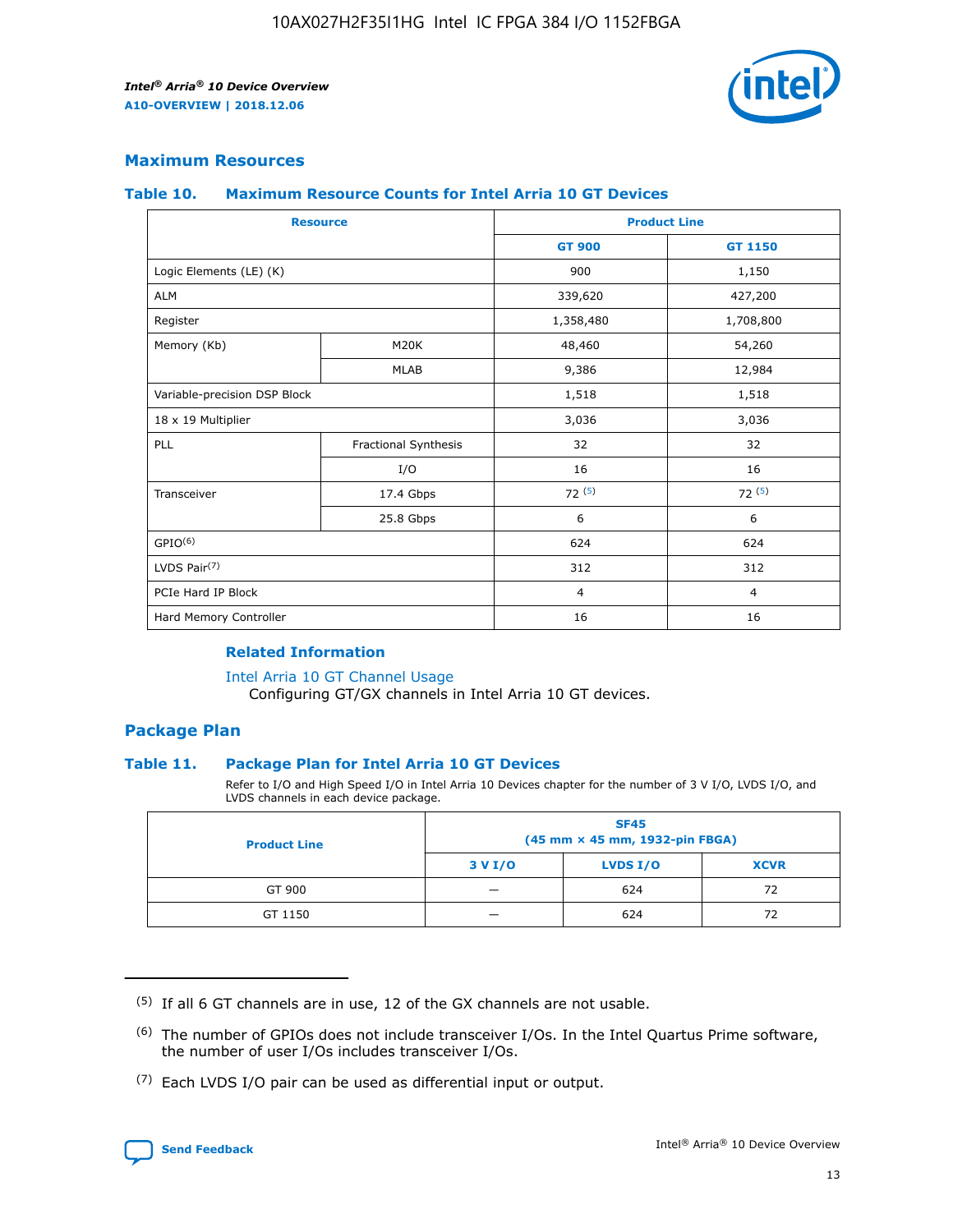

#### **Related Information**

[I/O and High-Speed Differential I/O Interfaces in Intel Arria 10 Devices chapter, Intel](https://www.intel.com/content/www/us/en/programmable/documentation/sam1403482614086.html#sam1403482030321) [Arria 10 Device Handbook](https://www.intel.com/content/www/us/en/programmable/documentation/sam1403482614086.html#sam1403482030321)

Provides the number of 3 V and LVDS I/Os, and LVDS channels for each Intel Arria 10 device package.

# **Intel Arria 10 SX**

This section provides the available options, maximum resource counts, and package plan for the Intel Arria 10 SX devices.

The information in this section is correct at the time of publication. For the latest information and to get more details, refer to the Intel FPGA Product Selector.

#### **Related Information**

[Intel FPGA Product Selector](http://www.altera.com/products/selector/psg-selector.html) Provides the latest information on Intel products.

### **Available Options**

#### **Figure 3. Sample Ordering Code and Available Options for Intel Arria 10 SX Devices**



#### **Related Information**

[Transceiver Performance for Intel Arria 10 GX/SX Devices](https://www.intel.com/content/www/us/en/programmable/documentation/mcn1413182292568.html#mcn1413213965502) Provides more information about the transceiver speed grade.

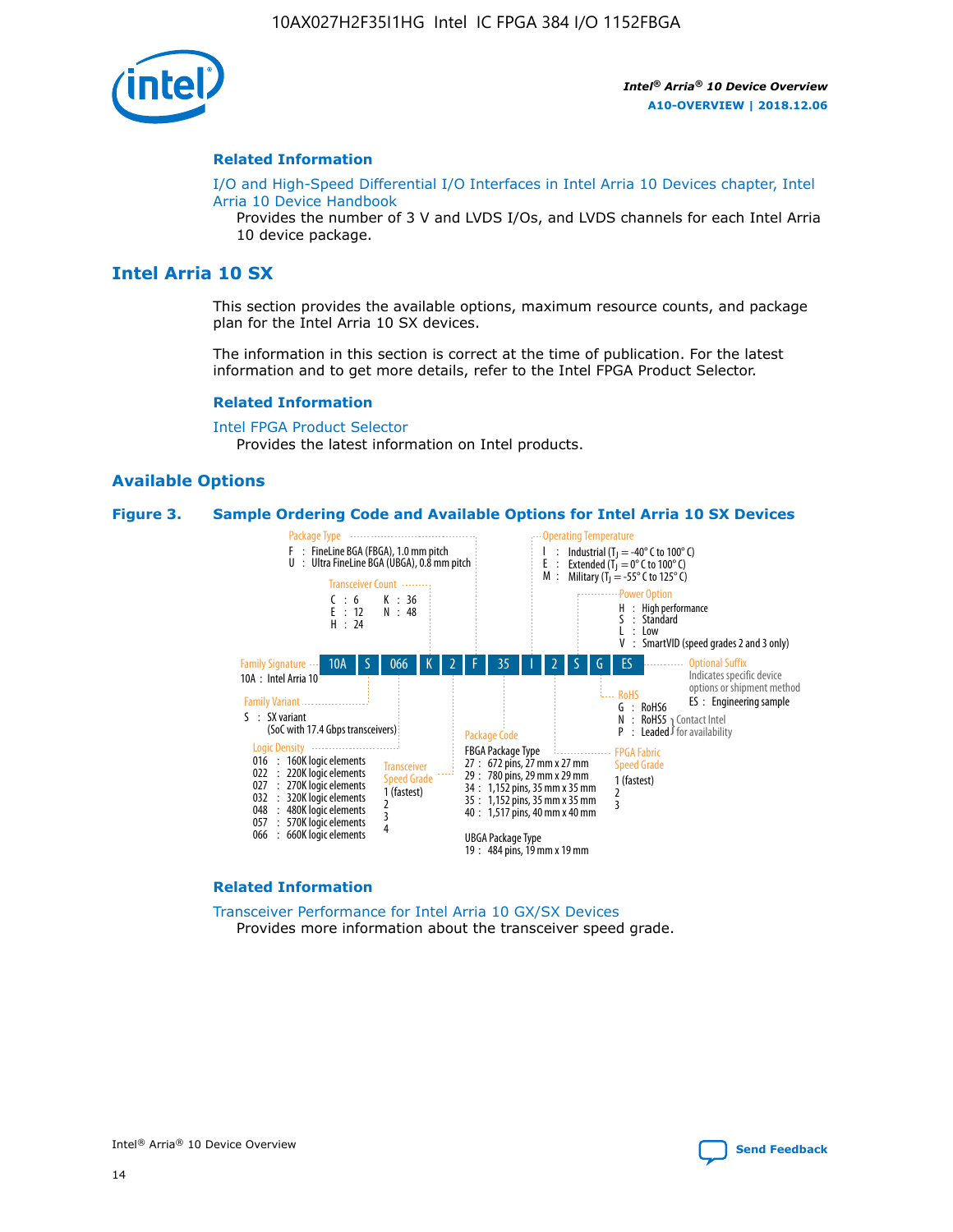

# **Maximum Resources**

### **Table 12. Maximum Resource Counts for Intel Arria 10 SX Devices**

| <b>Resource</b>                   |                         | <b>Product Line</b> |               |                |                |               |                |               |  |  |  |
|-----------------------------------|-------------------------|---------------------|---------------|----------------|----------------|---------------|----------------|---------------|--|--|--|
|                                   |                         | <b>SX 160</b>       | <b>SX 220</b> | <b>SX 270</b>  | <b>SX 320</b>  | <b>SX 480</b> | <b>SX 570</b>  | <b>SX 660</b> |  |  |  |
| Logic Elements (LE) (K)           |                         | 160                 | 220           | 270            | 320            | 480           | 570            | 660           |  |  |  |
| <b>ALM</b>                        |                         | 61,510              | 80,330        | 101,620        | 119,900        | 183,590       | 217,080        | 251,680       |  |  |  |
| Register                          |                         | 246,040             | 321,320       | 406,480        | 479,600        | 734,360       | 868,320        | 1,006,720     |  |  |  |
| Memory (Kb)                       | M <sub>20</sub> K       | 8,800               | 11,740        | 15,000         | 17,820         | 28,620        | 36,000         | 42,620        |  |  |  |
|                                   | <b>MLAB</b>             | 1,050               | 1,690         | 2,452          | 2,727          | 4,164         | 5,096          | 5,788         |  |  |  |
| Variable-precision DSP Block      |                         | 156                 | 192           | 830            | 985            | 1,368         | 1,523          | 1,687         |  |  |  |
| 18 x 19 Multiplier                |                         | 312                 | 384           | 1,660          | 1,970          | 2,736         | 3,046          | 3,374         |  |  |  |
| PLL                               | Fractional<br>Synthesis | 6                   | 6             | 8              | 8              | 12            | 16             | 16            |  |  |  |
|                                   | I/O                     | 6                   | 6             | 8              | 8              | 12            | 16             | 16            |  |  |  |
| 17.4 Gbps Transceiver             |                         | 12                  | 12            | 24             | 24             | 36            | 48             | 48            |  |  |  |
| GPIO <sup>(8)</sup>               |                         | 288                 | 288           | 384            | 384            | 492           | 696            | 696           |  |  |  |
| LVDS Pair $(9)$                   |                         | 120                 | 120           | 168            | 168            | 174           | 324            | 324           |  |  |  |
| PCIe Hard IP Block                |                         | $\mathbf{1}$        | 1             | $\overline{2}$ | $\overline{2}$ | 2             | $\overline{2}$ | 2             |  |  |  |
| Hard Memory Controller            |                         | 6                   | 6             | 8              | 8              | 12            | 16             | 16            |  |  |  |
| ARM Cortex-A9 MPCore<br>Processor |                         | Yes                 | Yes           | Yes            | Yes            | Yes           | Yes            | Yes           |  |  |  |

# **Package Plan**

### **Table 13. Package Plan for Intel Arria 10 SX Devices (U19, F27, F29, and F34)**

Refer to I/O and High Speed I/O in Intel Arria 10 Devices chapter for the number of 3 V I/O, LVDS I/O, and LVDS channels in each device package.

| <b>Product Line</b> | U19<br>$(19 \text{ mm} \times 19 \text{ mm})$<br>484-pin UBGA) |                    | <b>F27</b><br>$(27 \text{ mm} \times 27 \text{ mm})$<br>672-pin FBGA) |           | <b>F29</b><br>$(29 \text{ mm} \times 29 \text{ mm})$<br>780-pin FBGA) |             |            | <b>F34</b><br>$(35 \text{ mm} \times 35 \text{ mm})$<br><b>1152-pin FBGA)</b> |             |           |                    |             |
|---------------------|----------------------------------------------------------------|--------------------|-----------------------------------------------------------------------|-----------|-----------------------------------------------------------------------|-------------|------------|-------------------------------------------------------------------------------|-------------|-----------|--------------------|-------------|
|                     | 3V<br>I/O                                                      | <b>LVDS</b><br>I/O | <b>XCVR</b>                                                           | 3V<br>I/O | <b>LVDS</b><br>I/O                                                    | <b>XCVR</b> | 3 V<br>I/O | <b>LVDS</b><br>I/O                                                            | <b>XCVR</b> | 3V<br>I/O | <b>LVDS</b><br>I/O | <b>XCVR</b> |
| SX 160              | 48                                                             | 144                | 6                                                                     | 48        | 192                                                                   | 12          | 48         | 240                                                                           | 12          | –         |                    |             |
| SX 220              | 48                                                             | 144                | 6                                                                     | 48        | 192                                                                   | 12          | 48         | 240                                                                           | 12          |           |                    |             |
| SX 270              |                                                                |                    |                                                                       | 48        | 192                                                                   | 12          | 48         | 312                                                                           | 12          | 48        | 336                | 24          |
| SX 320              |                                                                |                    |                                                                       | 48        | 192                                                                   | 12          | 48         | 312                                                                           | 12          | 48        | 336                | 24          |
|                     | continued                                                      |                    |                                                                       |           |                                                                       |             |            |                                                                               |             |           |                    |             |

 $(8)$  The number of GPIOs does not include transceiver I/Os. In the Intel Quartus Prime software, the number of user I/Os includes transceiver I/Os.

 $(9)$  Each LVDS I/O pair can be used as differential input or output.

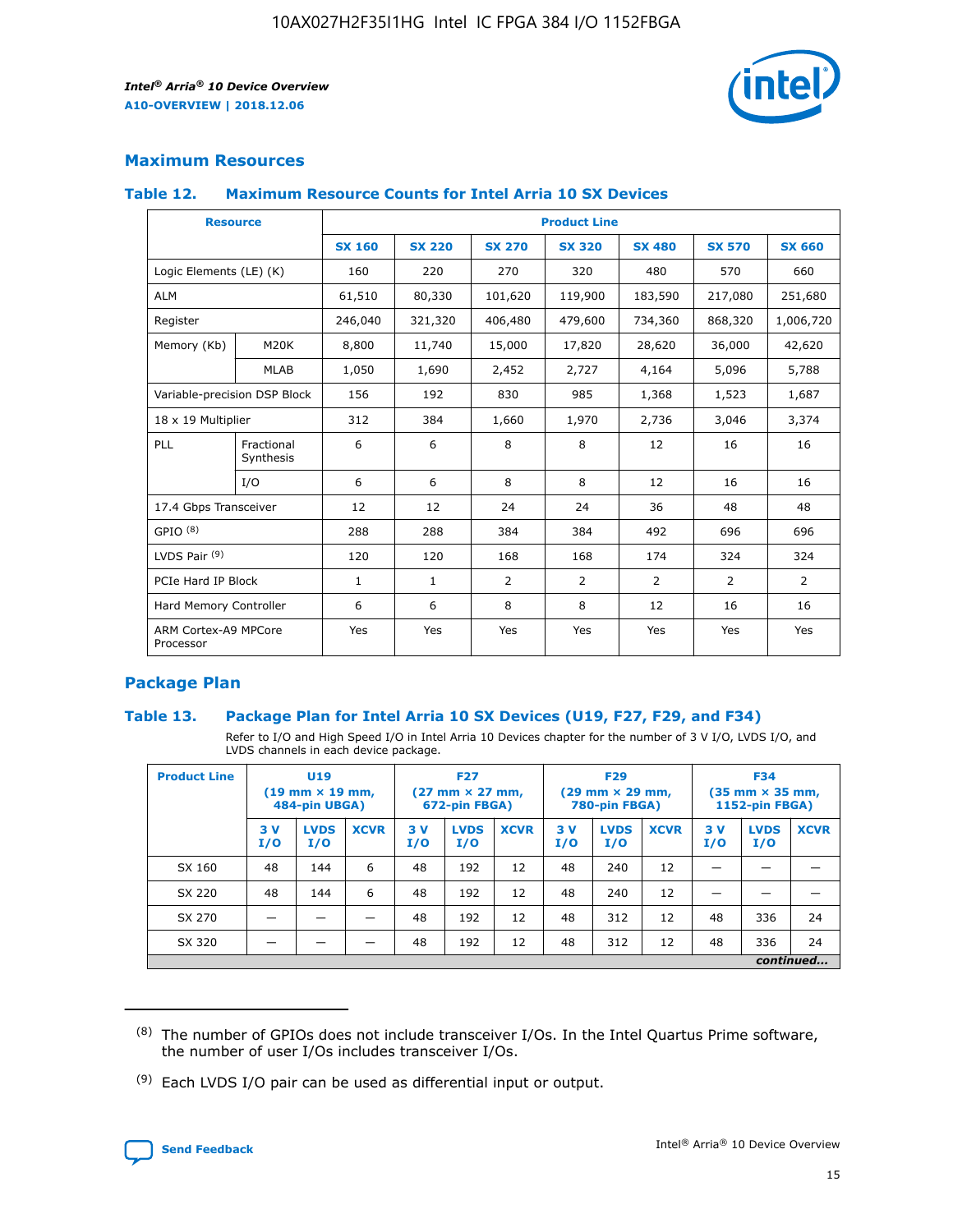

| <b>Product Line</b> | U <sub>19</sub><br>$(19$ mm $\times$ 19 mm,<br>484-pin UBGA) |                    | <b>F27</b><br>$(27 \text{ mm} \times 27 \text{ mm})$<br>672-pin FBGA) |           | <b>F29</b><br>$(29 \text{ mm} \times 29 \text{ mm})$<br>780-pin FBGA) |             |           | <b>F34</b><br>$(35$ mm $\times$ 35 mm,<br><b>1152-pin FBGA)</b> |             |           |                    |             |
|---------------------|--------------------------------------------------------------|--------------------|-----------------------------------------------------------------------|-----------|-----------------------------------------------------------------------|-------------|-----------|-----------------------------------------------------------------|-------------|-----------|--------------------|-------------|
|                     | 3 V<br>I/O                                                   | <b>LVDS</b><br>I/O | <b>XCVR</b>                                                           | 3V<br>I/O | <b>LVDS</b><br>I/O                                                    | <b>XCVR</b> | 3V<br>I/O | <b>LVDS</b><br>I/O                                              | <b>XCVR</b> | 3V<br>I/O | <b>LVDS</b><br>I/O | <b>XCVR</b> |
| SX 480              |                                                              |                    |                                                                       |           |                                                                       |             | 48        | 312                                                             | 12          | 48        | 444                | 24          |
| SX 570              |                                                              |                    |                                                                       |           |                                                                       |             |           |                                                                 |             | 48        | 444                | 24          |
| SX 660              |                                                              |                    |                                                                       |           |                                                                       |             |           |                                                                 |             | 48        | 444                | 24          |

## **Table 14. Package Plan for Intel Arria 10 SX Devices (F35, KF40, and NF40)**

Refer to I/O and High Speed I/O in Intel Arria 10 Devices chapter for the number of 3 V I/O, LVDS I/O, and LVDS channels in each device package.

| <b>Product Line</b> | <b>F35</b><br>(35 mm × 35 mm,<br><b>1152-pin FBGA)</b> |          |             |                                           | <b>KF40</b><br>(40 mm × 40 mm,<br>1517-pin FBGA) |    | <b>NF40</b><br>$(40 \text{ mm} \times 40 \text{ mm})$<br><b>1517-pin FBGA)</b> |          |             |  |
|---------------------|--------------------------------------------------------|----------|-------------|-------------------------------------------|--------------------------------------------------|----|--------------------------------------------------------------------------------|----------|-------------|--|
|                     | 3 V I/O                                                | LVDS I/O | <b>XCVR</b> | <b>LVDS I/O</b><br><b>XCVR</b><br>3 V I/O |                                                  |    | 3 V I/O                                                                        | LVDS I/O | <b>XCVR</b> |  |
| SX 270              | 48                                                     | 336      | 24          |                                           |                                                  |    |                                                                                |          |             |  |
| SX 320              | 48                                                     | 336      | 24          |                                           |                                                  |    |                                                                                |          |             |  |
| SX 480              | 48                                                     | 348      | 36          |                                           |                                                  |    |                                                                                |          |             |  |
| SX 570              | 48                                                     | 348      | 36          | 96                                        | 600                                              | 36 | 48                                                                             | 540      | 48          |  |
| SX 660              | 48                                                     | 348      | 36          | 96                                        | 600                                              | 36 | 48                                                                             | 540      | 48          |  |

# **Related Information**

[I/O and High-Speed Differential I/O Interfaces in Intel Arria 10 Devices chapter, Intel](https://www.intel.com/content/www/us/en/programmable/documentation/sam1403482614086.html#sam1403482030321) [Arria 10 Device Handbook](https://www.intel.com/content/www/us/en/programmable/documentation/sam1403482614086.html#sam1403482030321)

Provides the number of 3 V and LVDS I/Os, and LVDS channels for each Intel Arria 10 device package.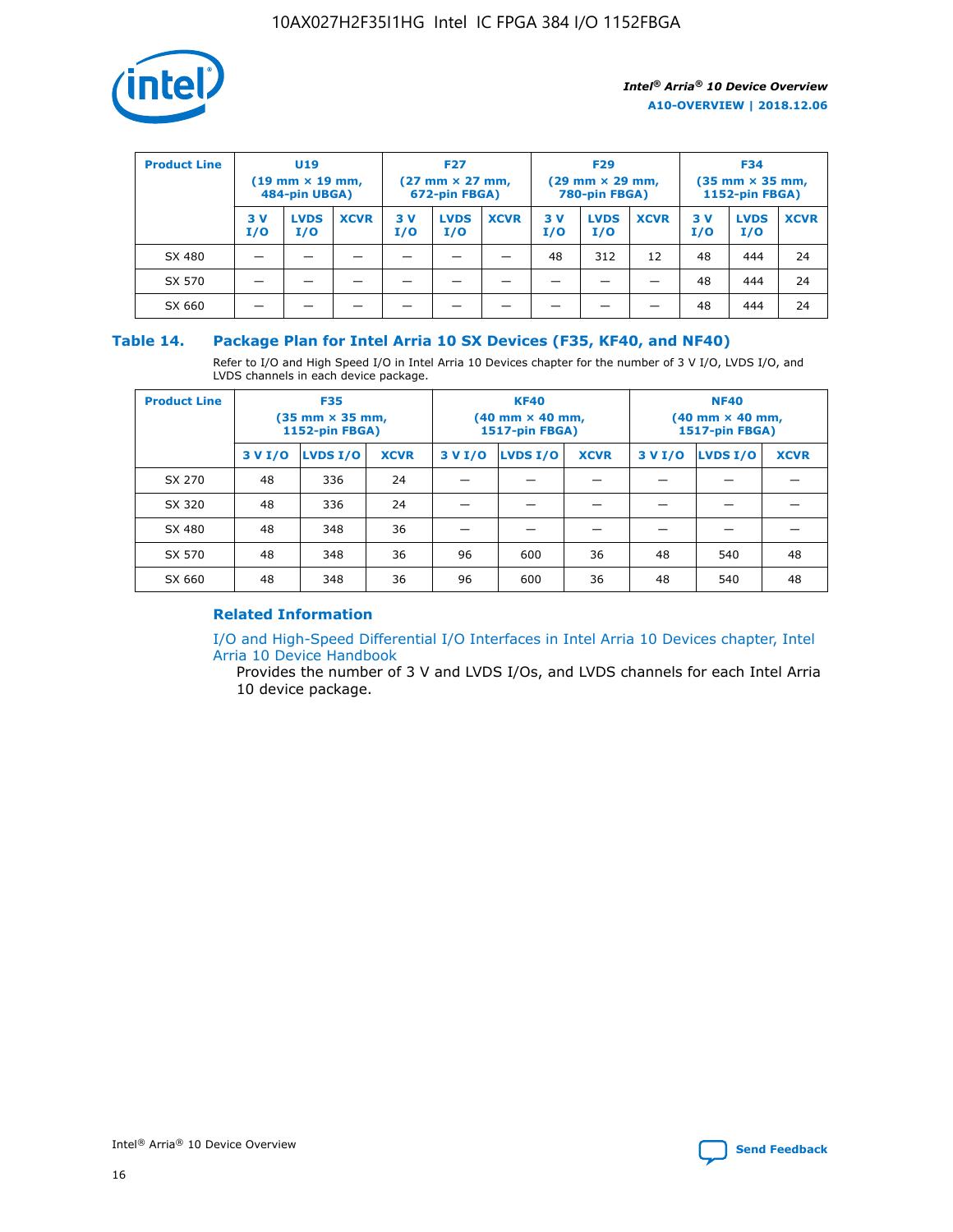

# **I/O Vertical Migration for Intel Arria 10 Devices**

#### **Figure 4. Migration Capability Across Intel Arria 10 Product Lines**

- The arrows indicate the migration paths. The devices included in each vertical migration path are shaded. Devices with fewer resources in the same path have lighter shades.
- To achieve the full I/O migration across product lines in the same migration path, restrict I/Os and transceivers usage to match the product line with the lowest I/O and transceiver counts.
- An LVDS I/O bank in the source device may be mapped to a 3 V I/O bank in the target device. To use memory interface clock frequency higher than 533 MHz, assign external memory interface pins only to banks that are LVDS I/O in both devices.
- There may be nominal 0.15 mm package height difference between some product lines in the same package type.
	- **Variant Product Line Package U19 F27 F29 F34 F35 KF40 NF40 RF40 NF45 SF45 UF45** Intel® Arria® 10 GX GX 160 GX 220 GX 270 GX 320 GX 480 GX 570 GX 660 GX 900 GX 1150 Intel Arria 10 GT GT 900 GT 1150 Intel Arria 10 SX SX 160 SX 220 SX 270 SX 320 SX 480 SX 570 SX 660
- Some migration paths are not shown in the Intel Quartus Prime software **Pin Migration View**.

*Note:* To verify the pin migration compatibility, use the **Pin Migration View** window in the Intel Quartus Prime software Pin Planner.

# **Adaptive Logic Module**

Intel Arria 10 devices use a 20 nm ALM as the basic building block of the logic fabric.

The ALM architecture is the same as the previous generation FPGAs, allowing for efficient implementation of logic functions and easy conversion of IP between the device generations.

The ALM, as shown in following figure, uses an 8-input fracturable look-up table (LUT) with four dedicated registers to help improve timing closure in register-rich designs and achieve an even higher design packing capability than the traditional two-register per LUT architecture.

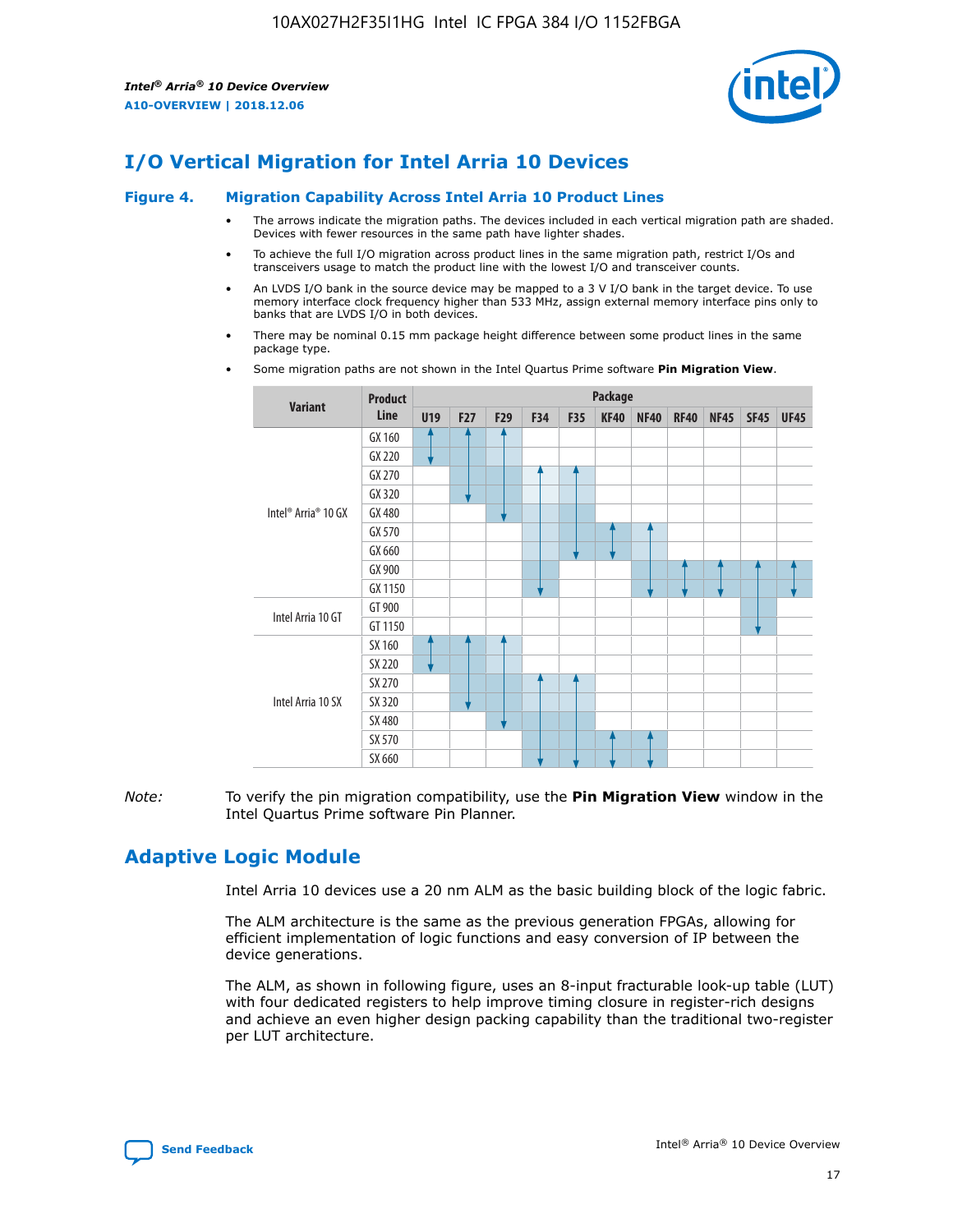

**Figure 5. ALM for Intel Arria 10 Devices**



The Intel Quartus Prime software optimizes your design according to the ALM logic structure and automatically maps legacy designs into the Intel Arria 10 ALM architecture.

# **Variable-Precision DSP Block**

The Intel Arria 10 variable precision DSP blocks support fixed-point arithmetic and floating-point arithmetic.

Features for fixed-point arithmetic:

- High-performance, power-optimized, and fully registered multiplication operations
- 18-bit and 27-bit word lengths
- Two 18 x 19 multipliers or one 27 x 27 multiplier per DSP block
- Built-in addition, subtraction, and 64-bit double accumulation register to combine multiplication results
- Cascading 19-bit or 27-bit when pre-adder is disabled and cascading 18-bit when pre-adder is used to form the tap-delay line for filtering applications
- Cascading 64-bit output bus to propagate output results from one block to the next block without external logic support
- Hard pre-adder supported in 19-bit and 27-bit modes for symmetric filters
- Internal coefficient register bank in both 18-bit and 27-bit modes for filter implementation
- 18-bit and 27-bit systolic finite impulse response (FIR) filters with distributed output adder
- Biased rounding support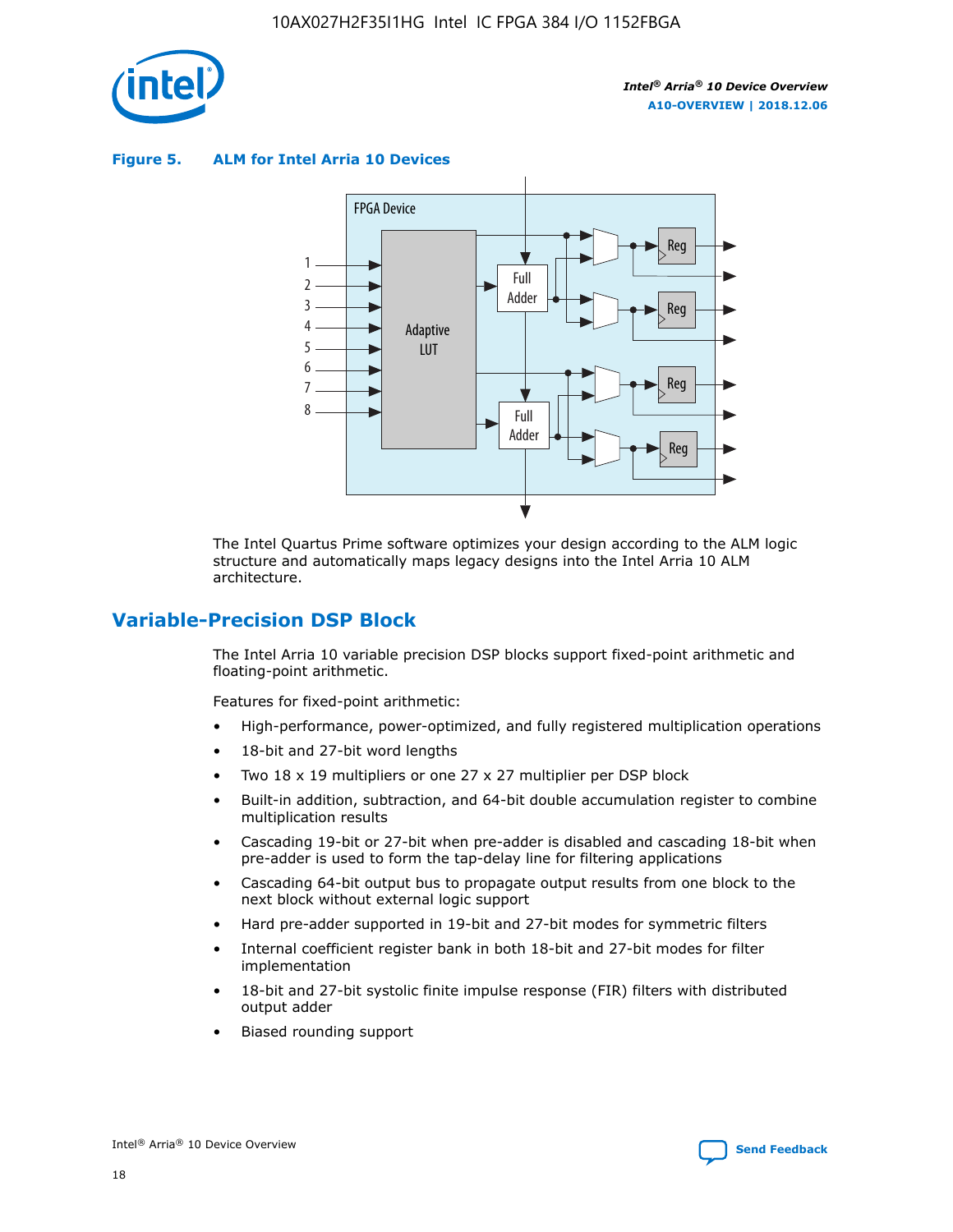

Features for floating-point arithmetic:

- A completely hardened architecture that supports multiplication, addition, subtraction, multiply-add, and multiply-subtract
- Multiplication with accumulation capability and a dynamic accumulator reset control
- Multiplication with cascade summation capability
- Multiplication with cascade subtraction capability
- Complex multiplication
- Direct vector dot product
- Systolic FIR filter

### **Table 15. Variable-Precision DSP Block Configurations for Intel Arria 10 Devices**

| <b>Usage Example</b>                                       | <b>Multiplier Size (Bit)</b>    | <b>DSP Block Resources</b> |
|------------------------------------------------------------|---------------------------------|----------------------------|
| Medium precision fixed point                               | Two 18 x 19                     |                            |
| High precision fixed or Single precision<br>floating point | One 27 x 27                     |                            |
| Fixed point FFTs                                           | One 19 x 36 with external adder |                            |
| Very high precision fixed point                            | One 36 x 36 with external adder |                            |
| Double precision floating point                            | One 54 x 54 with external adder | 4                          |

#### **Table 16. Resources for Fixed-Point Arithmetic in Intel Arria 10 Devices**

The table lists the variable-precision DSP resources by bit precision for each Intel Arria 10 device.

| <b>Variant</b>  | <b>Product Line</b> | <b>Variable-</b><br>precision<br><b>DSP Block</b> | <b>Independent Input and Output</b><br><b>Multiplications Operator</b> |                                     | 18 x 19<br><b>Multiplier</b><br><b>Adder Sum</b> | $18 \times 18$<br><b>Multiplier</b><br><b>Adder</b> |
|-----------------|---------------------|---------------------------------------------------|------------------------------------------------------------------------|-------------------------------------|--------------------------------------------------|-----------------------------------------------------|
|                 |                     |                                                   | 18 x 19<br><b>Multiplier</b>                                           | $27 \times 27$<br><b>Multiplier</b> | <b>Mode</b>                                      | <b>Summed with</b><br>36 bit Input                  |
| AIntel Arria 10 | GX 160              | 156                                               | 312                                                                    | 156                                 | 156                                              | 156                                                 |
| GX              | GX 220              | 192                                               | 384                                                                    | 192                                 | 192                                              | 192                                                 |
|                 | GX 270              | 830                                               | 1,660                                                                  | 830                                 | 830                                              | 830                                                 |
|                 | GX 320              | 984                                               | 1,968                                                                  | 984                                 | 984                                              | 984                                                 |
|                 | GX 480              | 1,368                                             | 2,736                                                                  | 1,368                               | 1,368                                            | 1,368                                               |
|                 | GX 570              | 1,523                                             | 3,046                                                                  | 1,523                               | 1,523                                            | 1,523                                               |
|                 | GX 660              | 1,687                                             | 3,374                                                                  | 1,687                               | 1,687                                            | 1,687                                               |
|                 | GX 900              | 1,518                                             | 3,036                                                                  | 1,518                               | 1,518                                            | 1,518                                               |
|                 | GX 1150             | 1,518                                             | 3,036                                                                  | 1,518                               | 1,518                                            | 1,518                                               |
| Intel Arria 10  | GT 900              | 1,518                                             | 3,036                                                                  | 1,518                               | 1,518                                            | 1,518                                               |
| GT              | GT 1150             | 1,518                                             | 3,036                                                                  | 1,518                               | 1,518                                            | 1,518                                               |
| Intel Arria 10  | SX 160              | 156                                               | 312                                                                    | 156                                 | 156                                              | 156                                                 |
| <b>SX</b>       | SX 220              | 192                                               | 384                                                                    | 192                                 | 192                                              | 192                                                 |
|                 | SX 270              | 830                                               | 1,660                                                                  | 830                                 | 830                                              | 830                                                 |
|                 |                     |                                                   |                                                                        |                                     |                                                  | continued                                           |

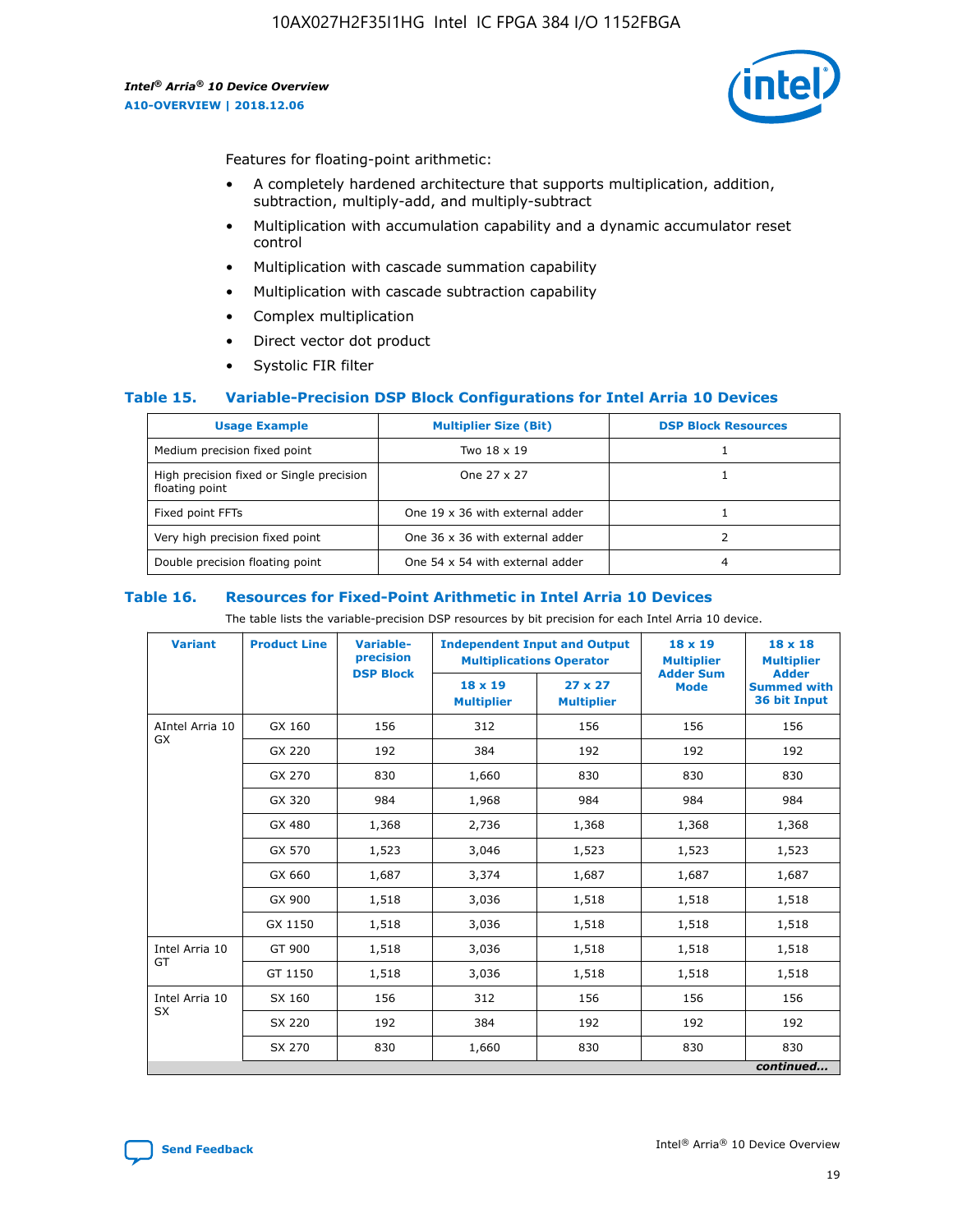

| <b>Variant</b> | <b>Product Line</b> | <b>Variable-</b><br>precision | <b>Multiplications Operator</b>     | <b>Independent Input and Output</b> | $18 \times 19$<br><b>Multiplier</b> | $18 \times 18$<br><b>Multiplier</b><br><b>Adder</b> |  |
|----------------|---------------------|-------------------------------|-------------------------------------|-------------------------------------|-------------------------------------|-----------------------------------------------------|--|
|                |                     | <b>DSP Block</b>              | $18 \times 19$<br><b>Multiplier</b> | $27 \times 27$<br><b>Multiplier</b> | <b>Adder Sum</b><br>Mode            | <b>Summed with</b><br>36 bit Input                  |  |
|                | SX 320              | 984                           | 1,968                               | 984                                 | 984                                 | 984                                                 |  |
|                | SX 480              | 1,368                         | 2,736                               | 1,368                               | 1,368                               | 1,368                                               |  |
|                | SX 570              | 1,523                         | 3,046                               | 1,523                               | 1,523                               | 1,523                                               |  |
|                | SX 660              | 1,687                         | 3,374                               | 1,687                               | 1,687                               | 1,687                                               |  |

# **Table 17. Resources for Floating-Point Arithmetic in Intel Arria 10 Devices**

The table lists the variable-precision DSP resources by bit precision for each Intel Arria 10 device.

| <b>Variant</b> | <b>Product Line</b> | <b>Variable-</b><br>precision<br><b>DSP Block</b> | <b>Single</b><br><b>Precision</b><br><b>Floating-Point</b><br><b>Multiplication</b><br><b>Mode</b> | <b>Single-Precision</b><br><b>Floating-Point</b><br><b>Adder Mode</b> | Single-<br><b>Precision</b><br><b>Floating-Point</b><br><b>Multiply</b><br><b>Accumulate</b><br><b>Mode</b> | <b>Peak</b><br><b>Giga Floating-</b><br><b>Point</b><br><b>Operations</b><br>per Second<br>(GFLOPs) |
|----------------|---------------------|---------------------------------------------------|----------------------------------------------------------------------------------------------------|-----------------------------------------------------------------------|-------------------------------------------------------------------------------------------------------------|-----------------------------------------------------------------------------------------------------|
| Intel Arria 10 | GX 160              | 156                                               | 156                                                                                                | 156                                                                   | 156                                                                                                         | 140                                                                                                 |
| GX             | GX 220              | 192                                               | 192                                                                                                | 192                                                                   | 192                                                                                                         | 173                                                                                                 |
|                | GX 270              | 830                                               | 830                                                                                                | 830                                                                   | 830                                                                                                         | 747                                                                                                 |
|                | GX 320              | 984                                               | 984                                                                                                | 984                                                                   | 984                                                                                                         | 886                                                                                                 |
|                | GX 480              | 1,369                                             | 1,368                                                                                              | 1,368                                                                 | 1,368                                                                                                       | 1,231                                                                                               |
|                | GX 570              | 1,523                                             | 1,523                                                                                              | 1,523                                                                 | 1,523                                                                                                       | 1,371                                                                                               |
|                | GX 660              | 1,687                                             | 1,687                                                                                              | 1,687                                                                 | 1,687                                                                                                       | 1,518                                                                                               |
|                | GX 900              | 1,518                                             | 1,518                                                                                              | 1,518                                                                 | 1,518                                                                                                       | 1,366                                                                                               |
|                | GX 1150             | 1,518                                             | 1,518                                                                                              | 1,518                                                                 | 1,518                                                                                                       | 1,366                                                                                               |
| Intel Arria 10 | GT 900              | 1,518                                             | 1,518                                                                                              | 1,518                                                                 | 1,518                                                                                                       | 1,366                                                                                               |
| GT             | GT 1150             | 1,518                                             | 1,518                                                                                              | 1,518                                                                 | 1,518                                                                                                       | 1,366                                                                                               |
| Intel Arria 10 | SX 160              | 156                                               | 156                                                                                                | 156                                                                   | 156                                                                                                         | 140                                                                                                 |
| <b>SX</b>      | SX 220              | 192                                               | 192                                                                                                | 192                                                                   | 192                                                                                                         | 173                                                                                                 |
|                | SX 270              | 830                                               | 830                                                                                                | 830                                                                   | 830                                                                                                         | 747                                                                                                 |
|                | SX 320              | 984                                               | 984                                                                                                | 984                                                                   | 984                                                                                                         | 886                                                                                                 |
|                | SX 480              | 1,369                                             | 1,368                                                                                              | 1,368                                                                 | 1,368                                                                                                       | 1,231                                                                                               |
|                | SX 570              | 1,523                                             | 1,523                                                                                              | 1,523                                                                 | 1,523                                                                                                       | 1,371                                                                                               |
|                | SX 660              | 1,687                                             | 1,687                                                                                              | 1,687                                                                 | 1,687                                                                                                       | 1,518                                                                                               |

# **Embedded Memory Blocks**

The embedded memory blocks in the devices are flexible and designed to provide an optimal amount of small- and large-sized memory arrays to fit your design requirements.

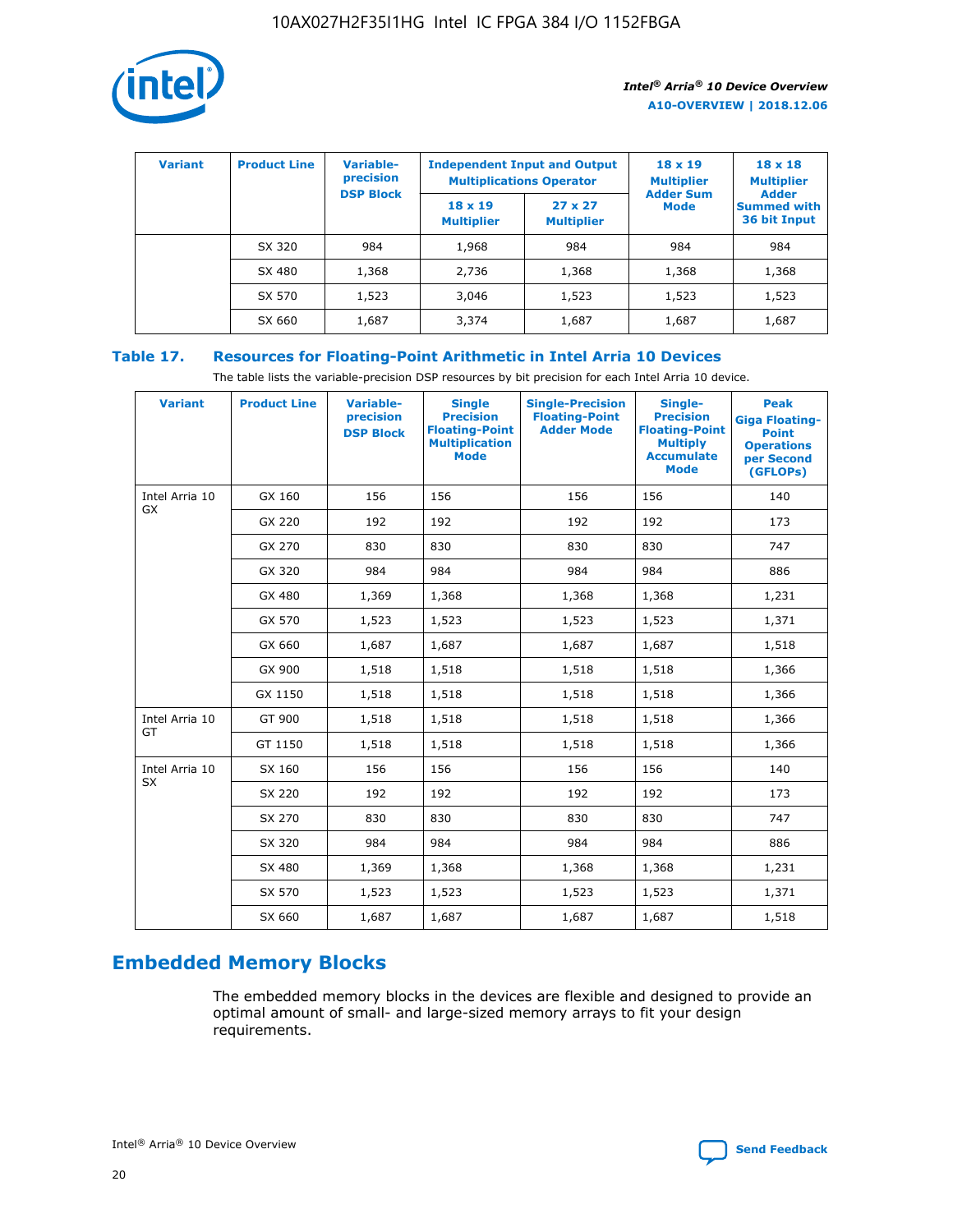

# **Types of Embedded Memory**

The Intel Arria 10 devices contain two types of memory blocks:

- 20 Kb M20K blocks—blocks of dedicated memory resources. The M20K blocks are ideal for larger memory arrays while still providing a large number of independent ports.
- 640 bit memory logic array blocks (MLABs)—enhanced memory blocks that are configured from dual-purpose logic array blocks (LABs). The MLABs are ideal for wide and shallow memory arrays. The MLABs are optimized for implementation of shift registers for digital signal processing (DSP) applications, wide and shallow FIFO buffers, and filter delay lines. Each MLAB is made up of ten adaptive logic modules (ALMs). In the Intel Arria 10 devices, you can configure these ALMs as ten 32 x 2 blocks, giving you one 32 x 20 simple dual-port SRAM block per MLAB.

# **Embedded Memory Capacity in Intel Arria 10 Devices**

|                   | <b>Product</b> | <b>M20K</b>  |                     | <b>MLAB</b>  |                     | <b>Total RAM Bit</b> |
|-------------------|----------------|--------------|---------------------|--------------|---------------------|----------------------|
| <b>Variant</b>    | <b>Line</b>    | <b>Block</b> | <b>RAM Bit (Kb)</b> | <b>Block</b> | <b>RAM Bit (Kb)</b> | (Kb)                 |
| Intel Arria 10 GX | GX 160         | 440          | 8,800               | 1,680        | 1,050               | 9,850                |
|                   | GX 220         | 587          | 11,740              | 2,703        | 1,690               | 13,430               |
|                   | GX 270         | 750          | 15,000              | 3,922        | 2,452               | 17,452               |
|                   | GX 320         | 891          | 17,820              | 4,363        | 2,727               | 20,547               |
|                   | GX 480         | 1,431        | 28,620              | 6,662        | 4,164               | 32,784               |
|                   | GX 570         | 1,800        | 36,000              | 8,153        | 5,096               | 41,096               |
|                   | GX 660         | 2,131        | 42,620              | 9,260        | 5,788               | 48,408               |
|                   | GX 900         | 2,423        | 48,460              | 15,017       | 9,386               | 57,846               |
|                   | GX 1150        | 2,713        | 54,260              | 20,774       | 12,984              | 67,244               |
| Intel Arria 10 GT | GT 900         | 2,423        | 48,460              | 15,017       | 9,386               | 57,846               |
|                   | GT 1150        | 2,713        | 54,260              | 20,774       | 12,984              | 67,244               |
| Intel Arria 10 SX | SX 160         | 440          | 8,800               | 1,680        | 1,050               | 9,850                |
|                   | SX 220         | 587          | 11,740              | 2,703        | 1,690               | 13,430               |
|                   | SX 270         | 750          | 15,000              | 3,922        | 2,452               | 17,452               |
|                   | SX 320         | 891          | 17,820              | 4,363        | 2,727               | 20,547               |
|                   | SX 480         | 1,431        | 28,620              | 6,662        | 4,164               | 32,784               |
|                   | SX 570         | 1,800        | 36,000              | 8,153        | 5,096               | 41,096               |
|                   | SX 660         | 2,131        | 42,620              | 9,260        | 5,788               | 48,408               |

#### **Table 18. Embedded Memory Capacity and Distribution in Intel Arria 10 Devices**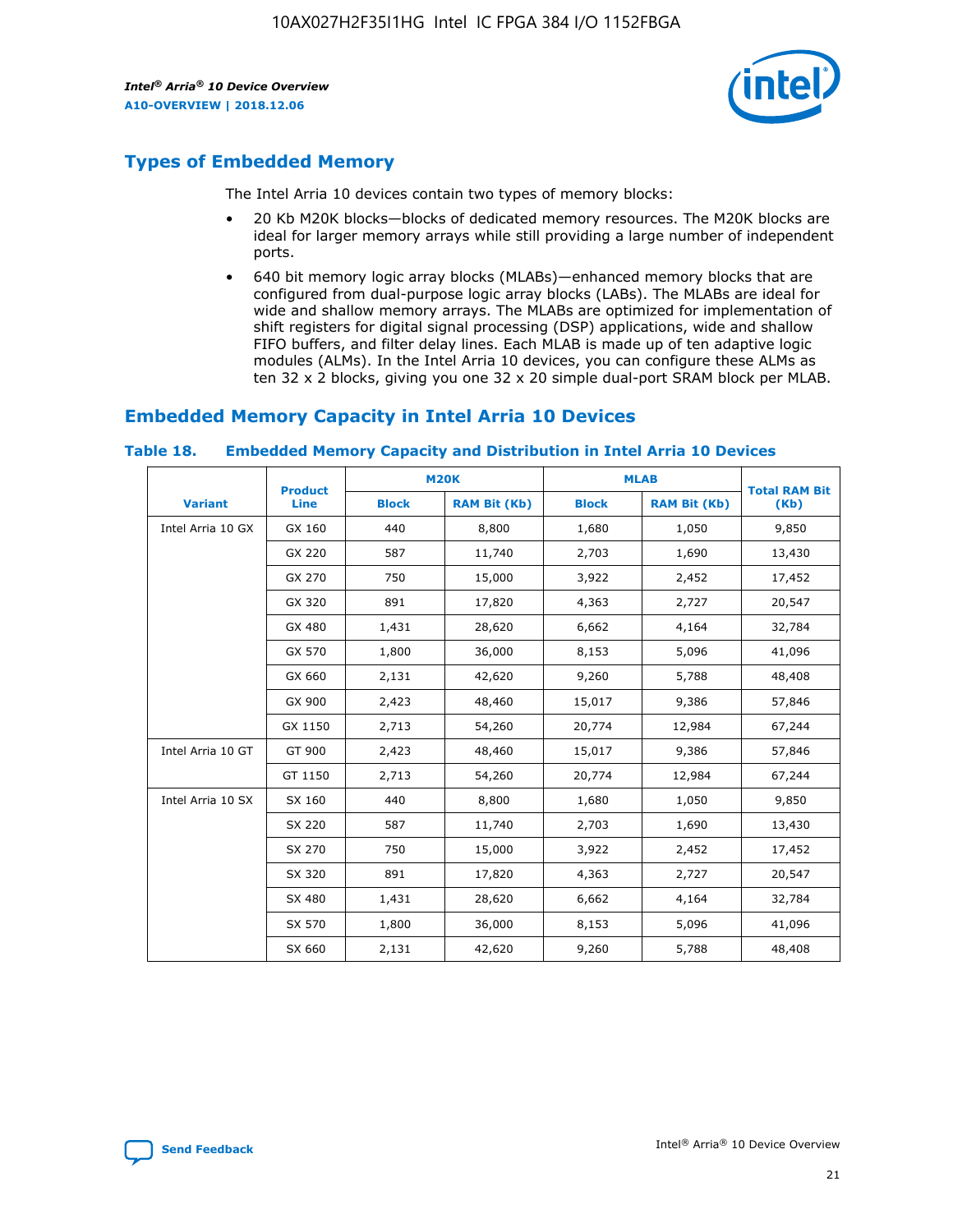

# **Embedded Memory Configurations for Single-port Mode**

#### **Table 19. Single-port Embedded Memory Configurations for Intel Arria 10 Devices**

This table lists the maximum configurations supported for single-port RAM and ROM modes.

| <b>Memory Block</b> | Depth (bits) | <b>Programmable Width</b> |
|---------------------|--------------|---------------------------|
| MLAB                | 32           | x16, x18, or x20          |
|                     | 64(10)       | x8, x9, x10               |
| M20K                | 512          | x40, x32                  |
|                     | 1K           | x20, x16                  |
|                     | 2K           | x10, x8                   |
|                     | 4K           | x5, x4                    |
|                     | 8K           | x2                        |
|                     | 16K          | x1                        |

# **Clock Networks and PLL Clock Sources**

The clock network architecture is based on Intel's global, regional, and peripheral clock structure. This clock structure is supported by dedicated clock input pins, fractional clock synthesis PLLs, and integer I/O PLLs.

# **Clock Networks**

The Intel Arria 10 core clock networks are capable of up to 800 MHz fabric operation across the full industrial temperature range. For the external memory interface, the clock network supports the hard memory controller with speeds up to 2,400 Mbps in a quarter-rate transfer.

To reduce power consumption, the Intel Quartus Prime software identifies all unused sections of the clock network and powers them down.

# **Fractional Synthesis and I/O PLLs**

Intel Arria 10 devices contain up to 32 fractional synthesis PLLs and up to 16 I/O PLLs that are available for both specific and general purpose uses in the core:

- Fractional synthesis PLLs—located in the column adjacent to the transceiver blocks
- I/O PLLs—located in each bank of the 48 I/Os

# **Fractional Synthesis PLLs**

You can use the fractional synthesis PLLs to:

- Reduce the number of oscillators that are required on your board
- Reduce the number of clock pins that are used in the device by synthesizing multiple clock frequencies from a single reference clock source

<sup>(10)</sup> Supported through software emulation and consumes additional MLAB blocks.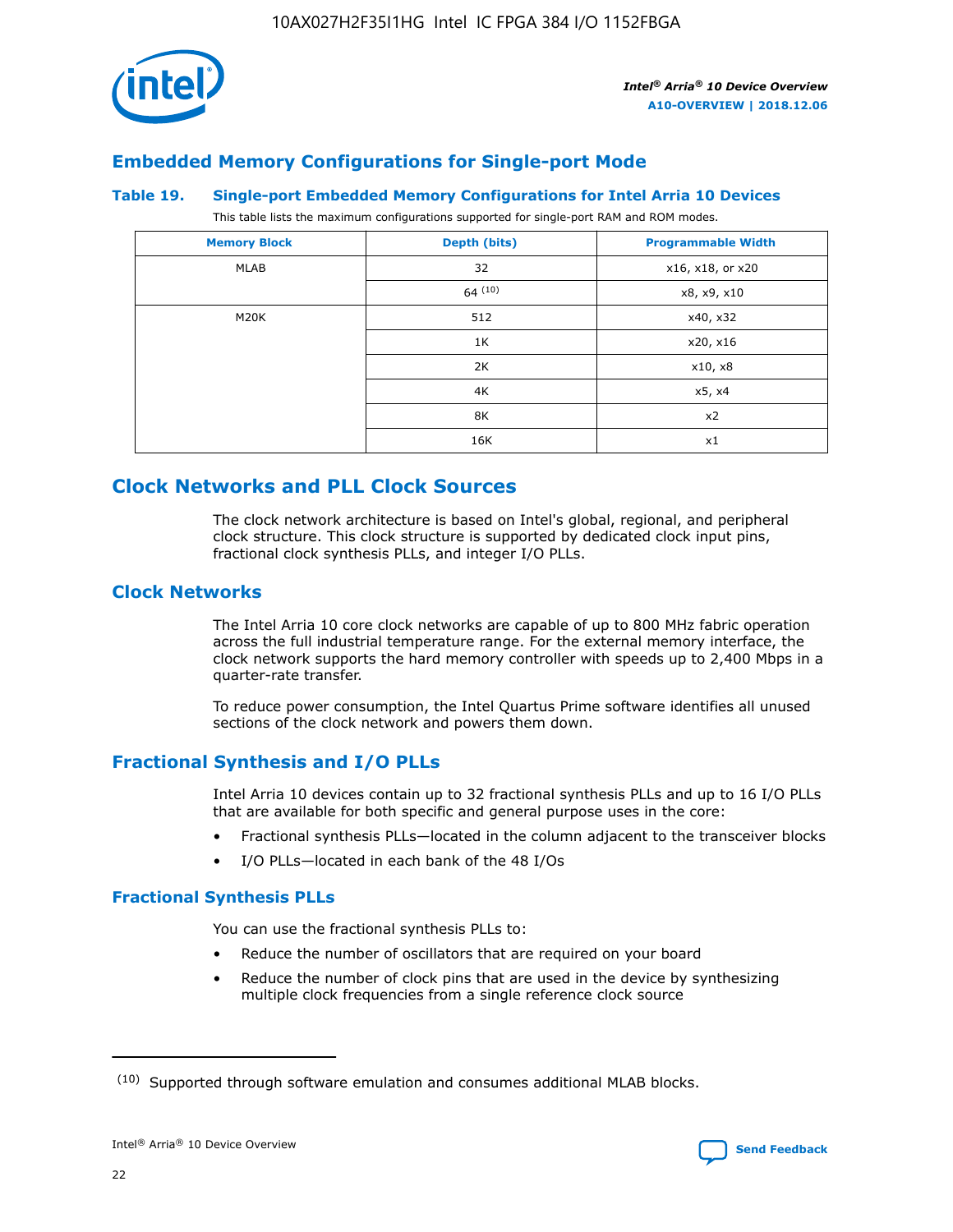

The fractional synthesis PLLs support the following features:

- Reference clock frequency synthesis for transceiver CMU and Advanced Transmit (ATX) PLLs
- Clock network delay compensation
- Zero-delay buffering
- Direct transmit clocking for transceivers
- Independently configurable into two modes:
	- Conventional integer mode equivalent to the general purpose PLL
	- Enhanced fractional mode with third order delta-sigma modulation
- PLL cascading

### **I/O PLLs**

The integer mode I/O PLLs are located in each bank of 48 I/Os. You can use the I/O PLLs to simplify the design of external memory and high-speed LVDS interfaces.

In each I/O bank, the I/O PLLs are adjacent to the hard memory controllers and LVDS SERDES. Because these PLLs are tightly coupled with the I/Os that need to use them, it makes it easier to close timing.

You can use the I/O PLLs for general purpose applications in the core such as clock network delay compensation and zero-delay buffering.

Intel Arria 10 devices support PLL-to-PLL cascading.

# **FPGA General Purpose I/O**

Intel Arria 10 devices offer highly configurable GPIOs. Each I/O bank contains 48 general purpose I/Os and a high-efficiency hard memory controller.

The following list describes the features of the GPIOs:

- Consist of 3 V I/Os for high-voltage application and LVDS I/Os for differential signaling
	- Up to two 3 V I/O banks, available in some devices, that support up to 3 V I/O standards
	- LVDS I/O banks that support up to 1.8 V I/O standards
- Support a wide range of single-ended and differential I/O interfaces
- LVDS speeds up to 1.6 Gbps
- Each LVDS pair of pins has differential input and output buffers, allowing you to configure the LVDS direction for each pair.
- Programmable bus hold and weak pull-up
- Programmable differential output voltage  $(V_{OD})$  and programmable pre-emphasis

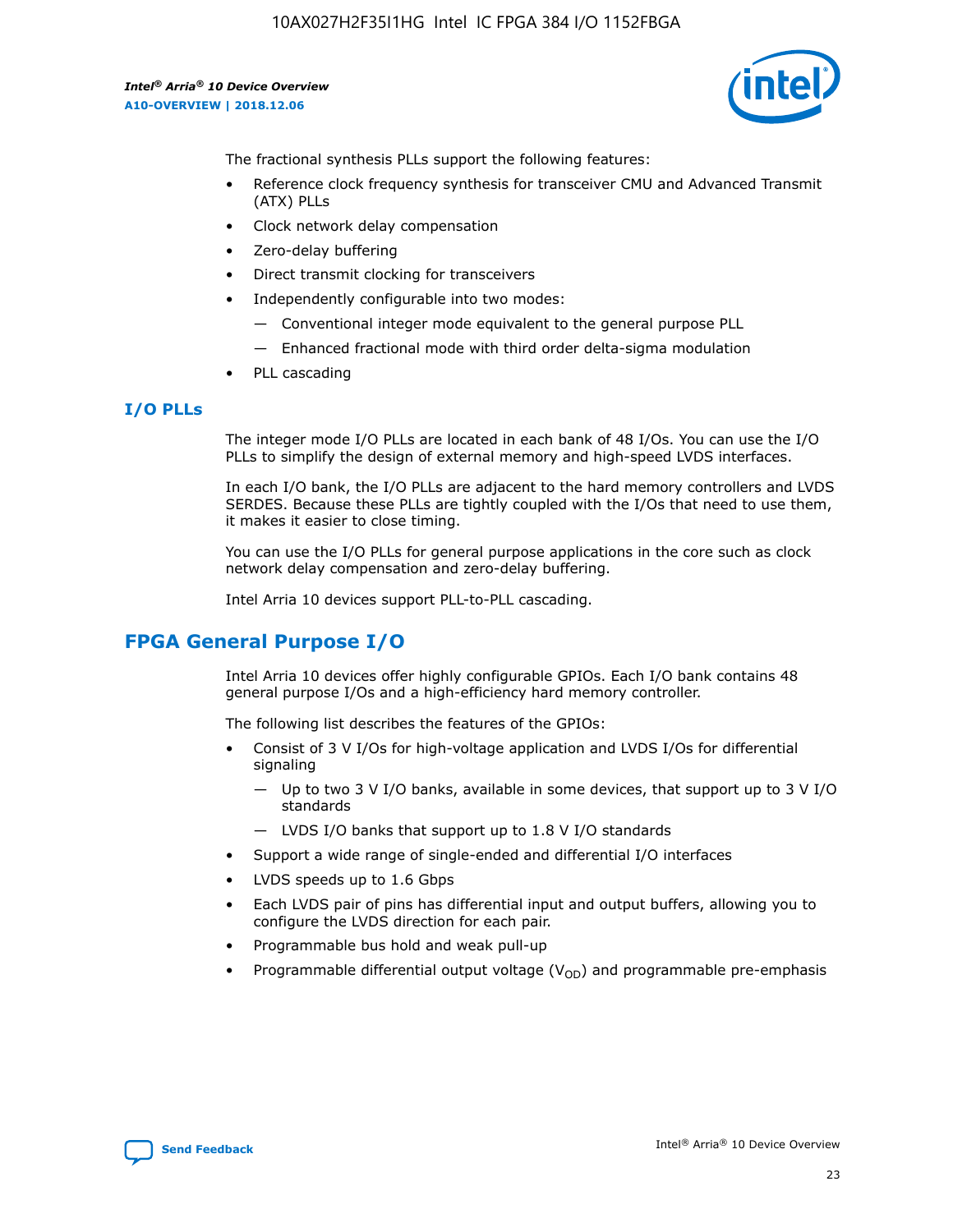

- Series (R<sub>S</sub>) and parallel (R<sub>T</sub>) on-chip termination (OCT) for all I/O banks with OCT calibration to limit the termination impedance variation
- On-chip dynamic termination that has the ability to swap between series and parallel termination, depending on whether there is read or write on a common bus for signal integrity
- Easy timing closure support using the hard read FIFO in the input register path, and delay-locked loop (DLL) delay chain with fine and coarse architecture

# **External Memory Interface**

Intel Arria 10 devices offer massive external memory bandwidth, with up to seven 32 bit DDR4 memory interfaces running at up to 2,400 Mbps. This bandwidth provides additional ease of design, lower power, and resource efficiencies of hardened highperformance memory controllers.

The memory interface within Intel Arria 10 FPGAs and SoCs delivers the highest performance and ease of use. You can configure up to a maximum width of 144 bits when using the hard or soft memory controllers. If required, you can bypass the hard memory controller and use a soft controller implemented in the user logic.

Each I/O contains a hardened DDR read/write path (PHY) capable of performing key memory interface functionality such as read/write leveling, FIFO buffering to lower latency and improve margin, timing calibration, and on-chip termination.

The timing calibration is aided by the inclusion of hard microcontrollers based on Intel's Nios® II technology, specifically tailored to control the calibration of multiple memory interfaces. This calibration allows the Intel Arria 10 device to compensate for any changes in process, voltage, or temperature either within the Intel Arria 10 device itself, or within the external memory device. The advanced calibration algorithms ensure maximum bandwidth and robust timing margin across all operating conditions.

In addition to parallel memory interfaces, Intel Arria 10 devices support serial memory technologies such as the Hybrid Memory Cube (HMC). The HMC is supported by the Intel Arria 10 high-speed serial transceivers which connect up to four HMC links, with each link running at data rates up to 15 Gbps.

### **Related Information**

#### [External Memory Interface Spec Estimator](http://www.altera.com/technology/memory/estimator/mem-emif-index.html)

Provides a parametric tool that allows you to find and compare the performance of the supported external memory interfaces in IntelFPGAs.

# **Memory Standards Supported by Intel Arria 10 Devices**

The I/Os are designed to provide high performance support for existing and emerging external memory standards.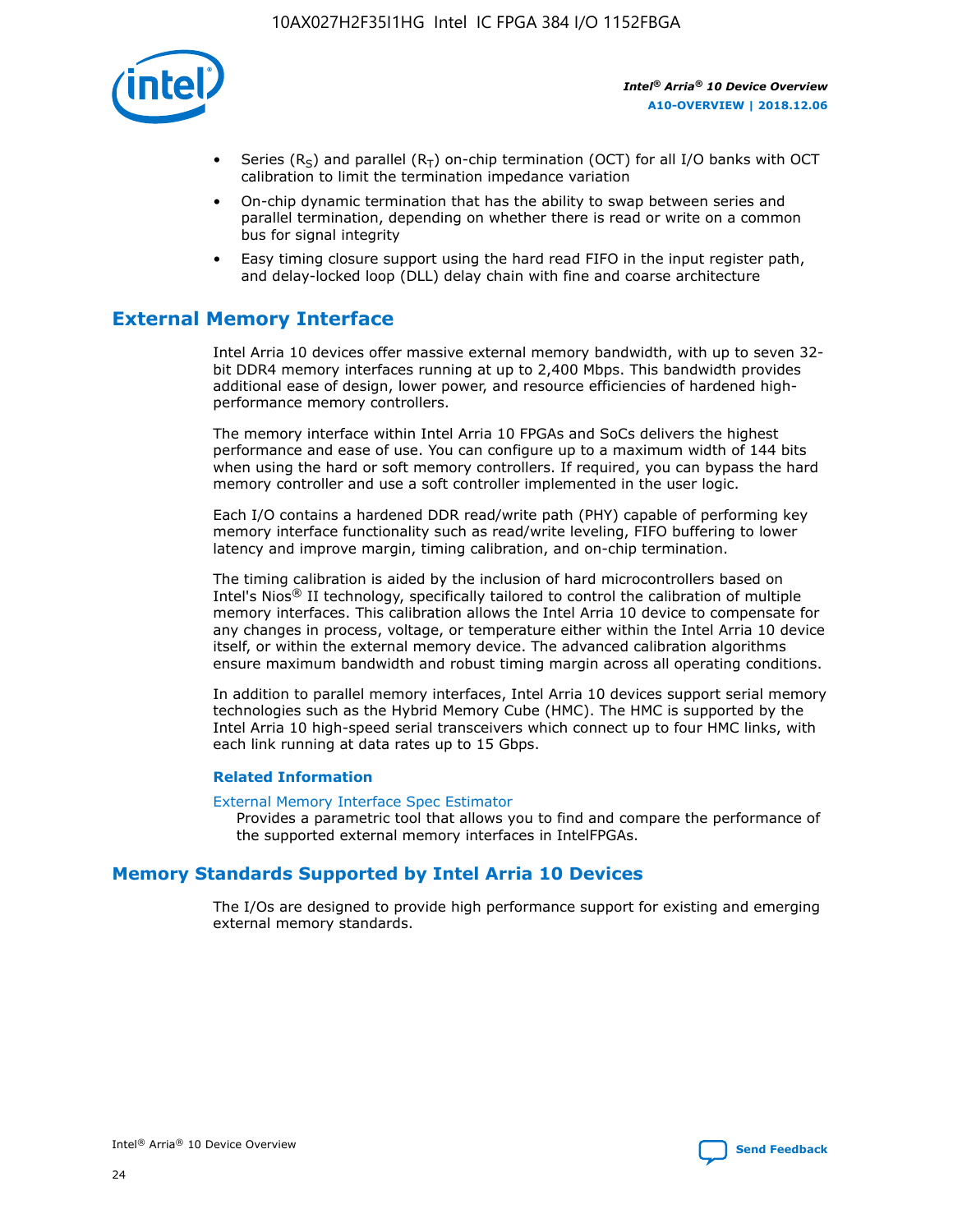

#### **Table 20. Memory Standards Supported by the Hard Memory Controller**

This table lists the overall capability of the hard memory controller. For specific details, refer to the External Memory Interface Spec Estimator and Intel Arria 10 Device Datasheet.

| <b>Memory Standard</b> | <b>Rate Support</b> | <b>Ping Pong PHY Support</b> | <b>Maximum Frequency</b><br>(MHz) |
|------------------------|---------------------|------------------------------|-----------------------------------|
| <b>DDR4 SDRAM</b>      | Quarter rate        | Yes                          | 1,067                             |
|                        |                     |                              | 1,200                             |
| DDR3 SDRAM             | Half rate           | Yes                          | 533                               |
|                        |                     |                              | 667                               |
|                        | Quarter rate        | Yes                          | 1,067                             |
|                        |                     |                              | 1,067                             |
| <b>DDR3L SDRAM</b>     | Half rate           | Yes                          | 533                               |
|                        |                     |                              | 667                               |
|                        | Quarter rate        | Yes                          | 933                               |
|                        |                     |                              | 933                               |
| LPDDR3 SDRAM           | Half rate           |                              | 533                               |
|                        | Quarter rate        |                              | 800                               |

#### **Table 21. Memory Standards Supported by the Soft Memory Controller**

| <b>Memory Standard</b>      | <b>Rate Support</b> | <b>Maximum Frequency</b><br>(MHz) |
|-----------------------------|---------------------|-----------------------------------|
| <b>RLDRAM 3 (11)</b>        | Quarter rate        | 1,200                             |
| ODR IV SRAM <sup>(11)</sup> | Quarter rate        | 1,067                             |
| <b>ODR II SRAM</b>          | Full rate           | 333                               |
|                             | Half rate           | 633                               |
| <b>ODR II+ SRAM</b>         | Full rate           | 333                               |
|                             | Half rate           | 633                               |
| <b>ODR II+ Xtreme SRAM</b>  | Full rate           | 333                               |
|                             | Half rate           | 633                               |

#### **Table 22. Memory Standards Supported by the HPS Hard Memory Controller**

The hard processor system (HPS) is available in Intel Arria 10 SoC devices only.

| <b>Memory Standard</b> | <b>Rate Support</b> | <b>Maximum Frequency</b><br>(MHz) |
|------------------------|---------------------|-----------------------------------|
| <b>DDR4 SDRAM</b>      | Half rate           | 1,200                             |
| <b>DDR3 SDRAM</b>      | Half rate           | 1,067                             |
| <b>DDR3L SDRAM</b>     | Half rate           | 933                               |

<sup>(11)</sup> Intel Arria 10 devices support this external memory interface using hard PHY with soft memory controller.

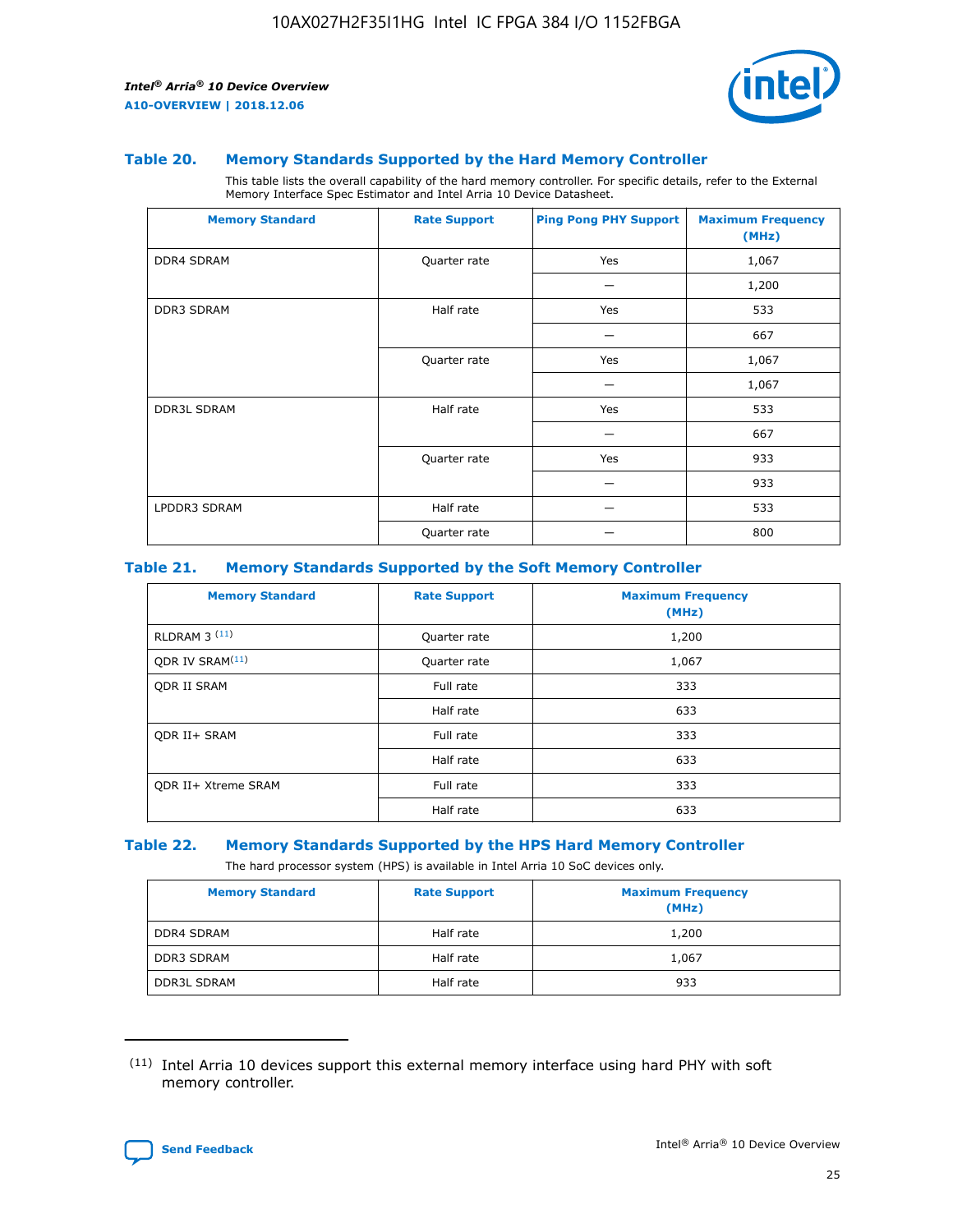

#### **Related Information**

#### [Intel Arria 10 Device Datasheet](https://www.intel.com/content/www/us/en/programmable/documentation/mcn1413182292568.html#mcn1413182153340)

Lists the memory interface performance according to memory interface standards, rank or chip select configurations, and Intel Arria 10 device speed grades.

# **PCIe Gen1, Gen2, and Gen3 Hard IP**

Intel Arria 10 devices contain PCIe hard IP that is designed for performance and ease-of-use:

- Includes all layers of the PCIe stack—transaction, data link and physical layers.
- Supports PCIe Gen3, Gen2, and Gen1 Endpoint and Root Port in x1, x2, x4, or x8 lane configuration.
- Operates independently from the core logic—optional configuration via protocol (CvP) allows the PCIe link to power up and complete link training in less than 100 ms while the Intel Arria 10 device completes loading the programming file for the rest of the FPGA.
- Provides added functionality that makes it easier to support emerging features such as Single Root I/O Virtualization (SR-IOV) and optional protocol extensions.
- Provides improved end-to-end datapath protection using ECC.
- Supports FPGA configuration via protocol (CvP) using PCIe at Gen3, Gen2, or Gen1 speed.

#### **Related Information**

PCS Features on page 30

# **Enhanced PCS Hard IP for Interlaken and 10 Gbps Ethernet**

# **Interlaken Support**

The Intel Arria 10 enhanced PCS hard IP provides integrated Interlaken PCS supporting rates up to 25.8 Gbps per lane.

The Interlaken PCS is based on the proven functionality of the PCS developed for Intel's previous generation FPGAs, which demonstrated interoperability with Interlaken ASSP vendors and third-party IP suppliers. The Interlaken PCS is present in every transceiver channel in Intel Arria 10 devices.

#### **Related Information**

PCS Features on page 30

## **10 Gbps Ethernet Support**

The Intel Arria 10 enhanced PCS hard IP supports 10GBASE-R PCS compliant with IEEE 802.3 10 Gbps Ethernet (10GbE). The integrated hard IP support for 10GbE and the 10 Gbps transceivers save external PHY cost, board space, and system power.



Intel® Arria® 10 Device Overview **[Send Feedback](mailto:FPGAtechdocfeedback@intel.com?subject=Feedback%20on%20Intel%20Arria%2010%20Device%20Overview%20(A10-OVERVIEW%202018.12.06)&body=We%20appreciate%20your%20feedback.%20In%20your%20comments,%20also%20specify%20the%20page%20number%20or%20paragraph.%20Thank%20you.)**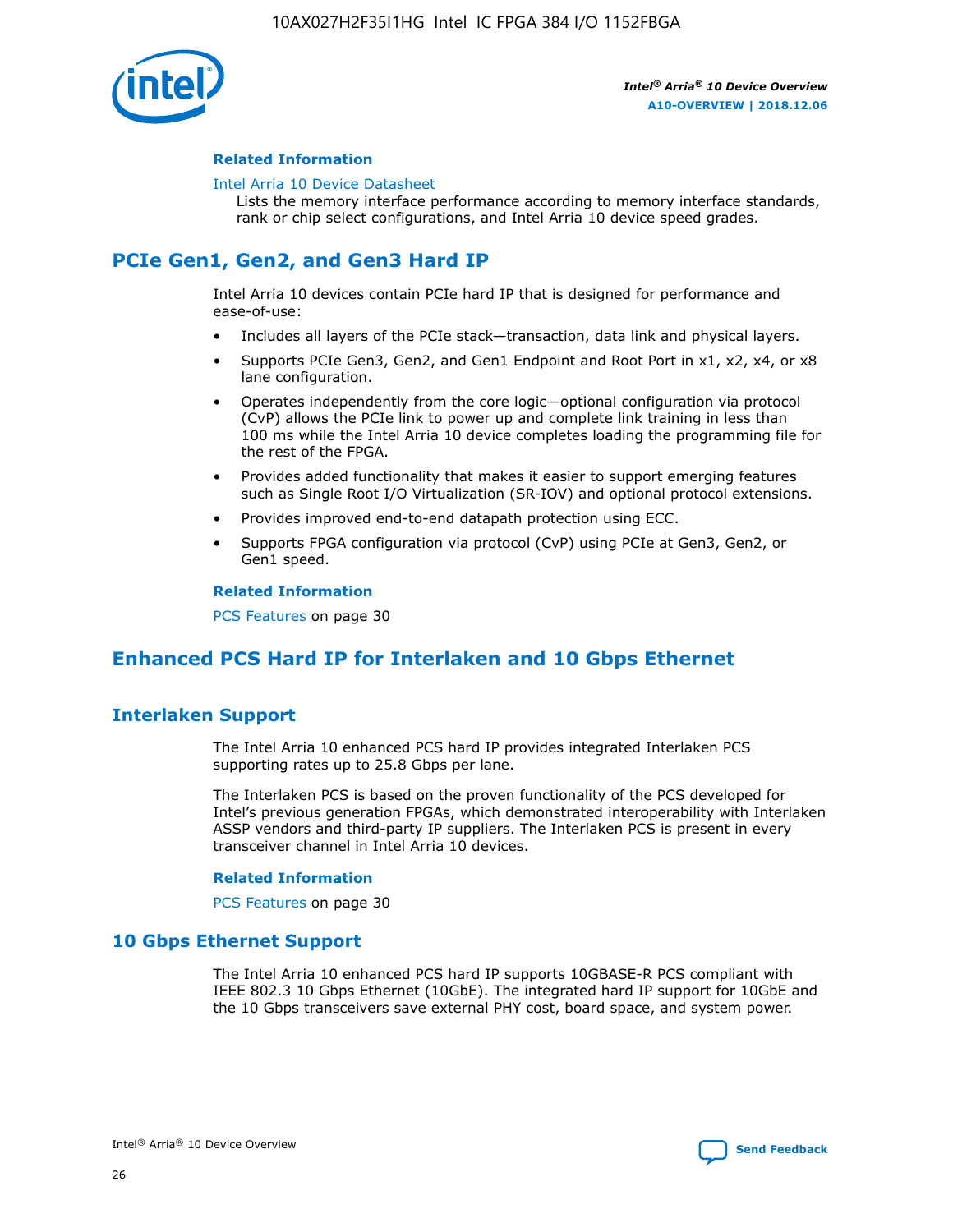

The scalable hard IP supports multiple independent 10GbE ports while using a single PLL for all the 10GBASE-R PCS instantiations, which saves on core logic resources and clock networks:

- Simplifies multiport 10GbE systems compared to XAUI interfaces that require an external XAUI-to-10G PHY.
- Incorporates Electronic Dispersion Compensation (EDC), which enables direct connection to standard 10 Gbps XFP and SFP+ pluggable optical modules.
- Supports backplane Ethernet applications and includes a hard 10GBASE-KR Forward Error Correction (FEC) circuit that you can use for 10 Gbps and 40 Gbps applications.

The 10 Gbps Ethernet PCS hard IP and 10GBASE-KR FEC are present in every transceiver channel.

### **Related Information**

PCS Features on page 30

# **Low Power Serial Transceivers**

Intel Arria 10 FPGAs and SoCs include lowest power transceivers that deliver high bandwidth, throughput and low latency.

Intel Arria 10 devices deliver the industry's lowest power consumption per transceiver channel:

- 12.5 Gbps transceivers at as low as 242 mW
- 10 Gbps transceivers at as low as 168 mW
- 6 Gbps transceivers at as low as 117 mW

Intel Arria 10 transceivers support various data rates according to application:

- Chip-to-chip and chip-to-module applications—from 1 Gbps up to 25.8 Gbps
- Long reach and backplane applications—from 1 Gbps up to 12.5 with advanced adaptive equalization
- Critical power sensitive applications—from 1 Gbps up to 11.3 Gbps using lower power modes

The combination of 20 nm process technology and architectural advances provide the following benefits:

- Significant reduction in die area and power consumption
- Increase of up to two times in transceiver I/O density compared to previous generation devices while maintaining optimal signal integrity
- Up to 72 total transceiver channels—you can configure up to 6 of these channels to run as fast as 25.8 Gbps
- All channels feature continuous data rate support up to the maximum rated speed

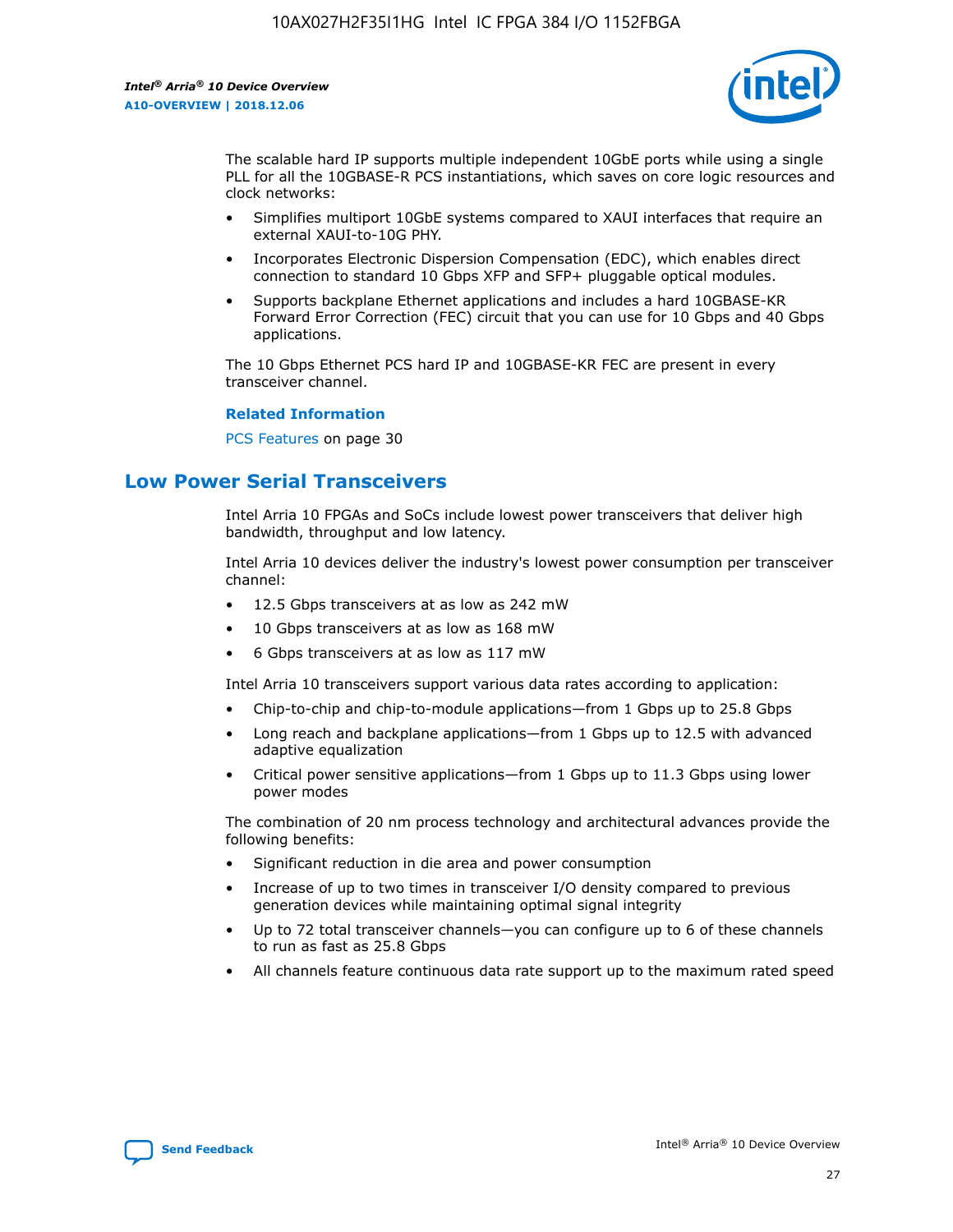

### Transceiver PMA TX/RX PCS ATX PLL Transceiver PMA TX/RX PCS fPLL Network Flexible Clock Distribution Network PCS Transceiver PMA TX/RX FPGA **Clock Distribution** Fabric PCS Transceiver PMA TX/RX ATX Flexible PLL PCS Transceiver PMA TX/RX ▲ fPLL Transceiver PMA TX/RX PCS 4

## **Figure 6. Intel Arria 10 Transceiver Block Architecture**

# **Transceiver Channels**

All transceiver channels feature a dedicated Physical Medium Attachment (PMA) and a hardened Physical Coding Sublayer (PCS).

- The PMA provides primary interfacing capabilities to physical channels.
- The PCS typically handles encoding/decoding, word alignment, and other preprocessing functions before transferring data to the FPGA core fabric.

A transceiver channel consists of a PMA and a PCS block. Most transceiver banks have 6 channels. There are some transceiver banks that contain only 3 channels.

A wide variety of bonded and non-bonded data rate configurations is possible using a highly configurable clock distribution network. Up to 80 independent transceiver data rates can be configured.

The following figures are graphical representations of top views of the silicon die, which correspond to reverse views for flip chip packages. Different Intel Arria 10 devices may have different floorplans than the ones shown in the figures.

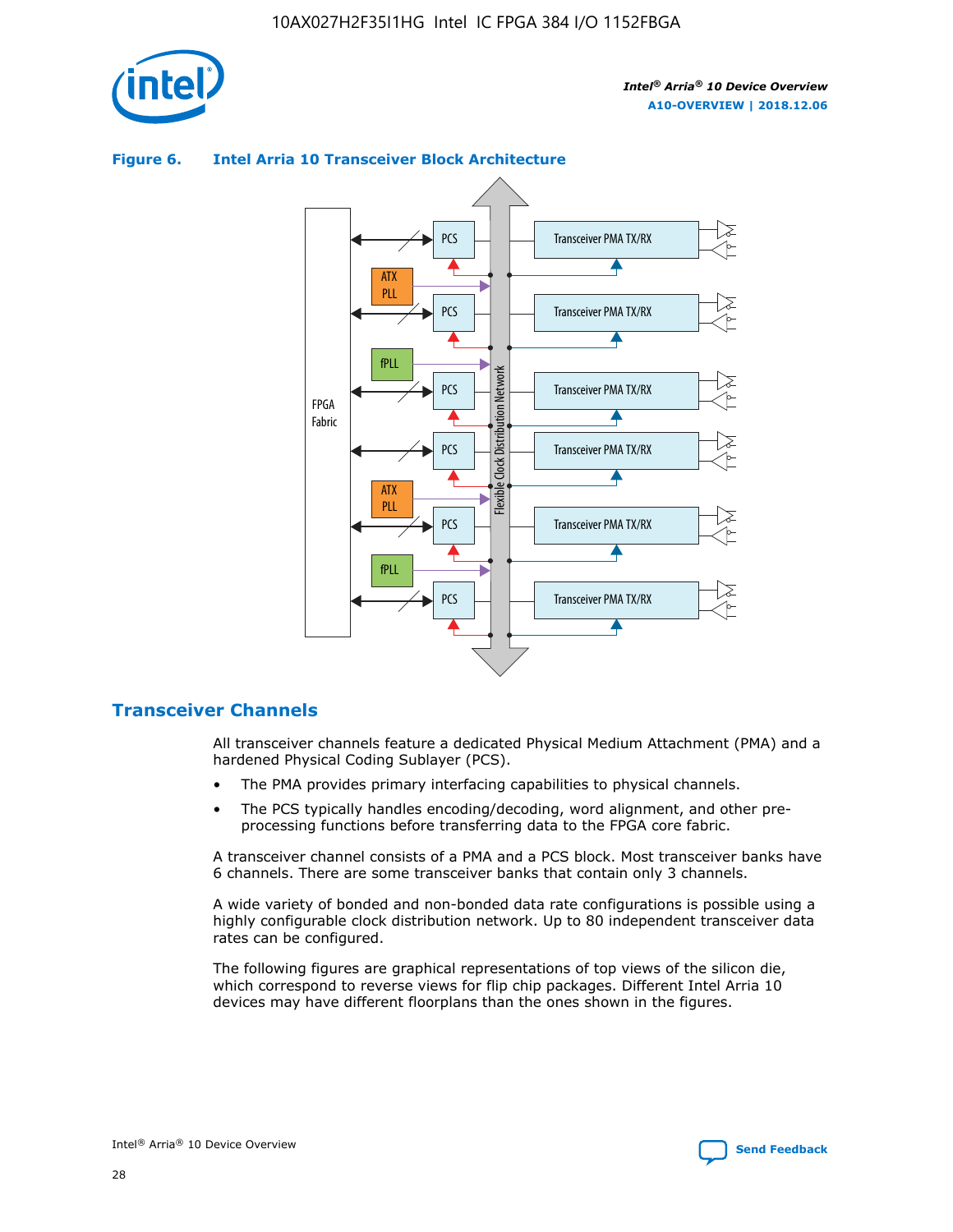

## **Figure 7. Device Chip Overview for Intel Arria 10 GX and GT Devices**



M20K Internal Memory Blocks Core Logic Fabric Transceiver Channels Hard IP Per Transceiver: Standard PCS and Enhanced PCS Hard IPs PCI Express Gen3 Hard IP Fractional PLLs M20K Internal Memory Blocks PCI Express Gen3 Hard IP Variable Precision DSP Blocks I/O PLLs Hard Memory Controllers, General-Purpose I/O Cells, LVDS Hard Processor Subsystem, Dual-Core ARM Cortex A9 M20K Internal Memory Blocks Variable Precision DSP Blocks M20K Internal Memory Blocks Core Logic Fabric I/O PLLs Hard Memory Controllers, General-Purpose I/O Cells, LVDS M20K Internal Memory Blocks Variable Precision DSP Blocks M20K Internal Memory Blocks Transceiver Channels Hard IP Per Transceiver: Standard PCS and Enhanced PCS Hard IPs PCI Express Gen3 Hard IP Fractional PLLs PCI Express Gen3 Hard IP Hard PCS Hard PCS Hard PCS Hard PCS Hard PCS Hard PCS Hard PCS Hard PCS Transceiver PMA Transceiver PMA Transceiver PMA Transceiver PMA Transceiver PMA Transceiver PMA Unused transceiver chann can be used as additional transceiver transmit PLLs Transceiver PMA Transceiver PMA Transceiver Clock Networks ATX (LC) **Transmit** PLL fPLL ATX (LC) Transmi PLL fPLL ATX (LC) **Transmit** PLL

# **PMA Features**

Intel Arria 10 transceivers provide exceptional signal integrity at data rates up to 25.8 Gbps. Clocking options include ultra-low jitter ATX PLLs (LC tank based), clock multiplier unit (CMU) PLLs, and fractional PLLs.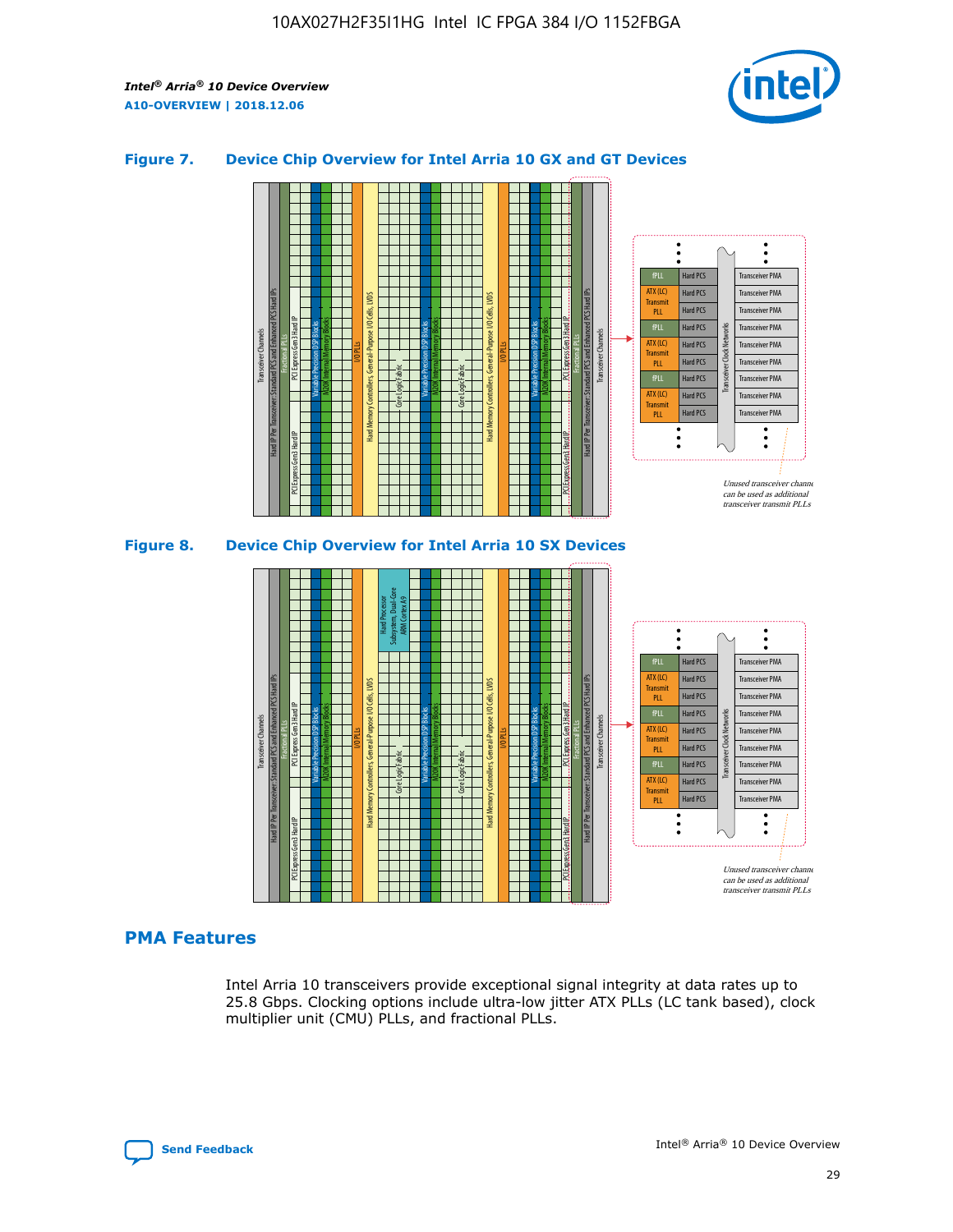

Each transceiver channel contains a channel PLL that can be used as the CMU PLL or clock data recovery (CDR) PLL. In CDR mode, the channel PLL recovers the receiver clock and data in the transceiver channel. Up to 80 independent data rates can be configured on a single Intel Arria 10 device.

## **Table 23. PMA Features of the Transceivers in Intel Arria 10 Devices**

| <b>Feature</b>                                             | <b>Capability</b>                                                                                                                                                                                                             |
|------------------------------------------------------------|-------------------------------------------------------------------------------------------------------------------------------------------------------------------------------------------------------------------------------|
| Chip-to-Chip Data Rates                                    | 1 Gbps to 17.4 Gbps (Intel Arria 10 GX devices)<br>1 Gbps to 25.8 Gbps (Intel Arria 10 GT devices)                                                                                                                            |
| Backplane Support                                          | Drive backplanes at data rates up to 12.5 Gbps                                                                                                                                                                                |
| <b>Optical Module Support</b>                              | SFP+/SFP, XFP, CXP, QSFP/QSFP28, CFP/CFP2/CFP4                                                                                                                                                                                |
| Cable Driving Support                                      | SFP+ Direct Attach, PCI Express over cable, eSATA                                                                                                                                                                             |
| Transmit Pre-Emphasis                                      | 4-tap transmit pre-emphasis and de-emphasis to compensate for system channel loss                                                                                                                                             |
| Continuous Time Linear<br>Equalizer (CTLE)                 | Dual mode, high-gain, and high-data rate, linear receive equalization to compensate for<br>system channel loss                                                                                                                |
| Decision Feedback Equalizer<br>(DFE)                       | 7-fixed and 4-floating tap DFE to equalize backplane channel loss in the presence of<br>crosstalk and noisy environments                                                                                                      |
| Variable Gain Amplifier                                    | Optimizes the signal amplitude prior to the CDR sampling and operates in fixed and<br>adaptive modes                                                                                                                          |
| Altera Digital Adaptive<br>Parametric Tuning (ADAPT)       | Fully digital adaptation engine to automatically adjust all link equalization parameters-<br>including CTLE, DFE, and variable gain amplifier blocks—that provide optimal link margin<br>without intervention from user logic |
| Precision Signal Integrity<br>Calibration Engine (PreSICE) | Hardened calibration controller to quickly calibrate all transceiver control parameters on<br>power-up, which provides the optimal signal integrity and jitter performance                                                    |
| Advanced Transmit (ATX)<br>PLL                             | Low jitter ATX (LC tank based) PLLs with continuous tuning range to cover a wide range of<br>standard and proprietary protocols                                                                                               |
| <b>Fractional PLLs</b>                                     | On-chip fractional frequency synthesizers to replace on-board crystal oscillators and reduce<br>system cost                                                                                                                   |
| Digitally Assisted Analog<br><b>CDR</b>                    | Superior jitter tolerance with fast lock time                                                                                                                                                                                 |
| Dynamic Partial<br>Reconfiguration                         | Allows independent control of the Avalon memory-mapped interface of each transceiver<br>channel for the highest transceiver flexibility                                                                                       |
| Multiple PCS-PMA and PCS-<br>PLD interface widths          | 8-, 10-, 16-, 20-, 32-, 40-, or 64-bit interface widths for flexibility of deserialization width,<br>encoding, and reduced latency                                                                                            |

# **PCS Features**

This table summarizes the Intel Arria 10 transceiver PCS features. You can use the transceiver PCS to support a wide range of protocols ranging from 1 Gbps to 25.8 Gbps.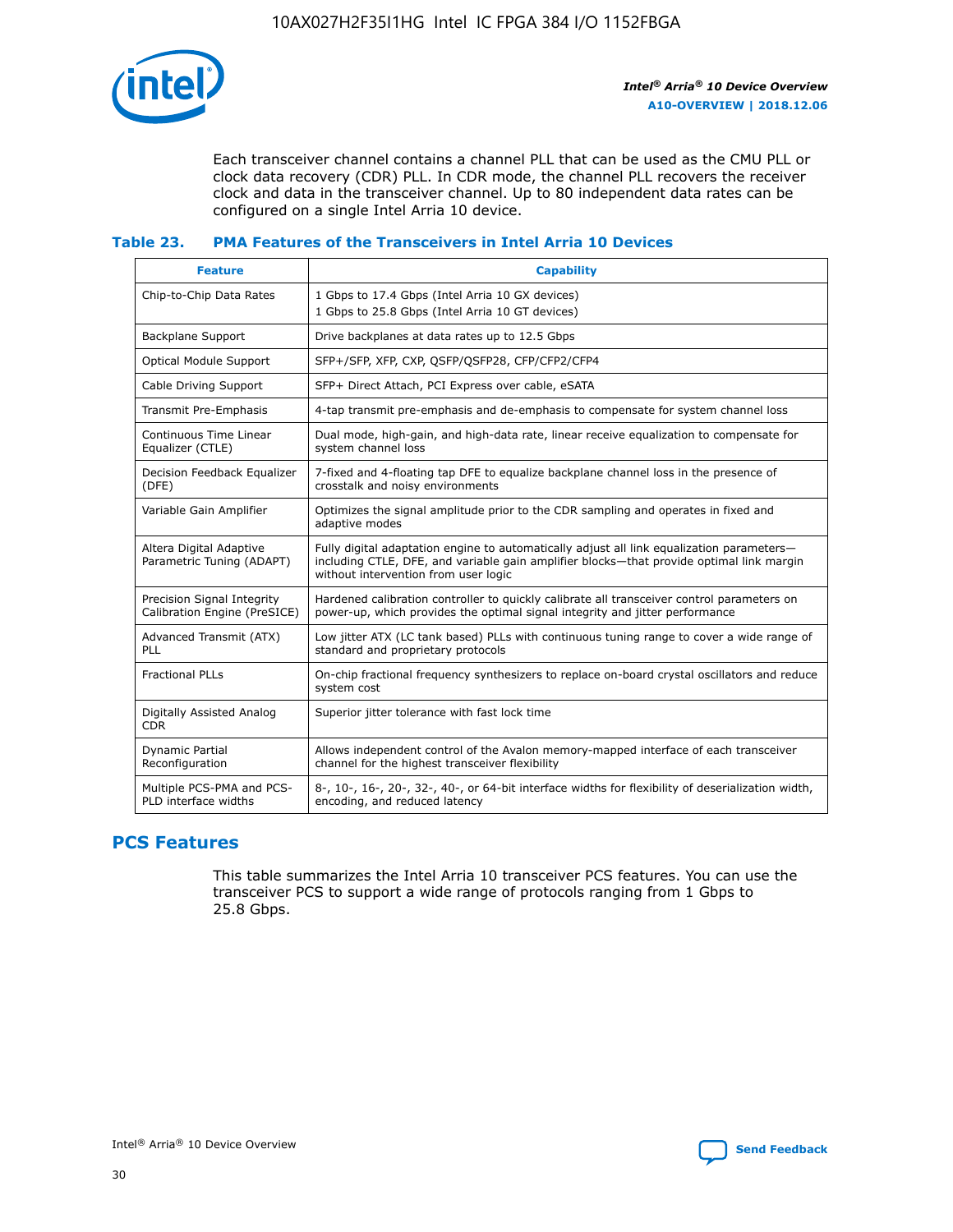

| <b>PCS</b>          | <b>Description</b>                                                                                                                                                                                                                                                                                                                                                                                             |
|---------------------|----------------------------------------------------------------------------------------------------------------------------------------------------------------------------------------------------------------------------------------------------------------------------------------------------------------------------------------------------------------------------------------------------------------|
| Standard PCS        | Operates at a data rate up to 12 Gbps<br>Supports protocols such as PCI-Express, CPRI 4.2+, GigE, IEEE 1588 in Hard PCS<br>Implements other protocols using Basic/Custom (Standard PCS) transceiver<br>configuration rules.                                                                                                                                                                                    |
| <b>Enhanced PCS</b> | Performs functions common to most serial data industry standards, such as word<br>alignment, encoding/decoding, and framing, before data is sent or received off-chip<br>through the PMA<br>• Handles data transfer to and from the FPGA fabric<br>Handles data transfer internally to and from the PMA<br>Provides frequency compensation<br>Performs channel bonding for multi-channel low skew applications |
| PCIe Gen3 PCS       | Supports the seamless switching of Data and Clock between the Gen1, Gen2, and Gen3<br>data rates<br>Provides support for PIPE 3.0 features<br>Supports the PIPE interface with the Hard IP enabled, as well as with the Hard IP<br>bypassed                                                                                                                                                                    |

#### **Related Information**

- PCIe Gen1, Gen2, and Gen3 Hard IP on page 26
- Interlaken Support on page 26
- 10 Gbps Ethernet Support on page 26

# **PCS Protocol Support**

This table lists some of the protocols supported by the Intel Arria 10 transceiver PCS. For more information about the blocks in the transmitter and receiver data paths, refer to the related information.

| <b>Protocol</b>                                 | <b>Data Rate</b><br>(Gbps) | <b>Transceiver IP</b>       | <b>PCS Support</b>                      |
|-------------------------------------------------|----------------------------|-----------------------------|-----------------------------------------|
| PCIe Gen3 x1, x2, x4, x8                        | 8.0                        | Native PHY (PIPE)           | Standard PCS and PCIe<br>Gen3 PCS       |
| PCIe Gen2 x1, x2, x4, x8                        | 5.0                        | Native PHY (PIPE)           | <b>Standard PCS</b>                     |
| PCIe Gen1 x1, x2, x4, x8                        | 2.5                        | Native PHY (PIPE)           | Standard PCS                            |
| 1000BASE-X Gigabit Ethernet                     | 1.25                       | Native PHY                  | <b>Standard PCS</b>                     |
| 1000BASE-X Gigabit Ethernet with<br>IEEE 1588v2 | 1.25                       | Native PHY                  | Standard PCS                            |
| 10GBASE-R                                       | 10.3125                    | Native PHY                  | <b>Enhanced PCS</b>                     |
| 10GBASE-R with IEEE 1588v2                      | 10.3125                    | Native PHY                  | <b>Enhanced PCS</b>                     |
| 10GBASE-R with KR FEC                           | 10.3125                    | Native PHY                  | <b>Enhanced PCS</b>                     |
| 10GBASE-KR and 1000BASE-X                       | 10.3125                    | 1G/10GbE and 10GBASE-KR PHY | Standard PCS and<br><b>Enhanced PCS</b> |
| Interlaken (CEI-6G/11G)                         | 3.125 to 17.4              | Native PHY                  | <b>Enhanced PCS</b>                     |
| SFI-S/SFI-5.2                                   | 11.2                       | Native PHY                  | <b>Enhanced PCS</b>                     |
| $10G$ SDI                                       | 10.692                     | Native PHY                  | <b>Enhanced PCS</b>                     |
|                                                 |                            |                             | continued                               |

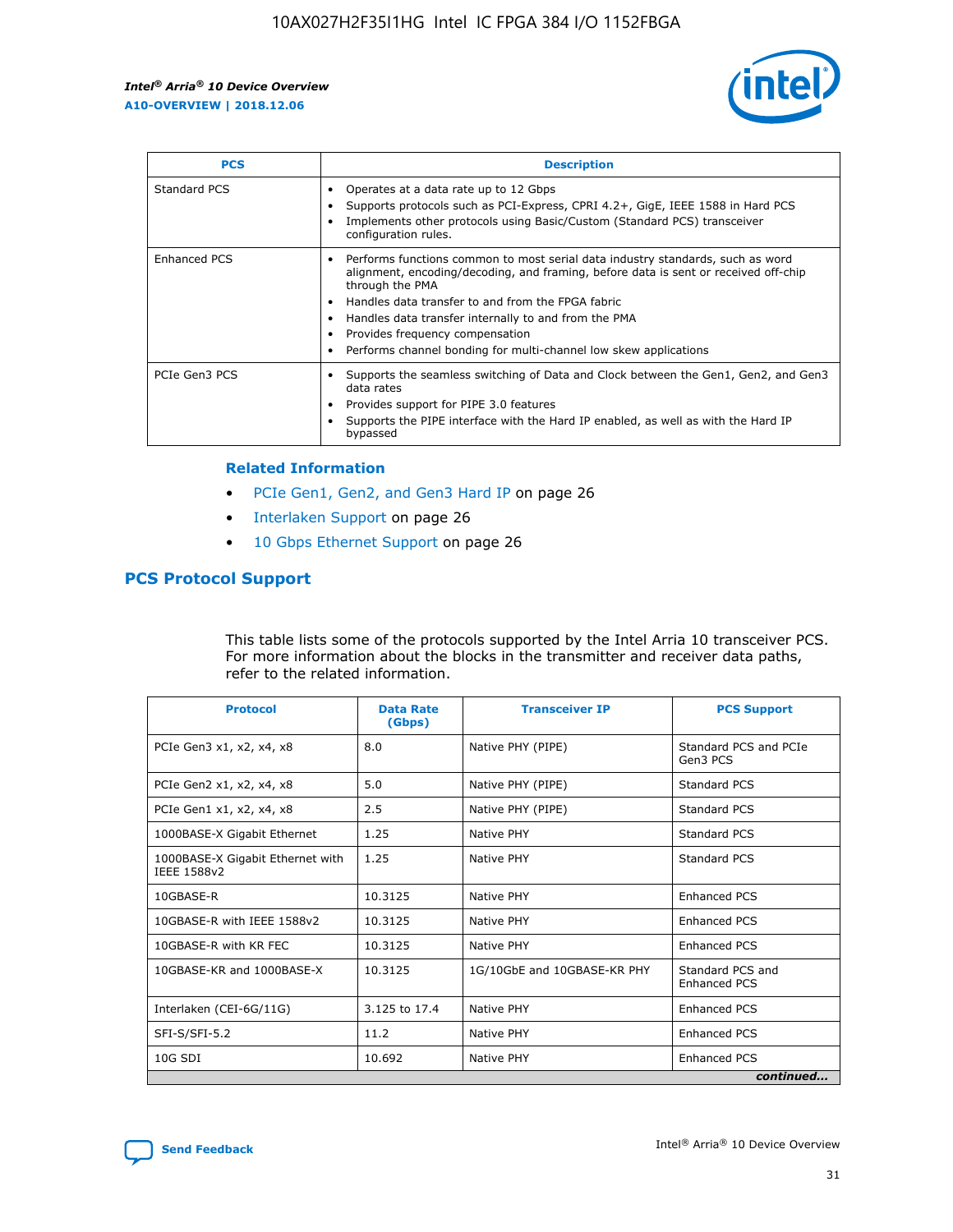

| <b>Protocol</b>      | <b>Data Rate</b><br>(Gbps) | <b>Transceiver IP</b> | <b>PCS Support</b> |
|----------------------|----------------------------|-----------------------|--------------------|
| CPRI 6.0 (64B/66B)   | 0.6144 to<br>10.1376       | Native PHY            | Enhanced PCS       |
| CPRI 4.2 (8B/10B)    | 0.6144 to<br>9.8304        | Native PHY            | Standard PCS       |
| OBSAI RP3 v4.2       | 0.6144 to 6.144            | Native PHY            | Standard PCS       |
| SD-SDI/HD-SDI/3G-SDI | $0.143(12)$ to<br>2.97     | Native PHY            | Standard PCS       |

# **Related Information**

#### [Intel Arria 10 Transceiver PHY User Guide](https://www.intel.com/content/www/us/en/programmable/documentation/nik1398707230472.html#nik1398707091164)

Provides more information about the supported transceiver protocols and PHY IP, the PMA architecture, and the standard, enhanced, and PCIe Gen3 PCS architecture.

# **SoC with Hard Processor System**

Each SoC device combines an FPGA fabric and a hard processor system (HPS) in a single device. This combination delivers the flexibility of programmable logic with the power and cost savings of hard IP in these ways:

- Reduces board space, system power, and bill of materials cost by eliminating a discrete embedded processor
- Allows you to differentiate the end product in both hardware and software, and to support virtually any interface standard
- Extends the product life and revenue through in-field hardware and software updates

 $(12)$  The 0.143 Gbps data rate is supported using oversampling of user logic that you must implement in the FPGA fabric.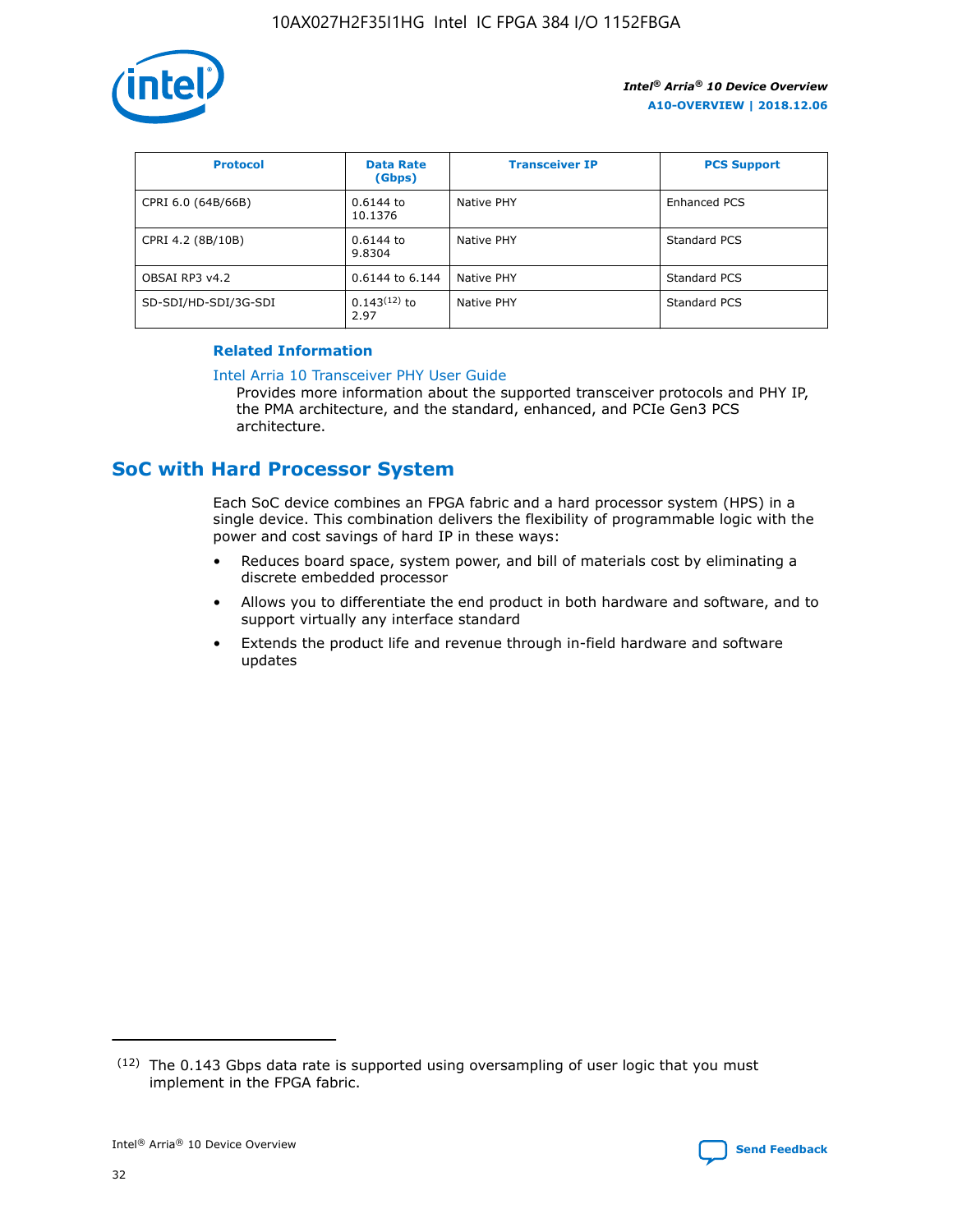

#### **Figure 9. HPS Block Diagram**

This figure shows a block diagram of the HPS with the dual ARM Cortex-A9 MPCore processor.



# **Key Advantages of 20-nm HPS**

The 20-nm HPS strikes a balance between enabling maximum software compatibility with 28-nm SoCs while still improving upon the 28-nm HPS architecture. These improvements address the requirements of the next generation target markets such as wireless and wireline communications, compute and storage equipment, broadcast and military in terms of performance, memory bandwidth, connectivity via backplane and security.

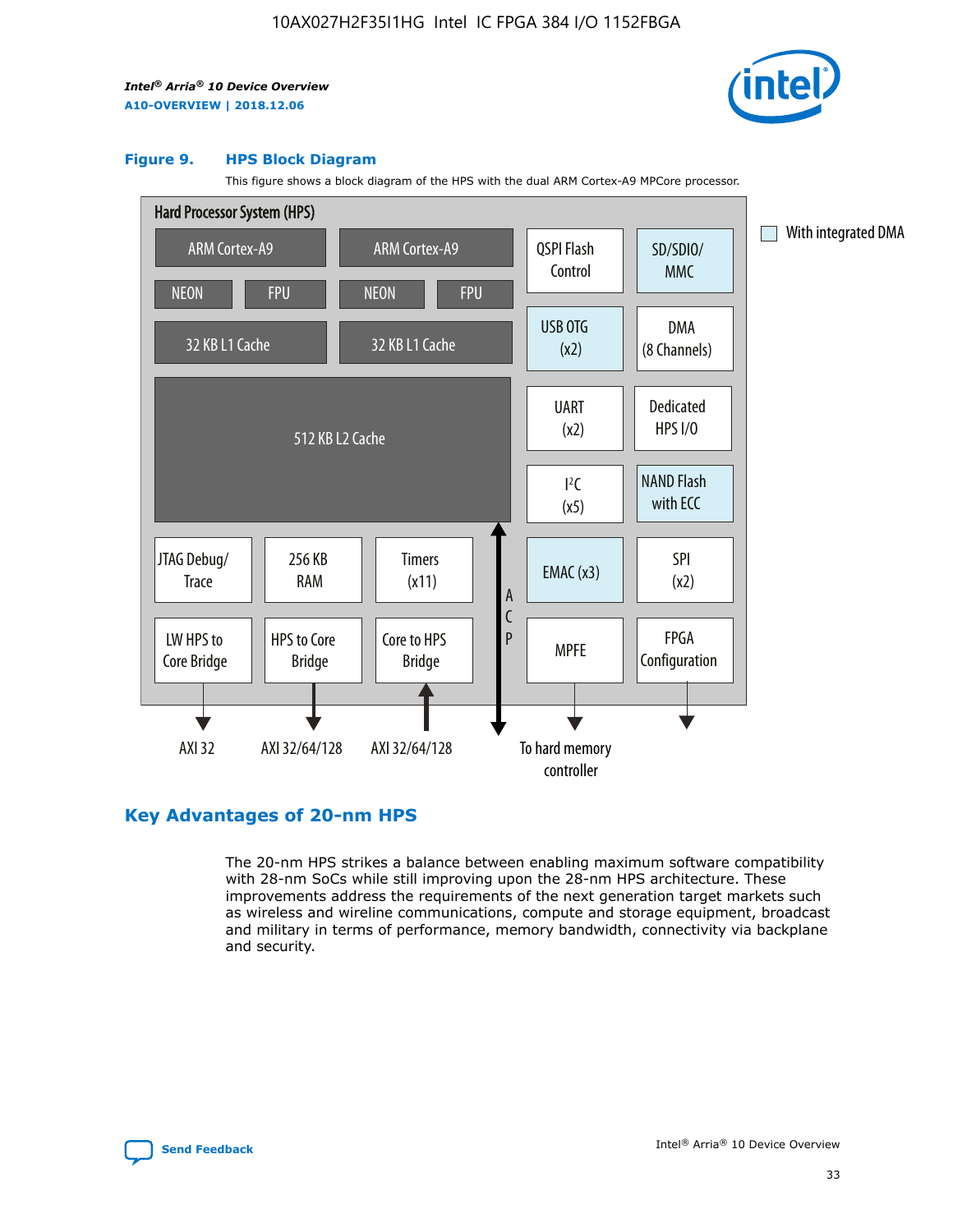

## **Table 24. Improvements in 20 nm HPS**

This table lists the key improvements of the 20 nm HPS compared to the 28 nm HPS.

| Advantages/<br><b>Improvements</b>                          | <b>Description</b>                                                                                                                                                                                                                                                                                                                                                                                                                                                                                                                                                                                                                                                                                                                                                                                                                   |
|-------------------------------------------------------------|--------------------------------------------------------------------------------------------------------------------------------------------------------------------------------------------------------------------------------------------------------------------------------------------------------------------------------------------------------------------------------------------------------------------------------------------------------------------------------------------------------------------------------------------------------------------------------------------------------------------------------------------------------------------------------------------------------------------------------------------------------------------------------------------------------------------------------------|
| Increased performance and<br>overdrive capability           | While the nominal processor frequency is 1.2 GHz, the 20 nm HPS offers an "overdrive"<br>feature which enables a higher processor operating frequency. This requires a higher supply<br>voltage value that is unique to the HPS and may require a separate regulator.                                                                                                                                                                                                                                                                                                                                                                                                                                                                                                                                                                |
| Increased processor memory<br>bandwidth and DDR4<br>support | Up to 64-bit DDR4 memory at 2,400 Mbps support is available for the processor. The hard<br>memory controller for the HPS comprises a multi-port front end that manages connections<br>to a single port memory controller. The multi-port front end allows logic core and the HPS<br>to share ports and thereby the available bandwidth of the memory controller.                                                                                                                                                                                                                                                                                                                                                                                                                                                                     |
| Flexible I/O sharing                                        | An advanced I/O pin muxing scheme allows improved sharing of I/O between the HPS and<br>the core logic. The following types of I/O are available for SoC:<br>17 dedicated I/Os-physically located inside the HPS block and are not accessible to<br>logic within the core. The 17 dedicated I/Os are used for HPS clock, resets, and<br>interfacing with boot devices, QSPI, and SD/MMC.<br>48 direct shared I/O-located closest to the HPS block and are ideal for high speed HPS<br>peripherals such as EMAC, USB, and others. There is one bank of 48 I/Os that supports<br>direct sharing where the 48 I/Os can be shared 12 I/Os at a time.<br>Standard (shared) I/O-all standard I/Os can be shared by the HPS peripherals and any<br>logic within the core. For designs where more than 48 I/Os are required to fully use all |
| <b>EMAC</b> core                                            | the peripherals in the HPS, these I/Os can be connected through the core logic.<br>Three EMAC cores are available in the HPS. The EMAC cores enable an application to<br>support two redundant Ethernet connections; for example, backplane, or two EMAC cores<br>for managing IEEE 1588 time stamp information while allowing a third EMAC core for debug<br>and configuration. All three EMACs can potentially share the same time stamps, simplifying<br>the 1588 time stamping implementation. A new serial time stamp interface allows core<br>logic to access and read the time stamp values. The integrated EMAC controllers can be<br>connected to external Ethernet PHY through the provided MDIO or I <sup>2</sup> C interface.                                                                                            |
| On-chip memory                                              | The on-chip memory is updated to 256 KB support and can support larger data sets and<br>real time algorithms.                                                                                                                                                                                                                                                                                                                                                                                                                                                                                                                                                                                                                                                                                                                        |
| <b>ECC</b> enhancements                                     | Improvements in L2 Cache ECC management allow identification of errors down to the<br>address level. ECC enhancements also enable improved error injection and status reporting<br>via the introduction of new memory mapped access to syndrome and data signals.                                                                                                                                                                                                                                                                                                                                                                                                                                                                                                                                                                    |
| HPS to FPGA Interconnect<br><b>Backbone</b>                 | Although the HPS and the Logic Core can operate independently, they are tightly coupled<br>via a high-bandwidth system interconnect built from high-performance ARM AMBA AXI bus<br>bridges. IP bus masters in the FPGA fabric have access to HPS bus slaves via the FPGA-to-<br>HPS interconnect. Similarly, HPS bus masters have access to bus slaves in the core fabric<br>via the HPS-to-FPGA bridge. Both bridges are AMBA AXI-3 compliant and support<br>simultaneous read and write transactions. Up to three masters within the core fabric can<br>share the HPS SDRAM controller with the processor. Additionally, the processor can be used<br>to configure the core fabric under program control via a dedicated 32-bit configuration port.                                                                               |
| FPGA configuration and HPS<br>booting                       | The FPGA fabric and HPS in the SoCs are powered independently. You can reduce the clock<br>frequencies or gate the clocks to reduce dynamic power.<br>You can configure the FPGA fabric and boot the HPS independently, in any order, providing<br>you with more design flexibility.                                                                                                                                                                                                                                                                                                                                                                                                                                                                                                                                                 |
| Security                                                    | New security features have been introduced for anti-tamper management, secure boot,<br>encryption (AES), and authentication (SHA).                                                                                                                                                                                                                                                                                                                                                                                                                                                                                                                                                                                                                                                                                                   |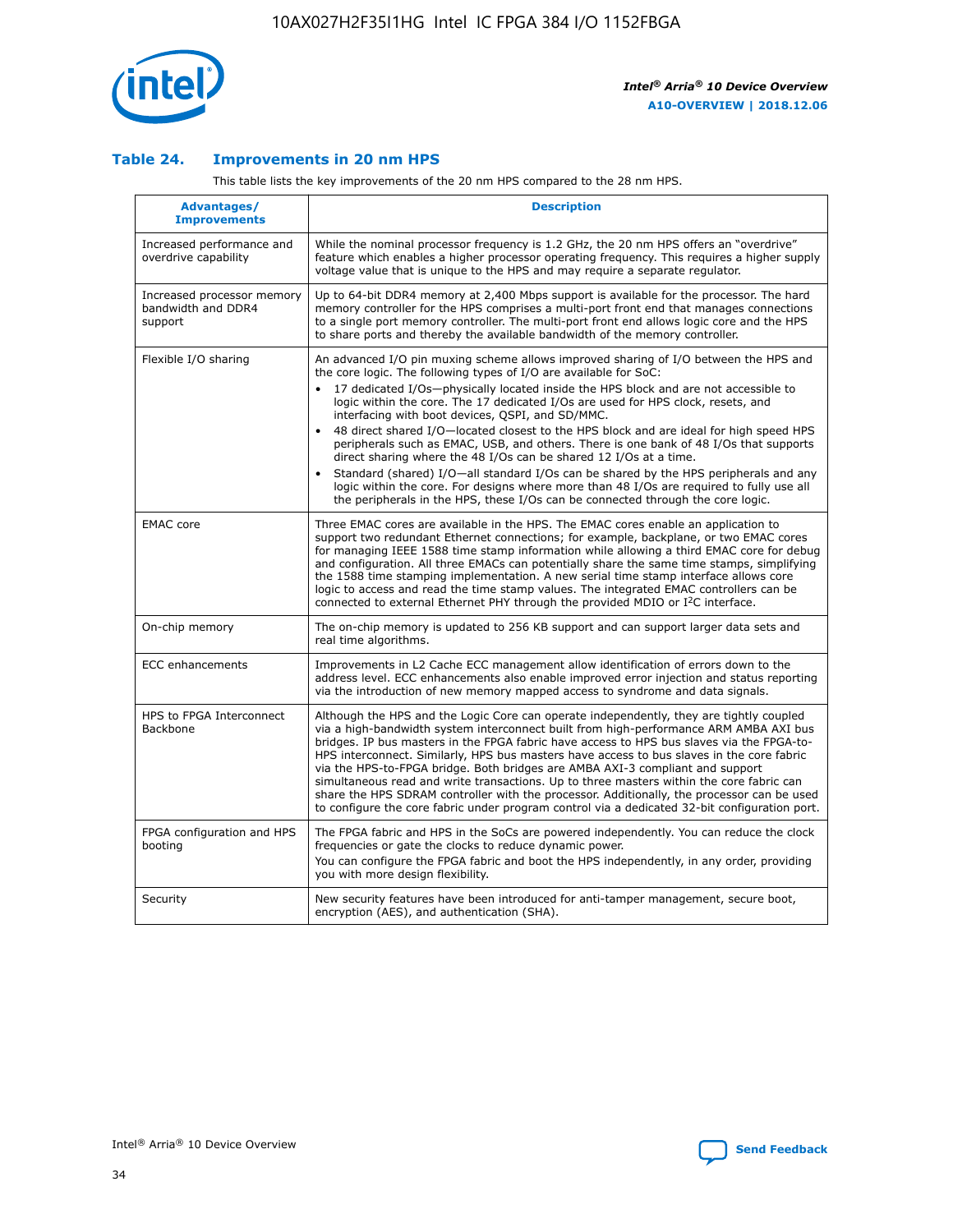

# **Features of the HPS**

The HPS has the following features:

- 1.2-GHz, dual-core ARM Cortex-A9 MPCore processor with up to 1.5-GHz via overdrive
	- ARMv7-A architecture that runs 32-bit ARM instructions, 16-bit and 32-bit Thumb instructions, and 8-bit Java byte codes in Jazelle style
	- Superscalar, variable length, out-of-order pipeline with dynamic branch prediction
	- Instruction Efficiency 2.5 MIPS/MHz, which provides total performance of 7500 MIPS at 1.5 GHz
- Each processor core includes:
	- 32 KB of L1 instruction cache, 32 KB of L1 data cache
	- Single- and double-precision floating-point unit and NEON media engine
	- CoreSight debug and trace technology
	- Snoop Control Unit (SCU) and Acceleration Coherency Port (ACP)
- 512 KB of shared L2 cache
- 256 KB of scratch RAM
- Hard memory controller with support for DDR3, DDR4 and optional error correction code (ECC) support
- Multiport Front End (MPFE) Scheduler interface to the hard memory controller
- 8-channel direct memory access (DMA) controller
- QSPI flash controller with SIO, DIO, QIO SPI Flash support
- NAND flash controller (ONFI 1.0 or later) with DMA and ECC support, updated to support 8 and 16-bit Flash devices and new command DMA to offload CPU for fast power down recovery
- Updated SD/SDIO/MMC controller to eMMC 4.5 with DMA with CE-ATA digital command support
- 3 10/100/1000 Ethernet media access control (MAC) with DMA
- 2 USB On-the-Go (OTG) controllers with DMA
- $\bullet$  5 I<sup>2</sup>C controllers (3 can be used by EMAC for MIO to external PHY)
- 2 UART 16550 Compatible controllers
- 4 serial peripheral interfaces (SPI) (2 Master, 2 Slaves)
- 62 programmable general-purpose I/Os, which includes 48 direct share I/Os that allows the HPS peripherals to connect directly to the FPGA I/Os
- 7 general-purpose timers
- 4 watchdog timers
- Anti-tamper, Secure Boot, Encryption (AES) and Authentication (SHA)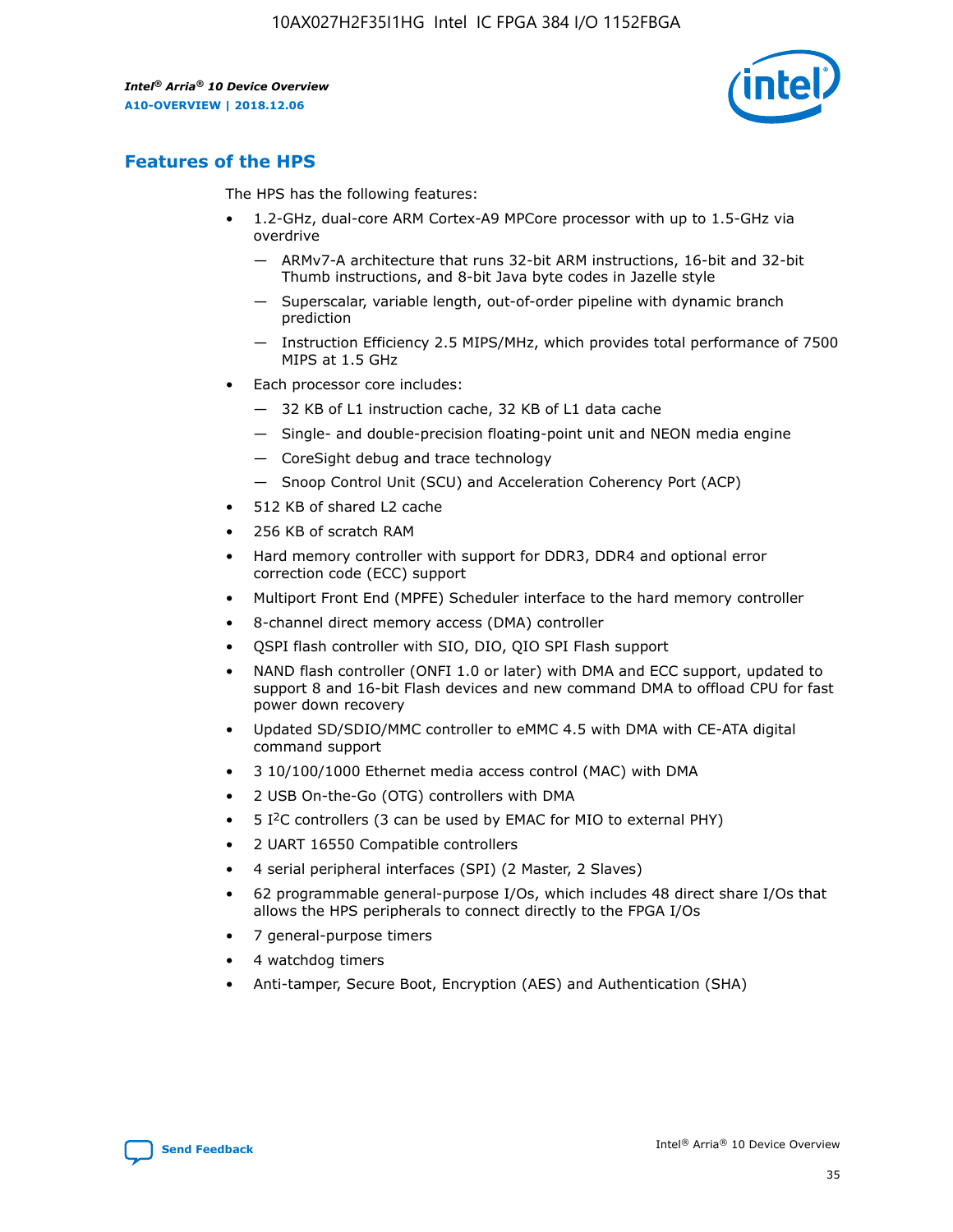

# **System Peripherals and Debug Access Port**

Each Ethernet MAC, USB OTG, NAND flash controller, and SD/MMC controller module has an integrated DMA controller. For modules without an integrated DMA controller, an additional DMA controller module provides up to eight channels of high-bandwidth data transfers. Peripherals that communicate off-chip are multiplexed with other peripherals at the HPS pin level. This allows you to choose which peripherals interface with other devices on your PCB.

The debug access port provides interfaces to industry standard JTAG debug probes and supports ARM CoreSight debug and core traces to facilitate software development.

#### **HPS–FPGA AXI Bridges**

The HPS–FPGA bridges, which support the Advanced Microcontroller Bus Architecture (AMBA) Advanced eXtensible Interface (AXI™) specifications, consist of the following bridges:

- FPGA-to-HPS AMBA AXI bridge—a high-performance bus supporting 32, 64, and 128 bit data widths that allows the FPGA fabric to issue transactions to slaves in the HPS.
- HPS-to-FPGA Avalon/AMBA AXI bridge—a high-performance bus supporting 32, 64, and 128 bit data widths that allows the HPS to issue transactions to slaves in the FPGA fabric.
- Lightweight HPS-to-FPGA AXI bridge—a lower latency 32 bit width bus that allows the HPS to issue transactions to soft peripherals in the FPGA fabric. This bridge is primarily used for control and status register (CSR) accesses to peripherals in the FPGA fabric.

The HPS–FPGA AXI bridges allow masters in the FPGA fabric to communicate with slaves in the HPS logic, and vice versa. For example, the HPS-to-FPGA AXI bridge allows you to share memories instantiated in the FPGA fabric with one or both microprocessors in the HPS, while the FPGA-to-HPS AXI bridge allows logic in the FPGA fabric to access the memory and peripherals in the HPS.

Each HPS–FPGA bridge also provides asynchronous clock crossing for data transferred between the FPGA fabric and the HPS.

#### **HPS SDRAM Controller Subsystem**

The HPS SDRAM controller subsystem contains a multiport SDRAM controller and DDR PHY that are shared between the FPGA fabric (through the FPGA-to-HPS SDRAM interface), the level 2 (L2) cache, and the level 3 (L3) system interconnect. The FPGA-to-HPS SDRAM interface supports AMBA AXI and Avalon® Memory-Mapped (Avalon-MM) interface standards, and provides up to six individual ports for access by masters implemented in the FPGA fabric.

The HPS SDRAM controller supports up to 3 masters (command ports), 3x 64-bit read data ports and 3x 64-bit write data ports.

To maximize memory performance, the SDRAM controller subsystem supports command and data reordering, deficit round-robin arbitration with aging, and high-priority bypass features.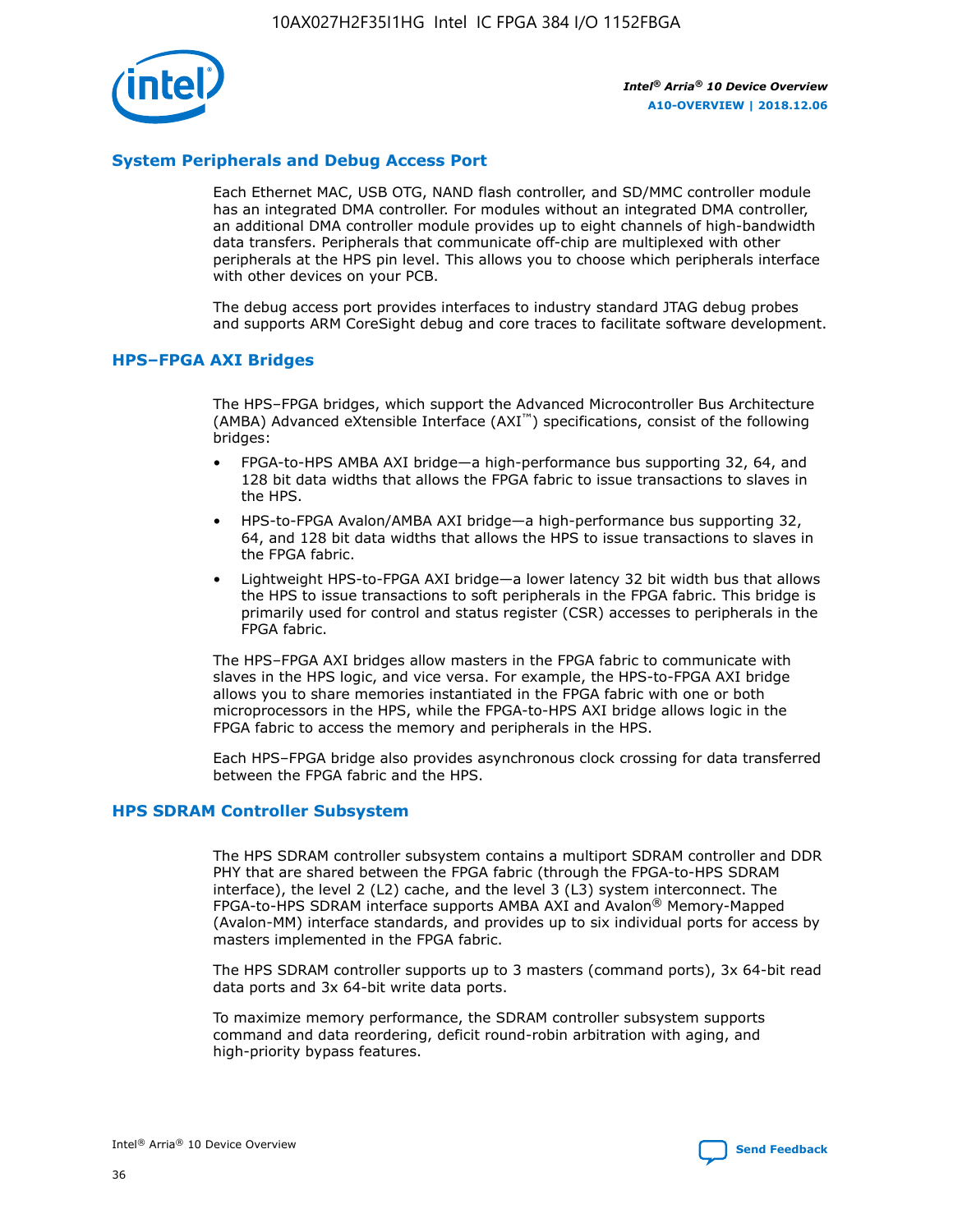

# **FPGA Configuration and HPS Booting**

The FPGA fabric and HPS in the SoC FPGA must be powered at the same time. You can reduce the clock frequencies or gate the clocks to reduce dynamic power.

Once powered, the FPGA fabric and HPS can be configured independently thus providing you with more design flexibility:

- You can boot the HPS independently. After the HPS is running, the HPS can fully or partially reconfigure the FPGA fabric at any time under software control. The HPS can also configure other FPGAs on the board through the FPGA configuration controller.
- Configure the FPGA fabric first, and then boot the HPS from memory accessible to the FPGA fabric.

## **Hardware and Software Development**

For hardware development, you can configure the HPS and connect your soft logic in the FPGA fabric to the HPS interfaces using the Platform Designer system integration tool in the Intel Quartus Prime software.

For software development, the ARM-based SoC FPGA devices inherit the rich software development ecosystem available for the ARM Cortex-A9 MPCore processor. The software development process for Intel SoC FPGAs follows the same steps as those for other SoC devices from other manufacturers. Support for Linux\*, VxWorks\*, and other operating systems are available for the SoC FPGAs. For more information on the operating systems support availability, contact the Intel FPGA sales team.

You can begin device-specific firmware and software development on the Intel SoC FPGA Virtual Target. The Virtual Target is a fast PC-based functional simulation of a target development system—a model of a complete development board. The Virtual Target enables the development of device-specific production software that can run unmodified on actual hardware.

# **Dynamic and Partial Reconfiguration**

The Intel Arria 10 devices support dynamic and partial reconfiguration. You can use dynamic and partial reconfiguration simultaneously to enable seamless reconfiguration of both the device core and transceivers.

# **Dynamic Reconfiguration**

You can reconfigure the PMA and PCS blocks while the device continues to operate. This feature allows you to change the data rates, protocol, and analog settings of a channel in a transceiver bank without affecting on-going data transfer in other transceiver banks. This feature is ideal for applications that require dynamic multiprotocol or multirate support.

# **Partial Reconfiguration**

Using partial reconfiguration, you can reconfigure some parts of the device while keeping the device in operation.

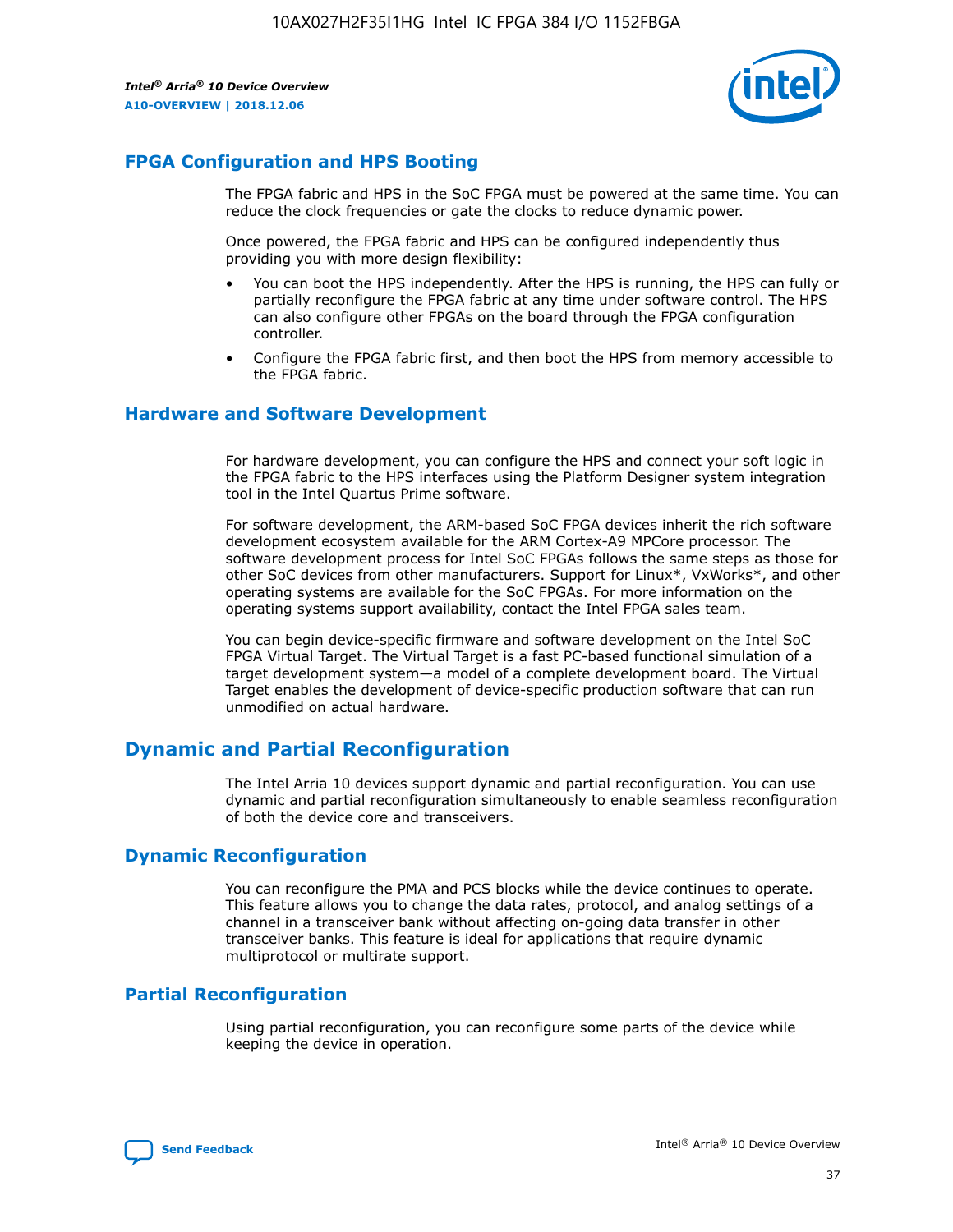

Instead of placing all device functions in the FPGA fabric, you can store some functions that do not run simultaneously in external memory and load them only when required. This capability increases the effective logic density of the device, and lowers cost and power consumption.

In the Intel solution, you do not have to worry about intricate device architecture to perform a partial reconfiguration. The partial reconfiguration capability is built into the Intel Quartus Prime design software, making such time-intensive task simple.

Intel Arria 10 devices support partial reconfiguration in the following configuration options:

- Using an internal host:
	- All supported configuration modes where the FPGA has access to external memory devices such as serial and parallel flash memory.
	- Configuration via Protocol [CvP (PCIe)]
- Using an external host—passive serial (PS), fast passive parallel (FPP) x8, FPP x16, and FPP x32 I/O interface.

# **Enhanced Configuration and Configuration via Protocol**

# **Table 25. Configuration Schemes and Features of Intel Arria 10 Devices**

Intel Arria 10 devices support 1.8 V programming voltage and several configuration schemes.

| <b>Scheme</b>                                                          | <b>Data</b><br><b>Width</b> | <b>Max Clock</b><br>Rate<br>(MHz) | <b>Max Data</b><br>Rate<br>(Mbps)<br>(13) | <b>Decompression</b> | <b>Design</b><br>Security <sup>(1</sup><br>4) | <b>Partial</b><br>Reconfiguration<br>(15) | <b>Remote</b><br><b>System</b><br><b>Update</b> |
|------------------------------------------------------------------------|-----------------------------|-----------------------------------|-------------------------------------------|----------------------|-----------------------------------------------|-------------------------------------------|-------------------------------------------------|
| <b>JTAG</b>                                                            | 1 bit                       | 33                                | 33                                        |                      |                                               | Yes(16)                                   |                                                 |
| Active Serial (AS)<br>through the<br>EPCO-L<br>configuration<br>device | 1 bit,<br>4 bits            | 100                               | 400                                       | Yes                  | Yes                                           | Yes(16)                                   | Yes                                             |
| Passive serial (PS)<br>through CPLD or<br>external<br>microcontroller  | 1 bit                       | 100                               | 100                                       | Yes                  | Yes                                           | Yes <sup>(16)</sup>                       | Parallel<br>Flash<br>Loader<br>(PFL) IP<br>core |
|                                                                        |                             |                                   |                                           |                      |                                               |                                           | continued                                       |

<sup>(13)</sup> Enabling either compression or design security features affects the maximum data rate. Refer to the Intel Arria 10 Device Datasheet for more information.

<sup>(14)</sup> Encryption and compression cannot be used simultaneously.

 $(15)$  Partial reconfiguration is an advanced feature of the device family. If you are interested in using partial reconfiguration, contact Intel for support.

 $(16)$  Partial configuration can be performed only when it is configured as internal host.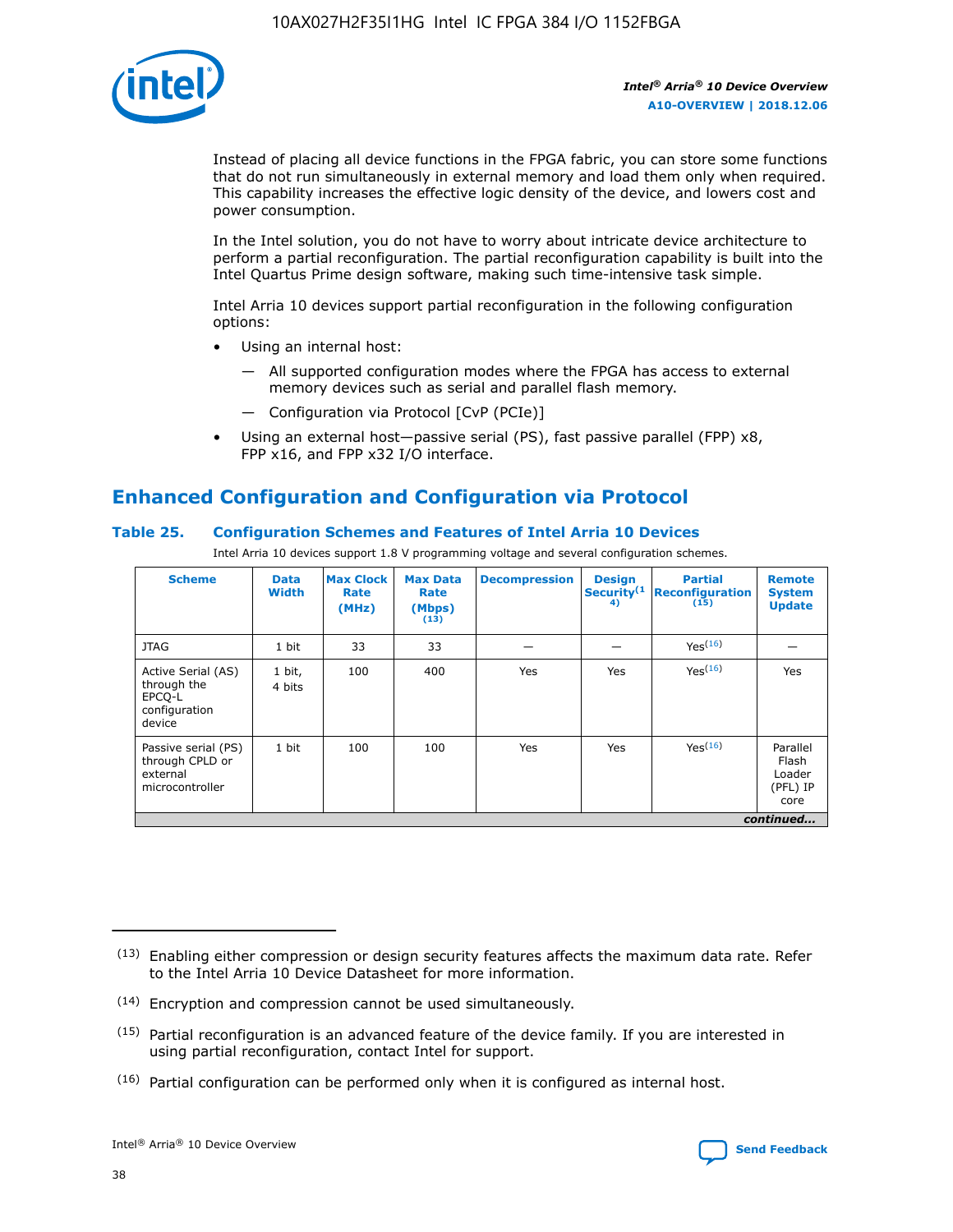

| <b>Scheme</b>                                   | <b>Data</b><br><b>Width</b> | <b>Max Clock</b><br>Rate<br>(MHz) | <b>Max Data</b><br>Rate<br>(Mbps)<br>(13) | <b>Decompression</b> | <b>Design</b><br>Security <sup>(1</sup><br>4) | <b>Partial</b><br><b>Reconfiguration</b><br>(15) | <b>Remote</b><br><b>System</b><br><b>Update</b> |
|-------------------------------------------------|-----------------------------|-----------------------------------|-------------------------------------------|----------------------|-----------------------------------------------|--------------------------------------------------|-------------------------------------------------|
| Fast passive                                    | 8 bits                      | 100                               | 3200                                      | Yes                  | Yes                                           | Yes(17)                                          | PFL IP                                          |
| parallel (FPP)<br>through CPLD or               | 16 bits                     |                                   |                                           | Yes                  | Yes                                           |                                                  | core                                            |
| external<br>microcontroller                     | 32 bits                     |                                   |                                           | Yes                  | Yes                                           |                                                  |                                                 |
| Configuration via                               | 16 bits                     | 100                               | 3200                                      | Yes                  | Yes                                           | Yes <sup>(17)</sup>                              |                                                 |
| <b>HPS</b>                                      | 32 bits                     |                                   |                                           | Yes                  | Yes                                           |                                                  |                                                 |
| Configuration via<br>Protocol [CvP<br>$(PCIe*)$ | x1, x2,<br>x4, x8<br>lanes  |                                   | 8000                                      | Yes                  | Yes                                           | Yes <sup>(16)</sup>                              |                                                 |

You can configure Intel Arria 10 devices through PCIe using Configuration via Protocol (CvP). The Intel Arria 10 CvP implementation conforms to the PCIe 100 ms power-up-to-active time requirement.

### **Related Information**

[Configuration via Protocol \(CvP\) Implementation in Intel FPGAs User Guide](https://www.intel.com/content/www/us/en/programmable/documentation/dsu1441819344145.html#dsu1442269728522) Provides more information about the CvP configuration scheme.

# **SEU Error Detection and Correction**

Intel Arria 10 devices offer robust and easy-to-use single-event upset (SEU) error detection and correction circuitry.

The detection and correction circuitry includes protection for Configuration RAM (CRAM) programming bits and user memories. The CRAM is protected by a continuously running CRC error detection circuit with integrated ECC that automatically corrects one or two errors and detects higher order multi-bit errors. When more than two errors occur, correction is available through reloading of the core programming file, providing a complete design refresh while the FPGA continues to operate.

The physical layout of the Intel Arria 10 CRAM array is optimized to make the majority of multi-bit upsets appear as independent single-bit or double-bit errors which are automatically corrected by the integrated CRAM ECC circuitry. In addition to the CRAM protection, the M20K memory blocks also include integrated ECC circuitry and are layout-optimized for error detection and correction. The MLAB does not have ECC.

(14) Encryption and compression cannot be used simultaneously.

<sup>(17)</sup> Supported at a maximum clock rate of 100 MHz.



 $(13)$  Enabling either compression or design security features affects the maximum data rate. Refer to the Intel Arria 10 Device Datasheet for more information.

 $(15)$  Partial reconfiguration is an advanced feature of the device family. If you are interested in using partial reconfiguration, contact Intel for support.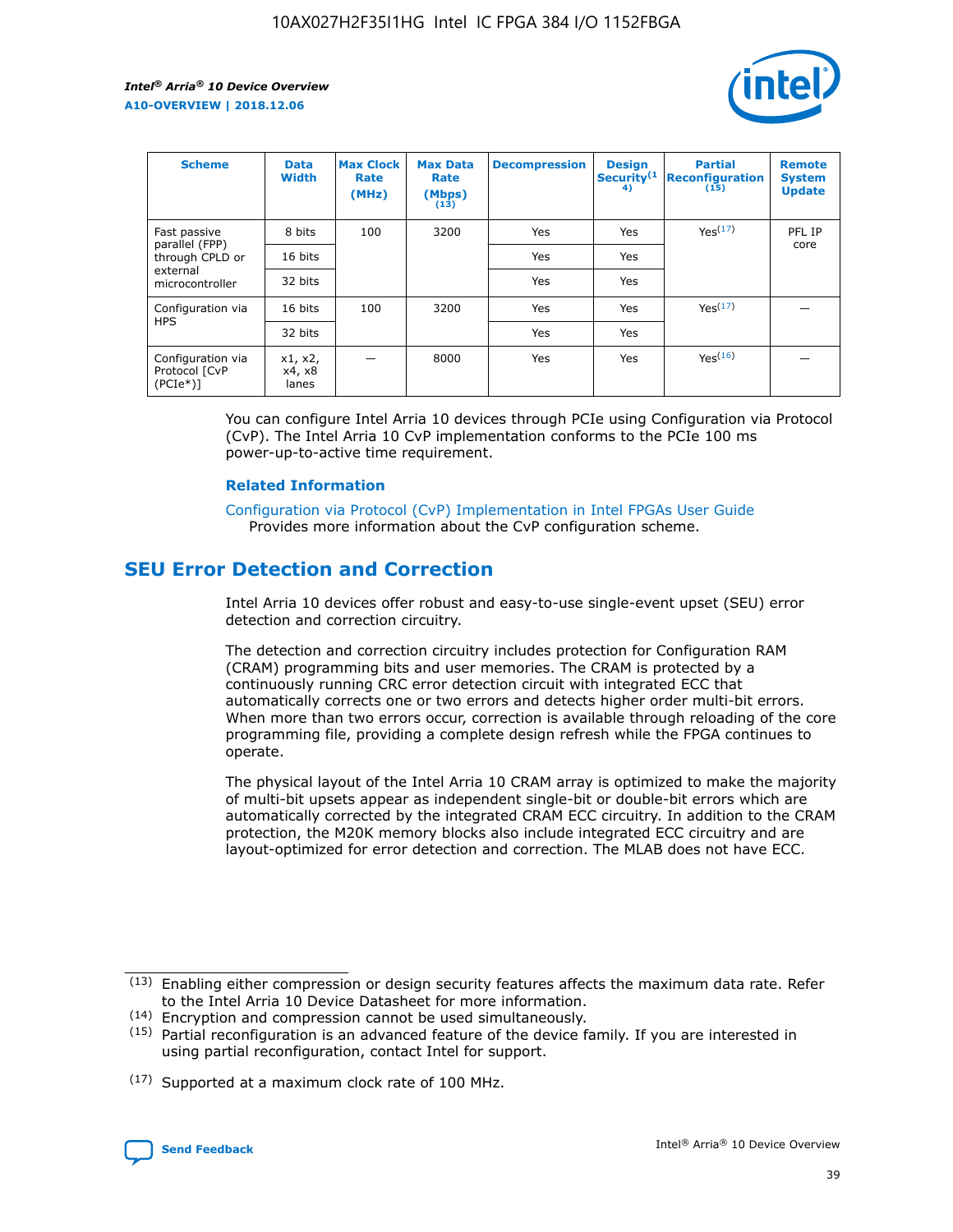

# **Power Management**

Intel Arria 10 devices leverage the advanced 20 nm process technology, a low 0.9 V core power supply, an enhanced core architecture, and several optional power reduction techniques to reduce total power consumption by as much as 40% compared to Arria V devices and as much as 60% compared to Stratix V devices.

The optional power reduction techniques in Intel Arria 10 devices include:

- **SmartVID**—a code is programmed into each device during manufacturing that allows a smart regulator to operate the device at lower core  $V_{CC}$  while maintaining performance
- **Programmable Power Technology**—non-critical timing paths are identified by the Intel Quartus Prime software and the logic in these paths is biased for low power instead of high performance
- **Low Static Power Options**—devices are available with either standard static power or low static power while maintaining performance

Furthermore, Intel Arria 10 devices feature Intel's industry-leading low power transceivers and include a number of hard IP blocks that not only reduce logic resources but also deliver substantial power savings compared to soft implementations. In general, hard IP blocks consume up to 90% less power than the equivalent soft logic implementations.

# **Incremental Compilation**

The Intel Quartus Prime software incremental compilation feature reduces compilation time and helps preserve performance to ease timing closure. The incremental compilation feature enables the partial reconfiguration flow for Intel Arria 10 devices.

Incremental compilation supports top-down, bottom-up, and team-based design flows. This feature facilitates modular, hierarchical, and team-based design flows where different designers compile their respective design sections in parallel. Furthermore, different designers or IP providers can develop and optimize different blocks of the design independently. These blocks can then be imported into the top level project.

# **Document Revision History for Intel Arria 10 Device Overview**

| <b>Document</b><br><b>Version</b> | <b>Changes</b>                                                                                                                                                                                                                                                              |
|-----------------------------------|-----------------------------------------------------------------------------------------------------------------------------------------------------------------------------------------------------------------------------------------------------------------------------|
| 2018.12.06                        | Added links to Intel Arria 10 device errata documents.<br>Removed automotive temperature option from the Intel Arria 10 GX devices.<br>Removed -3 fabric speed grade from the Intel Arria 10 GT devices.<br>Updated power options for the Intel Arria 10 GX and GT devices. |
| 2018.04.09                        | Updated the lowest $V_{CC}$ from 0.83 V to 0.82 V in the topic listing a summary of the device features.                                                                                                                                                                    |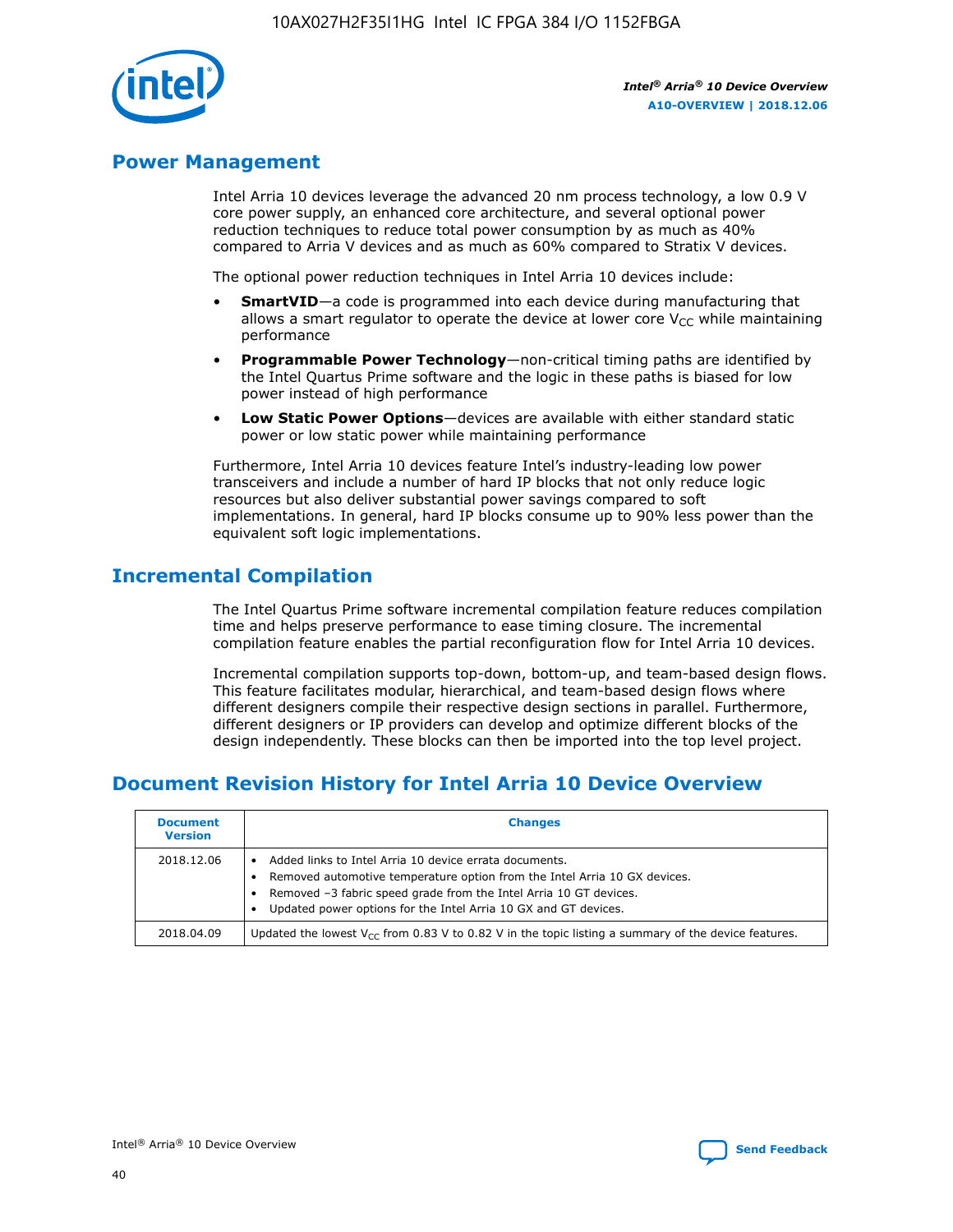*Intel® Arria® 10 Device Overview* **A10-OVERVIEW | 2018.12.06**



| <b>Date</b>    | <b>Version</b> | <b>Changes</b>                                                                                                                                                                                                                                                                                                                                                                                                                                                                                                                                                                                                                                                                                                                                                                                                                                                                                                                                                            |
|----------------|----------------|---------------------------------------------------------------------------------------------------------------------------------------------------------------------------------------------------------------------------------------------------------------------------------------------------------------------------------------------------------------------------------------------------------------------------------------------------------------------------------------------------------------------------------------------------------------------------------------------------------------------------------------------------------------------------------------------------------------------------------------------------------------------------------------------------------------------------------------------------------------------------------------------------------------------------------------------------------------------------|
| January 2018   | 2018.01.17     | Updated the maximum data rate for HPS (Intel Arria 10 SX devices<br>external memory interface DDR3 controller from 2,166 Mbps to 2,133<br>Mbps.<br>Updated maximum frequency supported for half rate QDRII and QDRII<br>+ SRAM to 633 MHz in Memory Standards Supported by the Soft<br>Memory Controller table.<br>Updated transceiver backplane capability to 12.5 Gbps.<br>$\bullet$<br>Removed transceiver speed grade 5 in Sample Ordering Core and<br>Available Options for Intel Arria 10 GX Devices figure.<br>Removed package code 40, low static power, SmartVID, industrial, and<br>military operating temperature support from Sample Ordering Core and<br>Available Options for Intel Arria 10 GT Devices figure.<br>Updated short reach transceiver rate for Intel Arria 10 GT devices to<br>25.8 Gbps.<br>Removed On-Die Instrumentation - EyeQ and Jitter Margin Tool<br>support from PMA Features of the Transceivers in Intel Arria 10 Devices<br>table. |
| September 2017 | 2017.09.20     | Updated the maximum speed of the DDR4 external memory interface from<br>1,333 MHz/2,666 Mbps to 1,200 MHz/2,400 Mbps.                                                                                                                                                                                                                                                                                                                                                                                                                                                                                                                                                                                                                                                                                                                                                                                                                                                     |
| July 2017      | 2017.07.13     | Corrected the automotive temperature range in the figure showing the<br>available options for the Intel Arria 10 GX devices from "-40°C to 100°C"<br>to "-40°C to 125°C".                                                                                                                                                                                                                                                                                                                                                                                                                                                                                                                                                                                                                                                                                                                                                                                                 |
| July 2017      | 2017.07.06     | Added automotive temperature option to Intel Arria 10 GX device family.                                                                                                                                                                                                                                                                                                                                                                                                                                                                                                                                                                                                                                                                                                                                                                                                                                                                                                   |
| May 2017       | 2017.05.08     | Corrected protocol names with "1588" to "IEEE 1588v2".<br>$\bullet$<br>Updated the vertical migration table to remove vertical migration<br>$\bullet$<br>between Intel Arria 10 GX and Intel Arria 10 SX device variants.<br>Removed all "Preliminary" marks.<br>$\bullet$                                                                                                                                                                                                                                                                                                                                                                                                                                                                                                                                                                                                                                                                                                |
| March 2017     | 2017.03.15     | Removed the topic about migration from Intel Arria 10 to Intel Stratix<br>10 devices.<br>Rebranded as Intel.<br>$\bullet$                                                                                                                                                                                                                                                                                                                                                                                                                                                                                                                                                                                                                                                                                                                                                                                                                                                 |
| October 2016   | 2016.10.31     | Removed package F36 from Intel Arria 10 GX devices.<br>Updated Intel Arria 10 GT sample ordering code and maximum GX<br>$\bullet$<br>transceiver count. Intel Arria 10 GT devices are available only in the<br>SF45 package option with a maximum of 72 transceivers.                                                                                                                                                                                                                                                                                                                                                                                                                                                                                                                                                                                                                                                                                                     |
| May 2016       | 2016.05.02     | Updated the FPGA Configuration and HPS Booting topic.<br>$\bullet$<br>Remove V <sub>CC</sub> PowerManager from the Summary of Features, Power<br>Management and Arria 10 Device Variants and packages topics. This<br>feature is no longer supported in Arria 10 devices.<br>Removed LPDDR3 from the Memory Standards Supported by the HPS<br>Hard Memory Controller table in the Memory Standards Supported by<br>Intel Arria 10 Devices topic. This standard is only supported by the<br>FPGA.<br>Removed transceiver speed grade 5 from the Device Variants and<br>Packages topic for Arria 10 GX and SX devices.                                                                                                                                                                                                                                                                                                                                                      |
| February 2016  | 2016.02.11     | Changed the maximum Arria 10 GT datarate to 25.8 Gbps and the<br>minimum datarate to 1 Gbps globally.<br>Revised the state for Core clock networks in the Summary of Features<br>$\bullet$<br>topic.<br>Changed the transceiver parameters in the "Summary of Features for<br>$\bullet$<br>Arria 10 Devices" table.<br>• Changed the transceiver parameters in the "Maximum Resource Counts<br>for Arria 10 GT Devices" table.<br>Changed the package availability for GT devices in the "Package Plan<br>for Arria 10 GT Devices" table.<br>Changed the package configurations for GT devices in the "Migration"<br>Capability Across Arria 10 Product Lines" figure.<br>continued                                                                                                                                                                                                                                                                                       |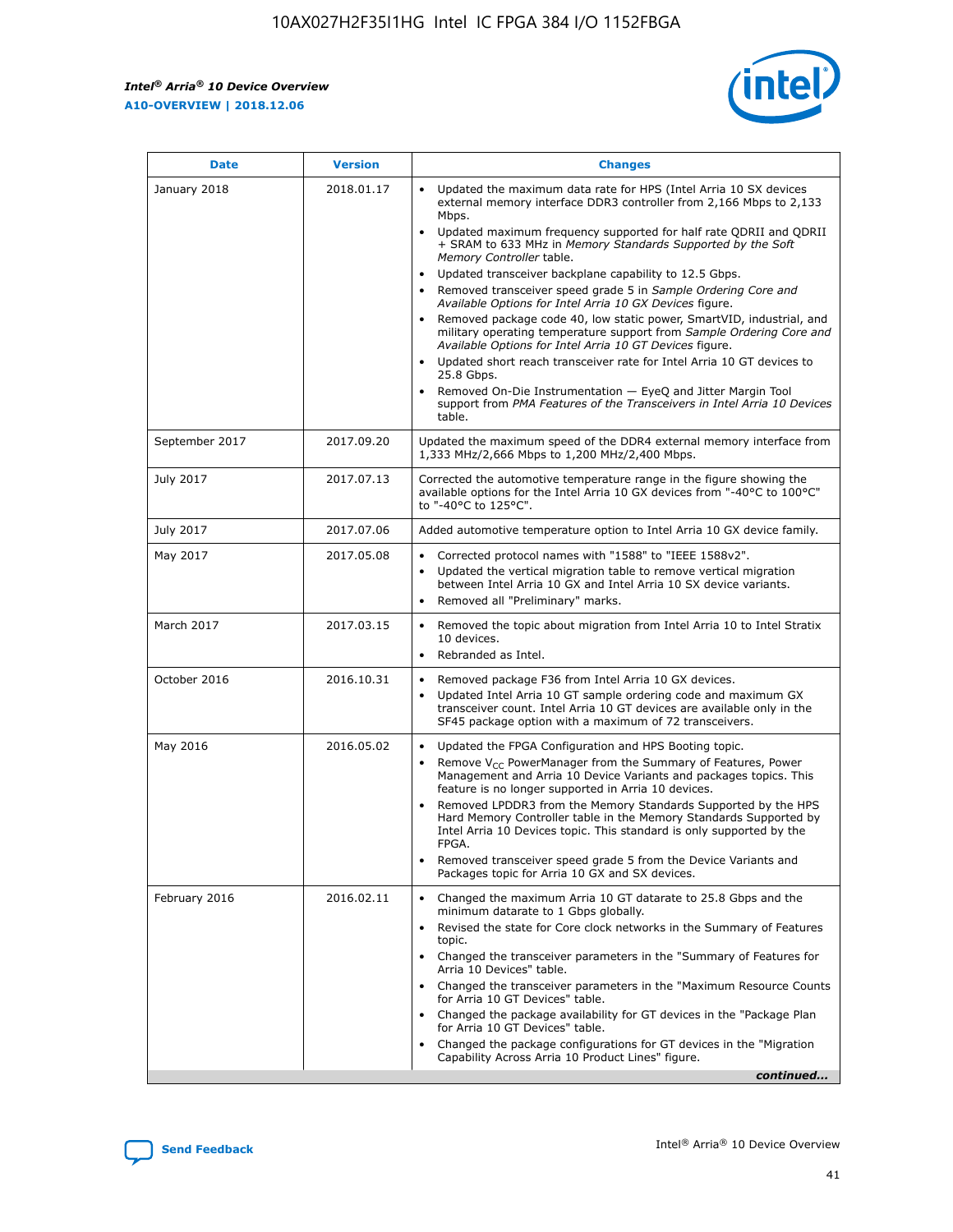

| <b>Date</b>   | <b>Version</b> | <b>Changes</b>                                                                                                                                                               |
|---------------|----------------|------------------------------------------------------------------------------------------------------------------------------------------------------------------------------|
|               |                | • Changed transceiver parameters in the "Low Power Serial Transceivers"<br>section.                                                                                          |
|               |                | • Changed the transceiver descriptions in the "Device Variants for the<br>Arria 10 Device Family" table.                                                                     |
|               |                | Changed the "Sample Ordering Code and Available Options for Arria 10<br>$\bullet$<br>GT Devices" figure.                                                                     |
|               |                | Changed the datarates for GT devices in the "PMA Features" section.                                                                                                          |
|               |                | Changed the datarates for GT devices in the "PCS Features" section.<br>$\bullet$                                                                                             |
| December 2015 | 2015.12.14     | Updated the number of M20K memory blocks for Arria 10 GX 660 from<br>2133 to 2131 and corrected the total RAM bit from 48,448 Kb to<br>48,408 Kb.                            |
|               |                | Corrected the number of DSP blocks for Arria 10 GX 660 from 1688 to<br>1687 in the table listing floating-point arithmetic resources.                                        |
| November 2015 | 2015.11.02     | Updated the maximum resources for Arria 10 GX 220, GX 320, GX 480,<br>$\bullet$<br>GX 660, SX 220, SX 320, SX 480, and SX 660.                                               |
|               |                | • Updated resource count for Arria 10 GX 320, GX 480, GX 660, SX 320,<br>SX 480, a SX 660 devices in Number of Multipliers in Intel Arria 10<br><b>Devices</b> table.        |
|               |                | Updated the available options for Arria 10 GX, GT, and SX.                                                                                                                   |
|               |                | Changed instances of Quartus II to Quartus Prime.<br>$\bullet$                                                                                                               |
| June 2015     | 2015.06.15     | Corrected label for Intel Arria 10 GT product lines in the vertical migration<br>figure.                                                                                     |
| May 2015      | 2015.05.15     | Corrected the DDR3 half rate and quarter rate maximum frequencies in the<br>table that lists the memory standards supported by the Intel Arria 10 hard<br>memory controller. |
| May 2015      | 2015.05.04     | • Added support for 13.5G JESD204b in the Summary of Features table.                                                                                                         |
|               |                | • Added a link to Arria 10 GT Channel Usage in the Arria 10 GT Package<br>Plan topic.                                                                                        |
|               |                | • Added a note to the table, Maximum Resource Counts for Arria 10 GT<br>devices.                                                                                             |
|               |                | • Updated the power requirements of the transceivers in the Low Power<br>Serial Transceivers topic.                                                                          |
| January 2015  | 2015.01.23     | • Added floating point arithmetic features in the Summary of Features<br>table.                                                                                              |
|               |                | • Updated the total embedded memory from 38.38 megabits (Mb) to<br>65.6 Mb.                                                                                                  |
|               |                | • Updated the table that lists the memory standards supported by Intel<br>Arria 10 devices.                                                                                  |
|               |                | Removed support for DDR3U, LPDDR3 SDRAM, RLDRAM 2, and DDR2.                                                                                                                 |
|               |                | Moved RLDRAM 3 support from hard memory controller to soft memory<br>controller. RLDRAM 3 support uses hard PHY with soft memory<br>controller.                              |
|               |                | Added soft memory controller support for QDR IV.<br>٠                                                                                                                        |
|               |                | Updated the maximum resource count table to include the number of<br>hard memory controllers available in each device variant.                                               |
|               |                | Updated the transceiver PCS data rate from 12.5 Gbps to 12 Gbps.<br>$\bullet$                                                                                                |
|               |                | Updated the max clock rate of PS, FPP x8, FPP x16, and Configuration<br>via HPS from 125 MHz to 100 MHz.                                                                     |
|               |                | Added a feature for fractional synthesis PLLs: PLL cascading.                                                                                                                |
|               |                | Updated the HPS programmable general-purpose I/Os from 54 to 62.<br>$\bullet$                                                                                                |
|               |                | continued                                                                                                                                                                    |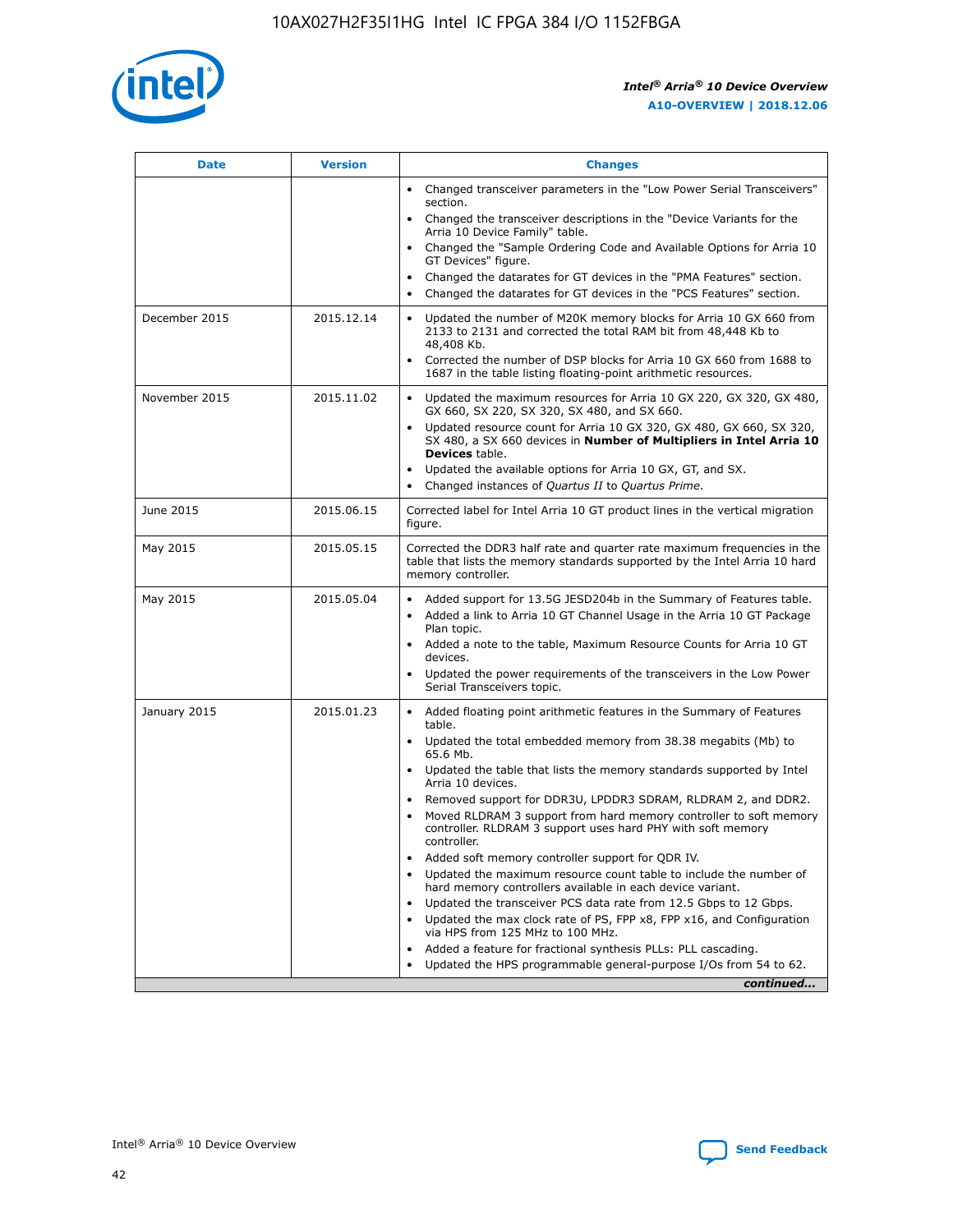r



| <b>Date</b>    | <b>Version</b> | <b>Changes</b>                                                                                                                                                                                                                                                                                                                                                                                                                                                                                                                                      |
|----------------|----------------|-----------------------------------------------------------------------------------------------------------------------------------------------------------------------------------------------------------------------------------------------------------------------------------------------------------------------------------------------------------------------------------------------------------------------------------------------------------------------------------------------------------------------------------------------------|
| September 2014 | 2014.09.30     | Corrected the 3 V I/O and LVDS I/O counts for F35 and F36 packages<br>$\bullet$<br>of Arria 10 GX.<br>Corrected the 3 V I/O, LVDS I/O, and transceiver counts for the NF40<br>$\bullet$<br>package of the Arria GX 570 and 660.<br>Removed 3 V I/O, LVDS I/O, and transceiver counts for the NF40<br>package of the Arria GX 900 and 1150. The NF40 package is not<br>available for Arria 10 GX 900 and 1150.                                                                                                                                       |
| August 2014    | 2014.08.18     | Updated Memory (Kb) M20K maximum resources for Arria 10 GX 660<br>devices from 42,660 to 42,620.<br>Added GPIO columns consisting of LVDS I/O Bank and 3V I/O Bank in<br>$\bullet$<br>the Package Plan table.<br>Added how to use memory interface clock frequency higher than 533<br>$\bullet$<br>MHz in the I/O vertical migration.<br>Added information to clarify that RLDRAM3 support uses hard PHY with<br>$\bullet$<br>soft memory controller.<br>Added variable precision DSP blocks support for floating-point<br>$\bullet$<br>arithmetic. |
| June 2014      | 2014.06.19     | Updated number of dedicated I/Os in the HPS block to 17.                                                                                                                                                                                                                                                                                                                                                                                                                                                                                            |
| February 2014  | 2014.02.21     | Updated transceiver speed grade options for GT devices in Figure 2.                                                                                                                                                                                                                                                                                                                                                                                                                                                                                 |
| February 2014  | 2014.02.06     | Updated data rate for Arria 10 GT devices from 28.1 Gbps to 28.3 Gbps.                                                                                                                                                                                                                                                                                                                                                                                                                                                                              |
| December 2013  | 2013.12.10     | Updated the HPS memory standards support from LPDDR2 to LPDDR3.<br>Updated HPS block diagram to include dedicated HPS I/O and FPGA<br>$\bullet$<br>Configuration blocks as well as repositioned SD/SDIO/MMC, DMA, SPI<br>and NAND Flash with ECC blocks.                                                                                                                                                                                                                                                                                            |
| December 2013  | 2013.12.02     | Initial release.                                                                                                                                                                                                                                                                                                                                                                                                                                                                                                                                    |